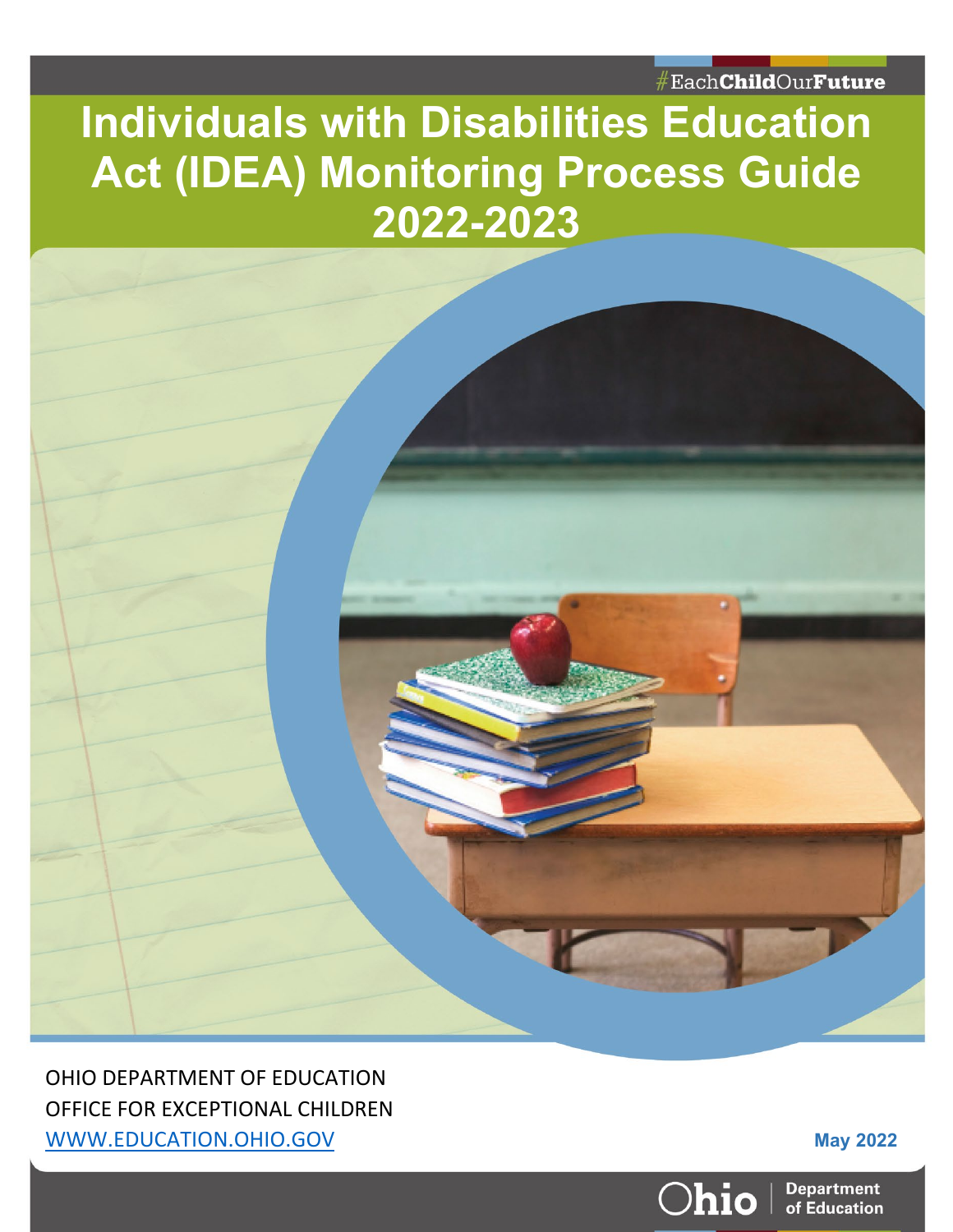# **Table of Contents**

# **Appendices**

| 2. |  |
|----|--|
| 3. |  |
| 4. |  |
| 5. |  |
| 6. |  |
| 7. |  |
| 8. |  |
| 9. |  |
|    |  |
|    |  |
|    |  |

All IDEA Monitoring Review documents and information can be found on the Department's website

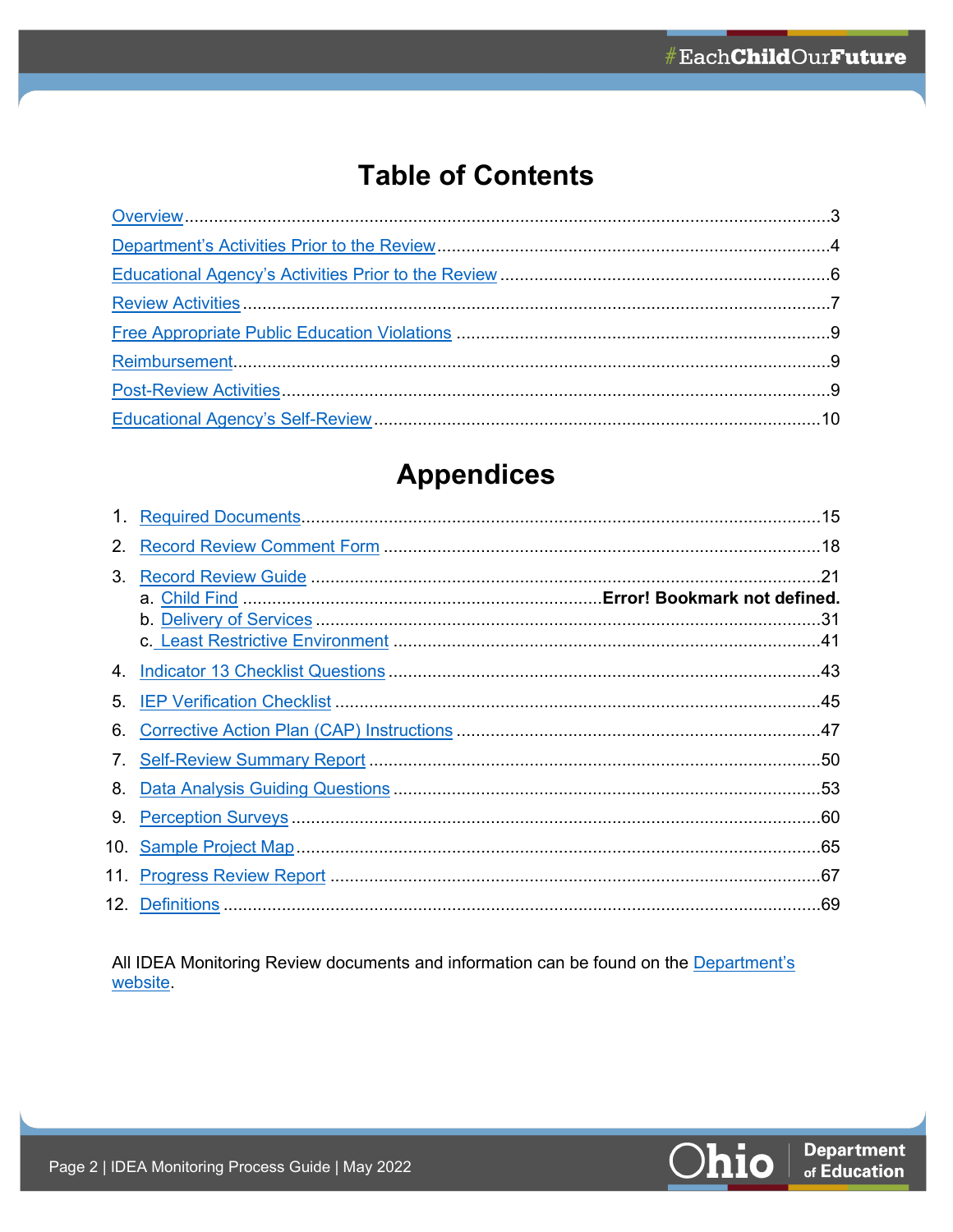# **Overview**

<span id="page-2-0"></span>The Individuals with Disabilities Education Act (IDEA) requires that all educational agencies that accept federal funding maintain compliance with the provisions in the law with support from the Office for Exceptional Children [300.149 SEA responsibility for general supervision]. The Office for Exceptional Children and the Office of Early Learning and School Readiness developed a comprehensive monitoring system for continuous improvement and implementation of IDEA. The purpose is to determine compliance with federal and state laws for serving students with disabilities and to assist educational agencies in building a continuous improvement process that is focused on improving outcomes for these students.

In this document, "educational agency" refers to all school districts, community schools, electronic schools, career technical centers (CTCs), educational service centers (ESCs) and county boards of developmental disabilities (DDs). "Department" refers to the Office for Exceptional Children and the Office of Early Learning and School Readiness.

Educational agencies may be selected for a review for one or more of the following reasons:

- Risk analysis based upon multiple factors and measures associated with compliance and outcomes data
- Education Management Information System (EMIS) and other data that suggest irregularities in the educational agency's special education process
- Patterns of repeated and/or systemic complaints and due process hearing requests regarding special education services
- Referral from other agencies or entities, such as the Ohio Auditor of State's office, the office of the Ohio Attorney General or Department internal offices

**When agencies serving multiple districts (CTCs, ESCs, DDs) are selected for review, all associate educational agencies will be included in the review activities.** While the district of residence is ultimately responsible for compliance with all state and federal special education laws and regulations, there is shared responsibility and accountability for agencies that have agreed to provide educational services to member districts and communities. As such, both the selected educational agency and all associate educational agencies will be expected to share responsibility and collaborate to ensure that special education services and documentation are complete and compliant. Any corrections required from the review process are expected to be completed quickly and accurately. The Department will notify the associate educational agencies of the review schedule and other pertinent details regarding the review process. All educational agencies (districts of residence) engaged with services with the CTC, ESC or DD will be held responsible for the correction of any noncompliance and other actions as stipulated in the Department's summary report and subsequent corrective action plan.

Generally, identified districts are notified in the spring prior to the school year in which their review will take place. Notification will include a process for scheduling an initial meeting with the district and State Support Team partners.

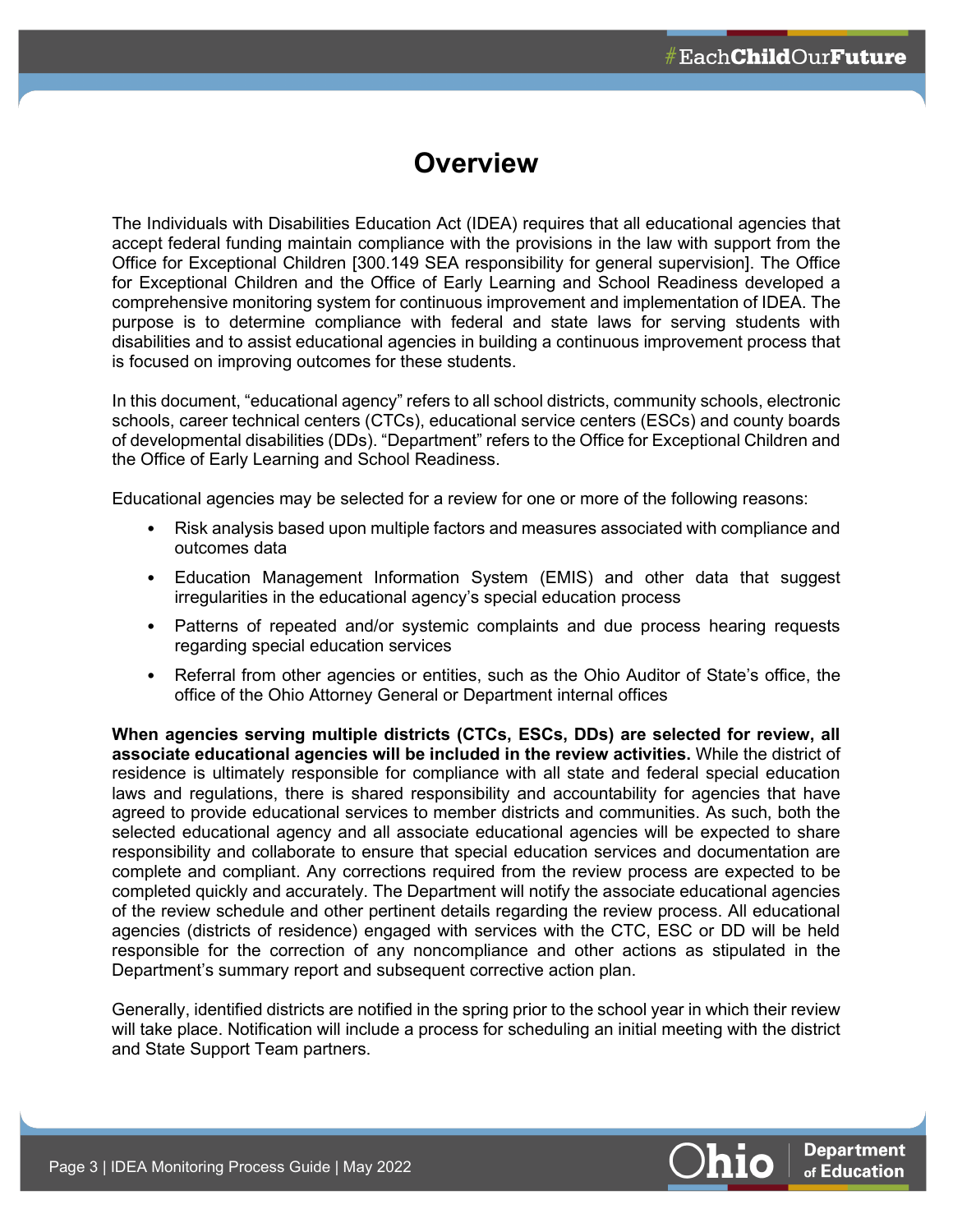# **Department's Activities Prior to the Review**

## <span id="page-3-0"></span>**Analysis and Review of Educational Agency Data**

Prior to the scheduled review, the Department will the educational agency's background information and performance data to identify possible focus areas. The Department uses the data to identify trends or patterns in the educational agency or associate educational agencies' special education programs. Trends or patterns may point to an area(s) of needed support and improvement, such as delivery of services, placement, performance, disability categories, discipline or staffing levels. This allows the team to focus the review and determine:

- The rationale for record selection
- Questions for the staff interviews
- Specific areas of concern or accomplishment
- Other activities or documents needed for the review

The Department's data analysis is based upon multiple factors and measures associated with compliance and outcomes data, including fiscal data and other results-driven outcomes. The data review includes, but is not limited to, Special Education Profile data, including disproportionality, local report cards, agency policies and procedures, dispute resolution issues, any educational agency improvement plans], which may include the Comprehensive Continuous Improvement Plan [CCIP] or One Plan, special education workloads and caseloads and use of early intervening funds and other resource management areas.

### **Initial Meeting**

The Department's review team will conduct a meeting prior to the review with the educational agency's leadership (superintendent, special education director and early childhood coordinator/director, principals). The purpose of this meeting is to discuss the following:

- Overview of the IDEA Monitoring Process
- Record selection: rationale, procedure and uploading process
- Review activities
- Post-review activities, including corrective actions and improvement plans, required documents and timelines
- Description of Cross-Functional and Internal Monitoring teams

### **Student Record Reviews**

The Department will select a sample number of special education records equitably to represent all buildings, grade levels, disability categories, genders and races, or may be targeted based on the analysis of educational agency data. Department staff will review the selected records using the [Record Review Guide,](#page-20-0) [Indicator 13 Checklist](#page-42-0) Questions and [IEP Verification Checklist.](#page-44-0)

Prior to the review activities, the educational agency will be directed to submit the selected records to the Department in an approved, secure, electronic format. Please see [Appendix 1](#page-14-0) for instructions for uploading the documents.

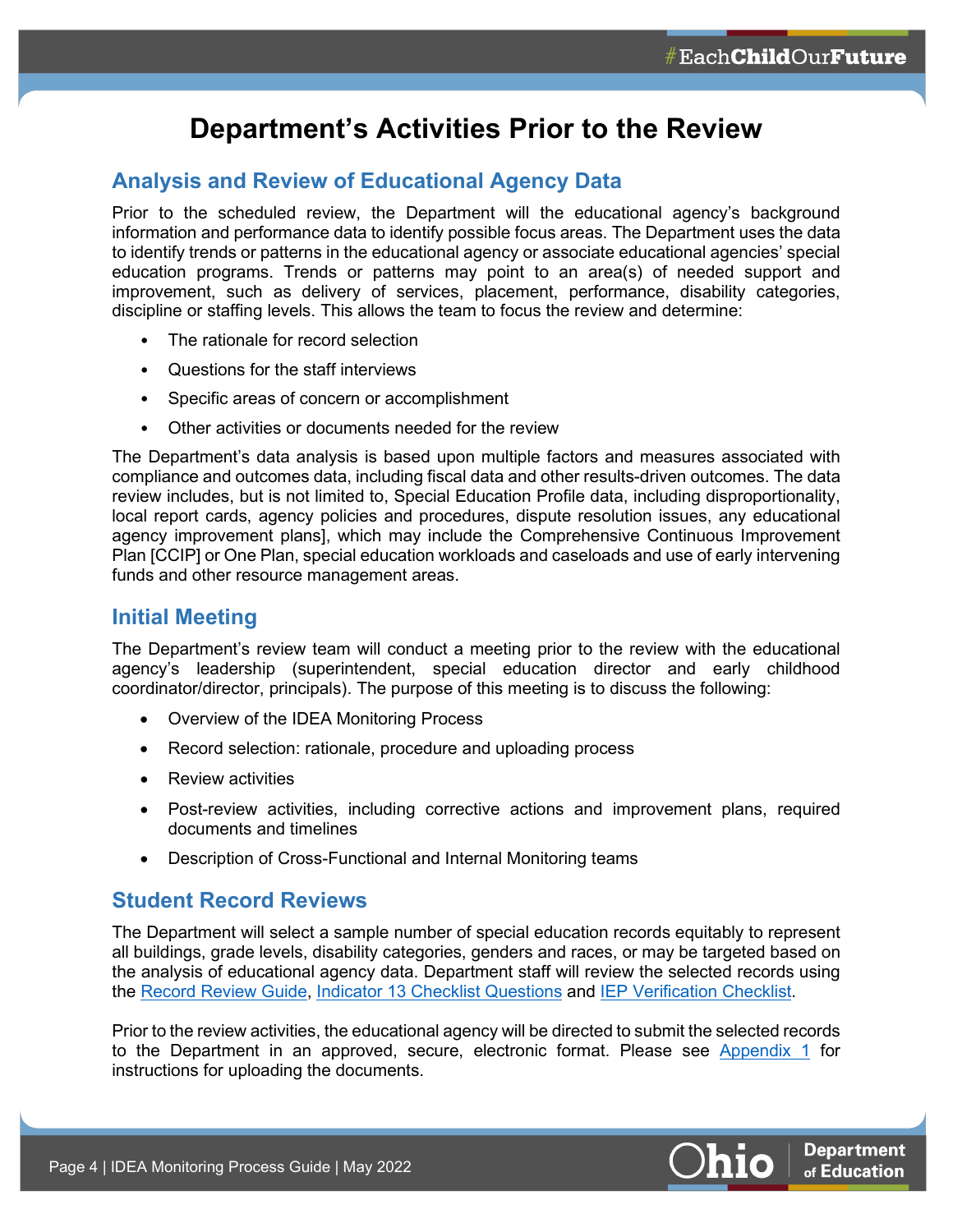The Department will require the following documents:

- Current Evaluation Team Reports (ETRs), including the planning form
- Current and previous Individualized Education Programs (IEPs)
- IEP Progress Reports from current and previous IEPs
- Prior written notices within the last ETR/IEP term (PR-01)
- Parent invitations within the last ETR/IEP term (PR-02)
- Parent consent forms within the last ETR term (PR-05)
- Documentation of attempts to involve the parent, if applicable (OP-9)
- Discipline forms within the last IEP term, such as Manifestation Determination, Functional Behavior Assessment and Behavior Intervention Plan.
- Selected student schedules
- All staff members' names, email addresses, buildings, positions and titles
- Board-adopted special education policies and procedures

Any documents containing personally identifiable information should be uploaded in the Department's [secure site.](https://docupload.ode.state.oh.us/)

Any additional required documentation to support policies, practices and procedures can be sent to the Department contact via email if it does not contain personally identifiable information.

The Department will use the student and staff schedules to construct the review schedule, select interview participants and schedule IEP verification visits. The educational agency will provide copies during the review of any special education files needed for clarification.

The review will include evaluation of the educational agency's ETR process, the IEP process and implementation, discipline and behavior processes, parent and student involvement, community partnerships and inclusive leadership efforts.

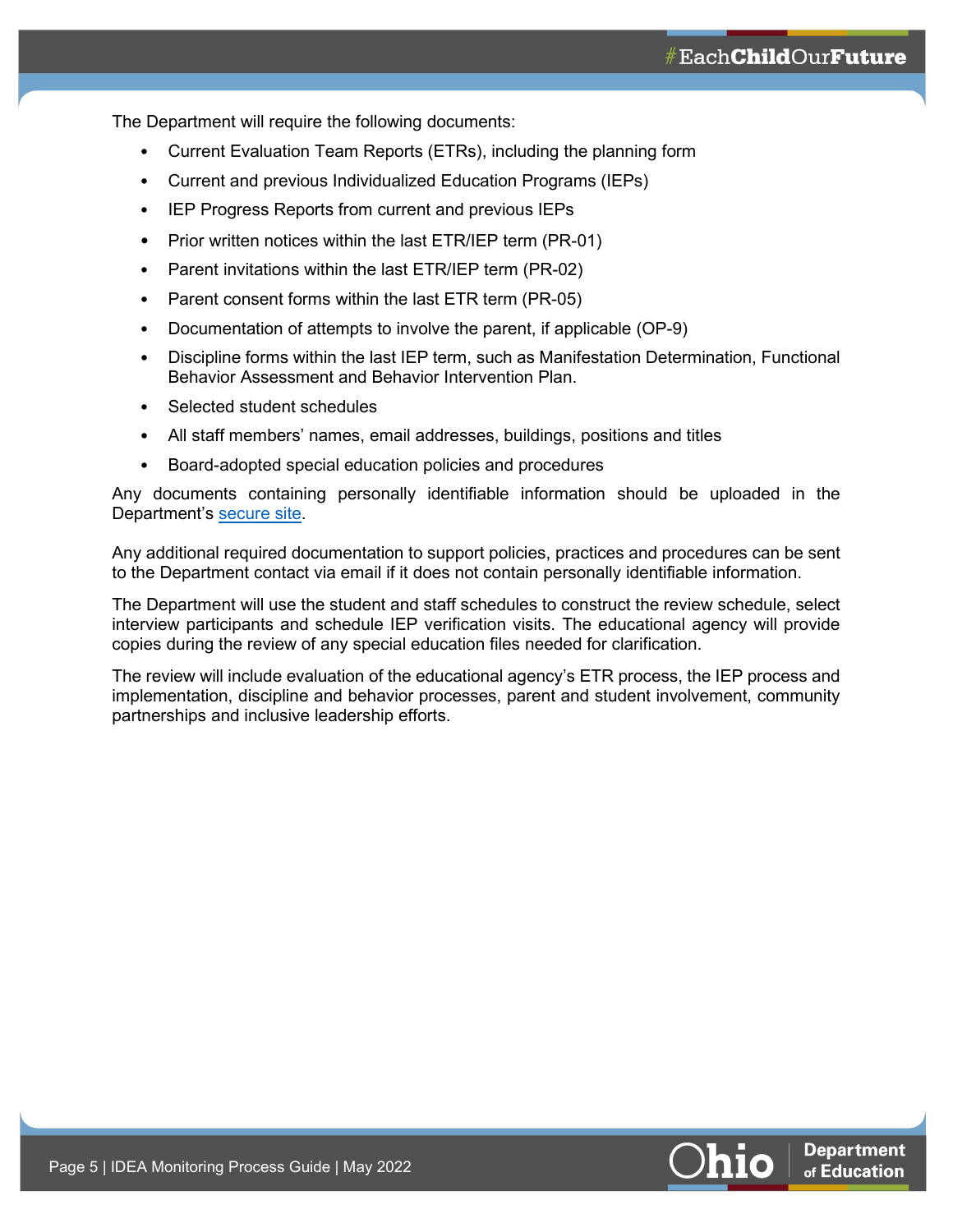# <span id="page-5-0"></span>**Educational Agency's Activities Prior to the Review**

## **Educational Agency's Cross-Functional Team**

The educational agency will select individuals for a *cross-functional team*. This cross-functional team will be involved in the monitoring activities. The purpose of this team is to implement and provide inclusive leadership. They will be responsible for making decisions around compliance and improvement outcomes to:

- Communicate with the Department and State Support Team (SST) and disseminate information and decisions throughout the educational agency
- Advocate for educational agency's needs
- Allocate resources
- Manage and oversee all review processes
- Make decisions about educational agency's improvement priorities
- Adhere to review timelines

An educational agency is most successful in improving outcomes for students with disabilities when it commits to building a strong cross-functional team of individuals who make informed decisions about district improvement.

A strong cross-functional team includes the following personnel:

- Administration: superintendent, treasurer or other central office staff, building principals and human resources representative(s) (includes administrators with authority to direct resources that affect change)
- Special education director/coordinator
- Curriculum supervisor/coordinator
- General education and special education teachers
- Related service providers
- School psychologists
- Data management staff (EMIS coordinator)
- Individual(s) familiar with the Comprehensive Continuous Improvement Plan (CCIP)
- Educational agency One Plan facilitator
- Community school sponsor and management company representative (if applicable)
- Representative from each associate educational agency (if applicable)
- SST representatives
- Other individuals identified by the Department
- Department representatives

## **Educational Agency's Internal Monitoring Team**

The educational agency will also select individuals for an *internal monitoring team.* This team will be responsible for developing and implementing internal monitoring and review processes. The team will receive training from the Department and SST staff on special education record reviews, IEP verifications and use of data for feedback and improvement. The team will be responsible for establishing the educational agency's internal monitoring process and training of other staff. There is often a need to establish a separate preschool internal monitoring team due to different preschool requirements. The educational agency needs to consider ensuring that a feedback loop exists between the internal monitoring team and the cross-functional team. This can be accomplished when considering assigned members.

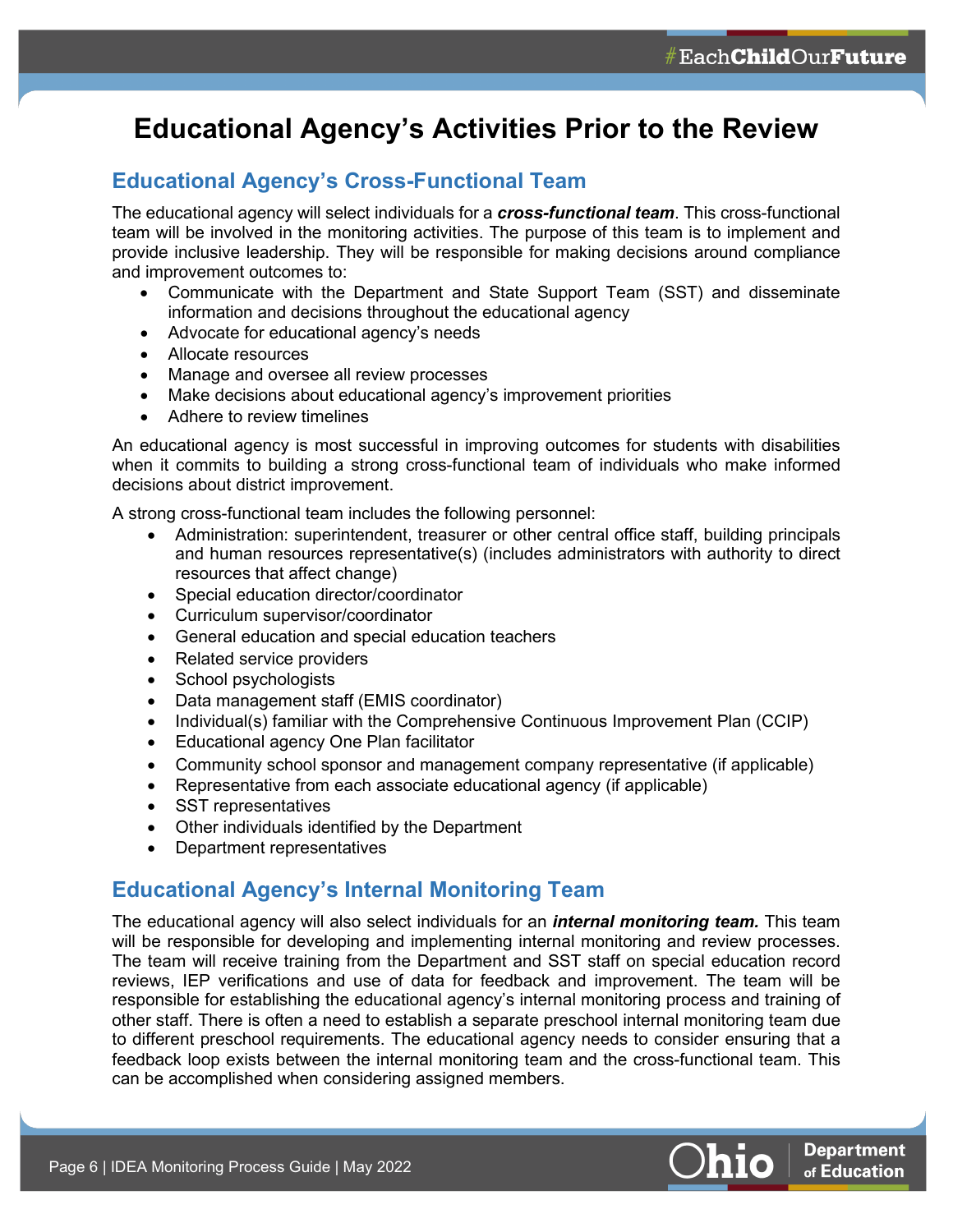This team should include the following personnel:

- Special education director/coordinator
- Intervention specialists (lead intervention specialists based on building and grade assignments)
- General education teachers (including content knowledgeable staff)
- School psychologist
- Speech language pathologist
- Occupational therapist
- Physical therapist
- Transition coordinator
- Early childhood director/coordinator
- Staff who support English Learners
- Associate educational agency representatives (for agencies serving multiple districts)
- Others as designated by the educational agency

**Please note:** For each educational agency that serves multiple associate educational agencies, the associate educational agencies will identify their own internal monitoring team that will be trained by Department and SST staff along with the primary educational agency team.

### **Parent Input**

The educational agency will notify parents of the monitoring review using the provided notification letter. The Department will also provide the educational agency with a recorded presentation overview of the monitoring process including the Department's request for parental input. The notice and presentation will provide parents with contact information to submit general comments or concerns regarding the special education program and services provided by the educational agency. Parents will have up to 30 calendar days after the review date to submit comments to the Department. The educational agency will post the notification information along with the presentation recording on its website at least 30 calendar days prior to the monitoring review date. The educational agency must provide the Department with notification of the communication and posting 30 calendar days prior to the review date. The Department will reimburse the educational agency on any postage cost.

# **Review Activities**

### <span id="page-6-0"></span>**Introductory Meeting**

Review activities may be conducted in-person, virtually or via conference calls. To begin the review, the Department's review team will conduct an introductory meeting with the educational agency's cross-functional team. The purpose of this meeting is to discuss the review activities:

- Interview sessions
- IEP verifications
- Next Steps meeting

### **Interview Sessions**

Department and SST representatives will work with the educational agency to select personnel who will participate in the interviews (administrators, intervention specialists, related service providers, general education teachers, school psychologists, paraprofessionals, school aides and

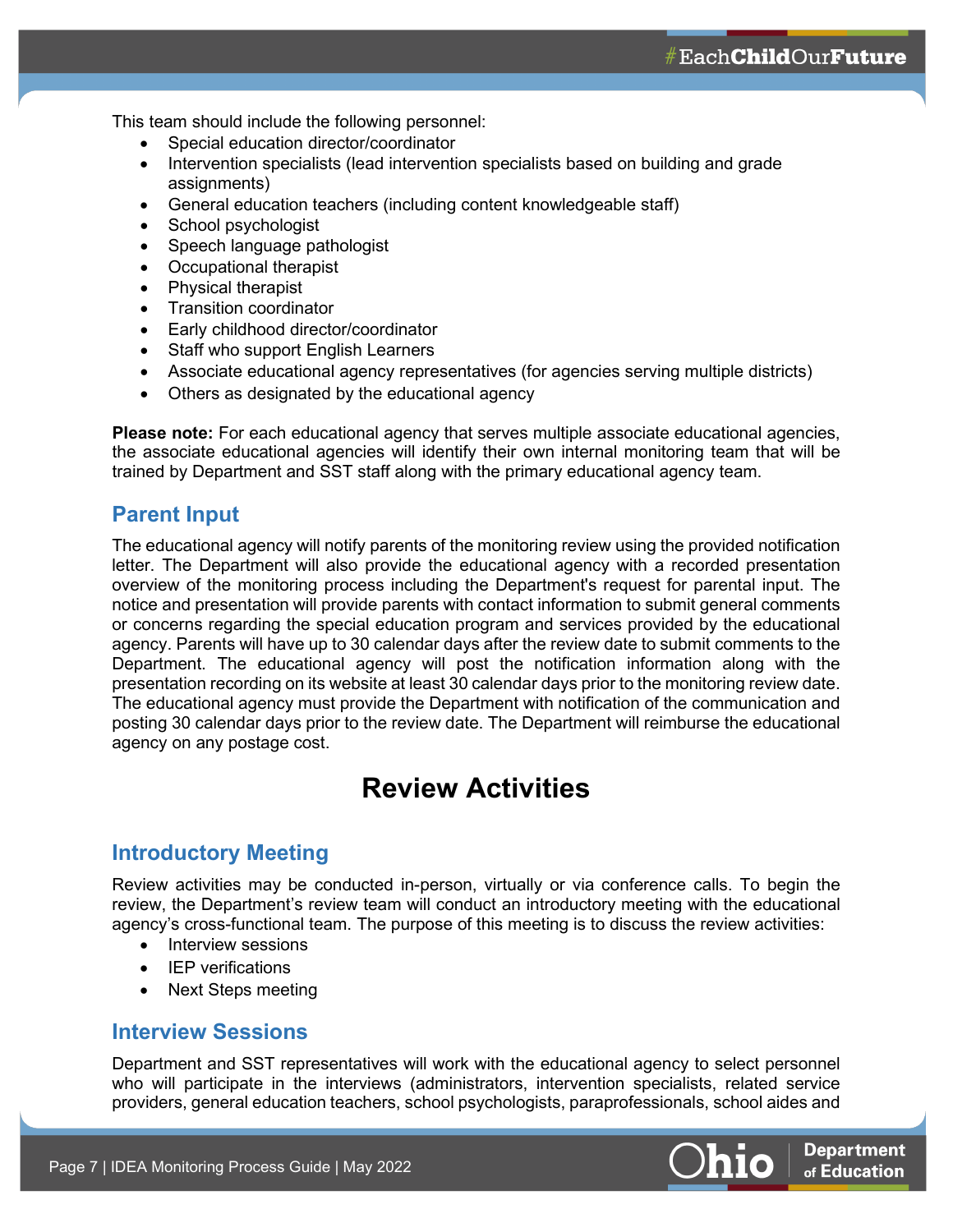other personnel associated with the records reviewed). The educational agency will provide names of all staff with their roles and licensure (when applicable) and email addresses to the Department. The educational agency may be asked to provide a list of additional personnel when needed. **When agencies serving multiple districts (CTCs, ESCs, DDs) are selected for review, all associate educational agencies will cooperate with the primary agency in selecting associate educational agency/school staff and administrators who will participate in interviews.** 

The educational agency will coordinate with the Department concerning the number of interviewees, interview location/platform and times.

Interviews will be conducted with:

- Teams consisting of special education teachers, general education teachers, related service providers, paraprofessionals and other personnel (each team size will be approximately eight to ten members)
- Teams of educational agency administrators
- **For CTCs, ESCs and DDs,** teams of associate educational agency staff consisting of special education teachers, general education teachers, related service providers, paraprofessionals and other personnel
- **For CTCs, ESCs and DDs,** teams of associate educational agency administrators
- Any other stakeholders involved in the educational agency's special education process (this may include community school sponsor representatives and management company or operator representatives)

In the interest of transparency and open communication, supervisory staff cannot attend interviews with instructional staff. Individual or personally identifiable information is not collected in the interview notes.

The educational agency may be asked to provide additional documentation or evidence of policies, procedures and/or practices in response to information gathered during the interviews.

### **IEP Verifications**

The Department will select student IEPs from previously submitted records and conduct classroom verification of the delivery of IEP services using the [IEP Verification Checklist.](#page-44-1) This may include conversations with the teachers to confirm that students are receiving identified services as described in their IEP, including verification of secondary transition services, as applicable. Documentation ensuring IEP implementation and progress monitoring will be collected and reviewed. The focus of IEP verification is on the implementation of the student's IEP, not teacher performance.

### **Next Steps Meeting**

After review activities have been completed, the Department's review team will conduct a meeting to discuss the next steps in the review process with the educational agency's cross-functional team. The purpose of the meeting is to address the following:

- A high-level overview of preliminary review themes
- Additional documentation or data, if needed
- An explanation of what will be included in the educational agency's summary report and potential dates of summary report delivery
- Discuss timelines of the post-review activities

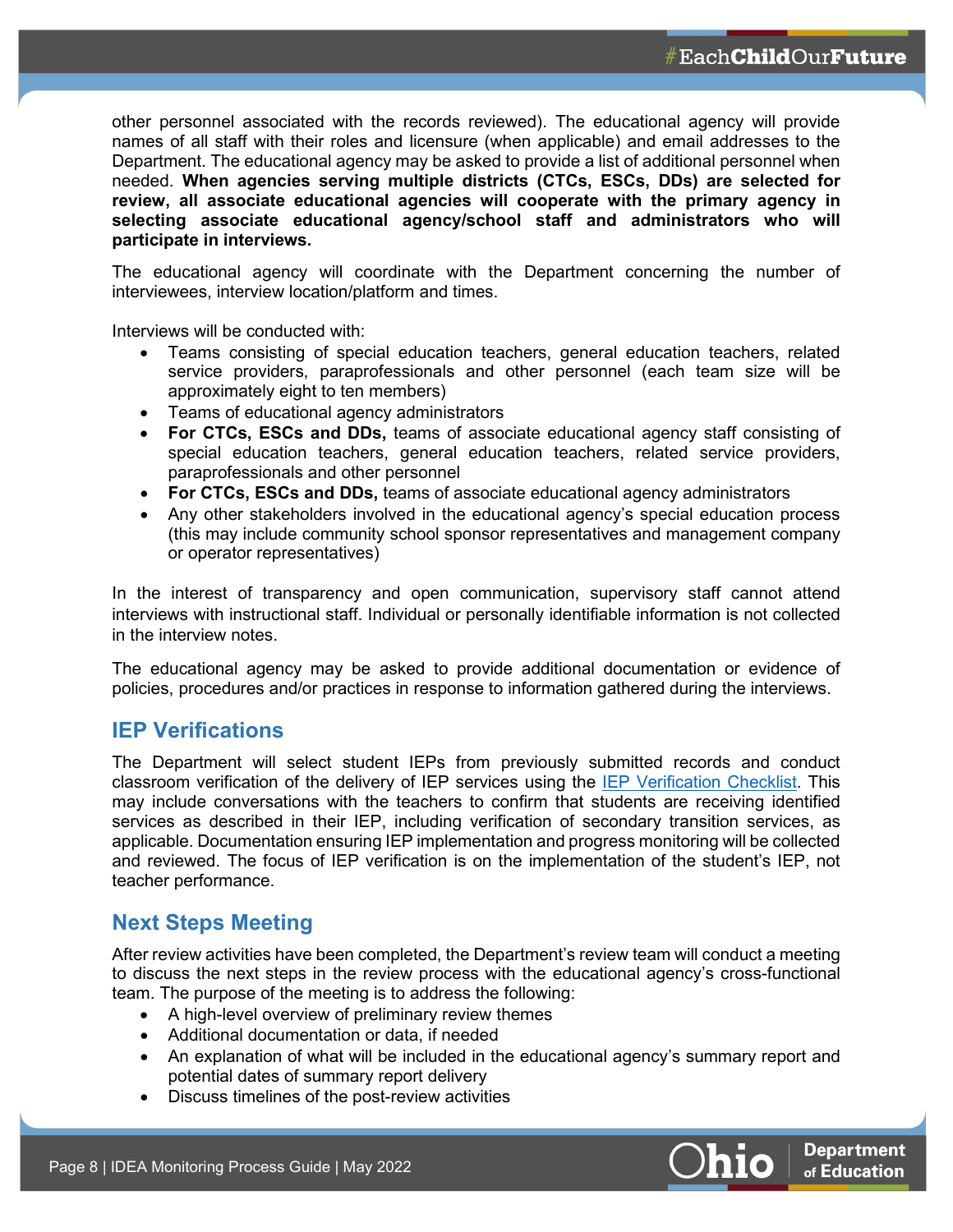# <span id="page-8-0"></span>**Free Appropriate Public Education (FAPE) Violations**

If, at any time during the monitoring process, the Department review team becomes aware of a potential FAPE violation, the review team will notify the Department leadership. If a FAPE violation is verified, the Department will notify the educational agency immediately, per IDEA. Should a FAPE violation occur, the Department and the SST will work closely with the educational agency on the required actions.

# **Reimbursement**

<span id="page-8-1"></span>The Department will **reimburse the educational agency for substitute teachers and postage costs** in relation to this review. Substitute teachers will be needed during staff interviews and IEP verifications. An invoice for the substitute teacher and postage costs will need to be emailed within 30 calendar days of the review to Donna Horn at [donna.horn@education.ohio.gov.](mailto:donna.horn@education.ohio.gov)

The Department will reimburse the educational agency for substitute and postage costs **through the CCIP as Additional Allocation.**

# **Post-Review Activities**

## <span id="page-8-2"></span>**Summary Report**

The Department review team will complete a summary report of the review findings within 60-90 school days from the date of the review. The summary report will contain information and analysis of all review activities, including student record reviews, interviews, parent input and IEP verifications. The report will include strengths and commendations, any noncompliance or concerns, required actions and other considerations or recommendations for the educational agency. Findings of noncompliance at a level of approximately 30% or greater in any specific areas of concern found during the review activities or record reviews will have a required action in the educational agency's corrective action plan (CAP).

The Department will schedule a summary report presentation with the educational agency's cross-functional team to review the Department's findings. If a CAP is required, the Department will provide an outline for the development of the CAP. CAPs are **due within 30 school days of the date of the summary report.** The educational agency and SST consultant will electronically sign and email the CAP to the Department for approval. The Department reserves the right to create a directed CAP for the educational agency, if needed.

## **Required Trainings**

The Department will schedule a training with the internal monitoring team (to include associate educational agency representation when reviewing CTCs, ESCs or DDs) and SST staff. The purpose is for the team to receive training on internal monitoring processes and reviewing records.

The educational agency personnel will be required to complete assigned Learning Management System (LMS) modules regarding special education. Any score lower than 80% will require additional technical assistance from the SST.

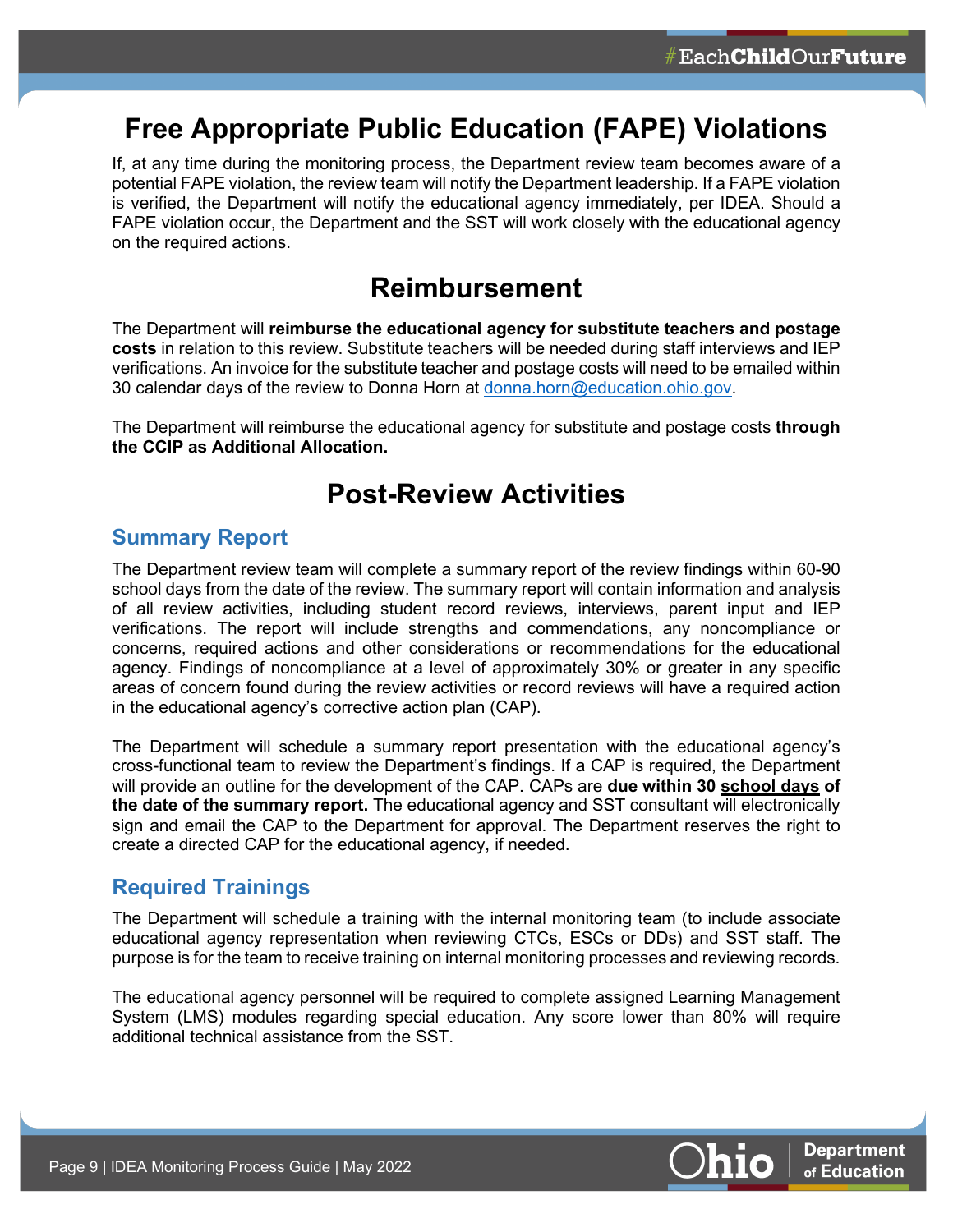## **Individual Corrections**

The educational agency, and the associate educational agencies, when applicable, is required to correct all findings of individual noncompliance **within 60 school days** of the date of the educational agency's summary report. If the review identifies any issue(s) denying the provision of FAPE, the educational agency will receive a separate notification of the FAPE violation(s) and will be required to provide the Department with a plan to correct the issue(s) **within 15 school days** of the notification.

Technical assistance will be provided by Department and SST staff. Individual student record review comments are provided with the summary report. Record review issues are communicated to the parent or guardian by a separate letter from the Department. Individual corrections will be reviewed and verified by Department staff. The educational agency will receive a confirmation letter of completion of individual corrections from the Department once all corrections have been verified.

## **Verification of CAP Completion and Systemic Correction**

The Department will coordinate the review of the educational agency's implementation of and progress on corrective action steps, including collection of evidence. The SST consultant will assist the educational agency in reporting CAP progress to the Department contact.

The educational agency will be required to demonstrate completion of CAP activities and systemic correction within the given timelines in the educational agency's summary report, not to exceed one year from the date of notification of findings, per federal requirement. The educational agency will complete and submit the CAP Verification Form (included in the CAP form) to the Department. The Department will verify completion through a review of documentation and a new sample of student records to demonstrate 100% compliance in all the areas cited in the summary report. Upon documented completion of all CAP activities and systemic corrections, the educational agency will receive a letter of clearance from the Department.

## **Progressive Sanctions**

<span id="page-9-0"></span>In the event the educational agency does not meet required systemic corrections within the federally mandated timeline, the Department will work with the educational agency to determine needed steps to meet compliance. This may include progressive sanctions.

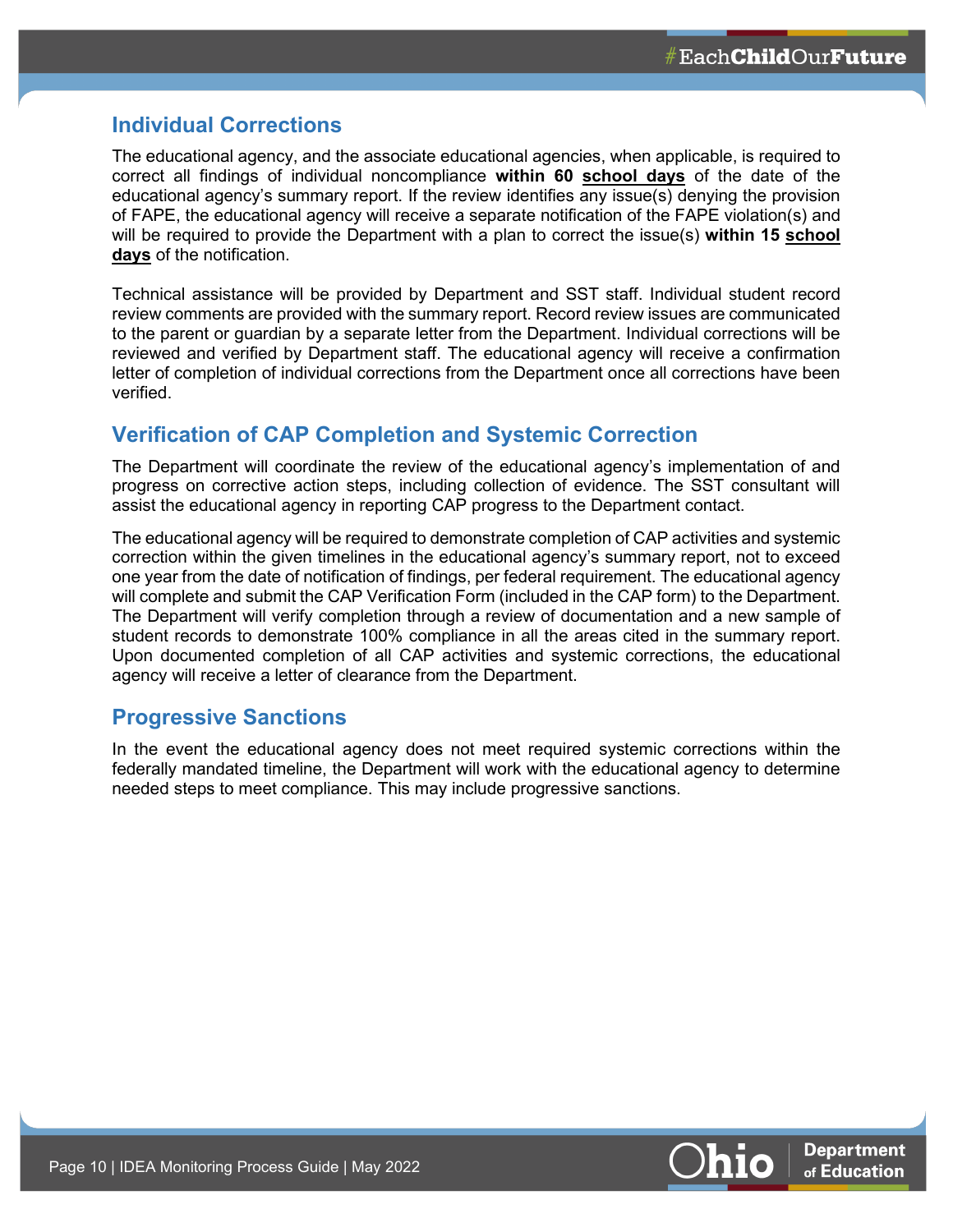# **Educational Agency's Self-Review**

Once all CAP activities and systemic corrections are completed, the educational agency will begin the self-review process to identify special education priorities that will be included in the educational agency's One Plan. The goal of the self-review process is to maximize the use of resources that will result in better academic and social post-secondary outcomes for students with disabilities and to meet regulatory requirements. The educational agency's self-review, coupled with a continuous improvement philosophy, will result in positive growth and development for personnel and education systems and will, in turn, result in higher achievement for all students.

The educational agency, with the assistance of Department and SST personnel, will analyze data, student performance outcomes and policies, practices and procedures to identify areas of concern and root causes to complete the [Self-Review Summary Report.](#page-49-0)

The following sources must be considered:

- 1. One Needs Assessment Tool and Ohio Improvement Process (OIP) strategies and action steps, and One Plan
- 2. Reading Improvement and Monitoring Plans (RIMPs)
- 3. Coordinated Early Intervening Services (CEIS)
- 4. IDEA funding plans and alignment (CCIP/One Plan and other initiatives)
- 5. Annual Measurable Objective (AMO) gap analysis measures
- 6. Processes for addressing individual student growth for students with disabilities, such as IEP progress monitoring
- 7. For community schools, the last three sponsor site visit reports

## **Data Analysis**

The educational agency will use the **Data Analysis Guiding Questions** to review and analyze current data for each area below to determine specific areas of concern and need for improvement:

- 1. Graduation and dropout trends for students with disabilities vs. non-disabled, by disability category, and multi-category
- 2. Dropout prevention and graduation promotion
- 3. Reading and math performance
- 4. Discipline information: students with disabilities vs. non-disabled, by grade levels, trends, disability categories and multi-categories (disability, economically disadvantaged and racial minority, for instance)
- 5. Alternate Assessment for Students with Significant Cognitive Disabilities (AASCD)
- 6. Summary and trend analysis of Special Education Profile data
- 7. Dispute Resolution issues
- 8. Perception surveys from administration, teachers, parents and students
- 9. Internal monitoring process
- 10. Use of and access to technology
- 11. Inclusive leadership
- 12. Disproportionality
- 13. Restraint and seclusion
- 14. District-wide interventions and student supports

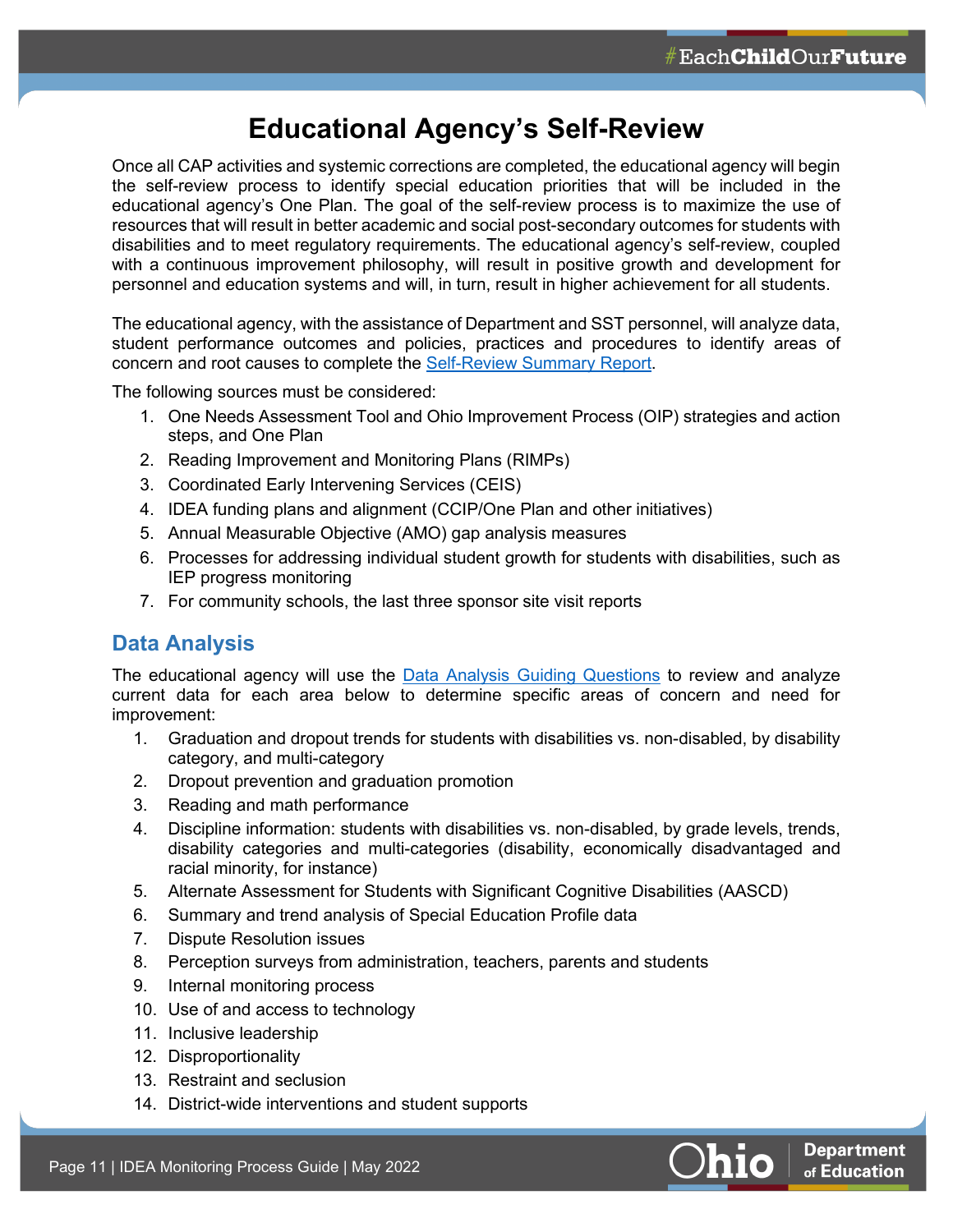## **Special Education Policies and Procedures**

The educational agency will review its policies and procedures (including admissions criteria and practices for CTCs, DD schools and ESC classrooms; and sponsor agreement for community schools). Consider any previous findings from other offices and sections of the Department.

### **Perception Surveys**

The educational agency will survey its population of stakeholders (parents, students, staff, administrators, associate districts, if applicable, community partners) regarding special education services, inclusive leadership and practices. The student survey is an optional survey the educational agency can send with the parent survey, asking the parent to assist their child in completing and returning along with their own survey. See [sample perception surveys.](#page-59-0)

Additional Parent Input Opportunities (Optional)

- Parent forum
- Parent mentor workshop
- Development of parent advisory groups

### **Review of Student Documents**

As part of the internal monitoring team process, the educational agency will review and monitor IEP and ETR compliance through a systematic in-house monitoring process developed with assistance from the SST and the Department. A sample number of special education records will be selected for periodic review, based on current Special Education Profile Indicators and other related educational agency data. The educational agency will be responsible to correct any noncompliance findings within a reasonable time. The internal monitoring process should be ongoing and formalized in the educational agency's One Plan.

The educational agency will review ETRs and corresponding IEPs spanning at least two consecutive years. Review emphasis should be placed on IEP Progress Reports to evaluate the implementation of goals, objectives and specially designed instruction to meet individual needs of the child in the least restrictive environment. The educational agency will use the [Department's](http://education.ohio.gov/Topics/Special-Education/Special-Education-Monitoring-System/IDEA-Onsite-Reviews)  [Record Review Tool](http://education.ohio.gov/Topics/Special-Education/Special-Education-Monitoring-System/IDEA-Onsite-Reviews) located on the Department's website to document and summarize the findings.

The educational agency will conduct IEP verifications on a representative sample from the records reviewed through the internal monitoring process using the [IEP Verification Checklist.](#page-44-1) This will include conversations with teachers to confirm that students are receiving services as described in their IEP. The educational agency will provide a summary of the IEP Verification Checklists ensuring IEP implementation with fidelity as part of the periodic report process.

## **Develop and Implement Special Education Priority Goals**

The educational agency will complete the **[Self-Review Summary Report](#page-49-0)** to identify special education priority areas. The educational agency will then develop One Plan action steps, improvement activities and professional development for the identified priority areas. The SST and Department staff will assist the educational agency in coordinating the self-review findings with other educational agency plans, where appropriate.

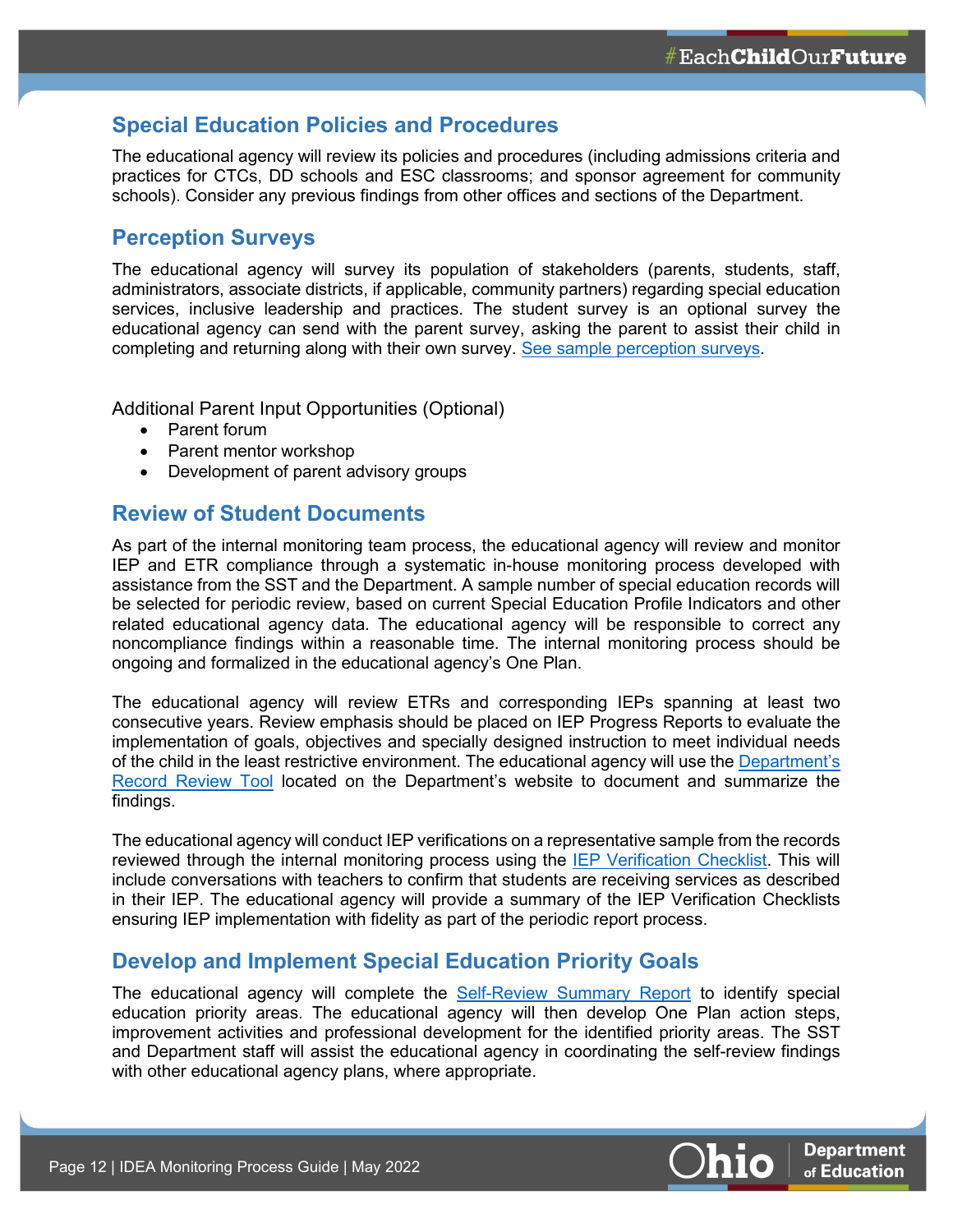The educational agency and SST, with the Department's support, will produce a periodic [Progress](#page-66-0)  [Review Report](#page-66-0) related to the educational agency's One Plan. The educational agency will provide the Department with documentation and evidence of implementation of the improvement activities (including internal monitoring review results). If at any point progress is impeded, the Department and SST staff will work with the educational agency regarding revision of the One Plan. Lack of adequate progress may result in additional directed activities by the Department.

If data analysis demonstrates a need for additional support in achieving, sustaining and integrating improvement, the Department and the SST will provide training and technical assistance to support the implementation of directed activities in targeted areas.

## **Plan for Continuous Improvement**

Prior to the closure of the monitoring review process, the Department and SST consultants will review the results of the implementation of the One Plan and assist the educational agency in developing continuous improvement strategies.

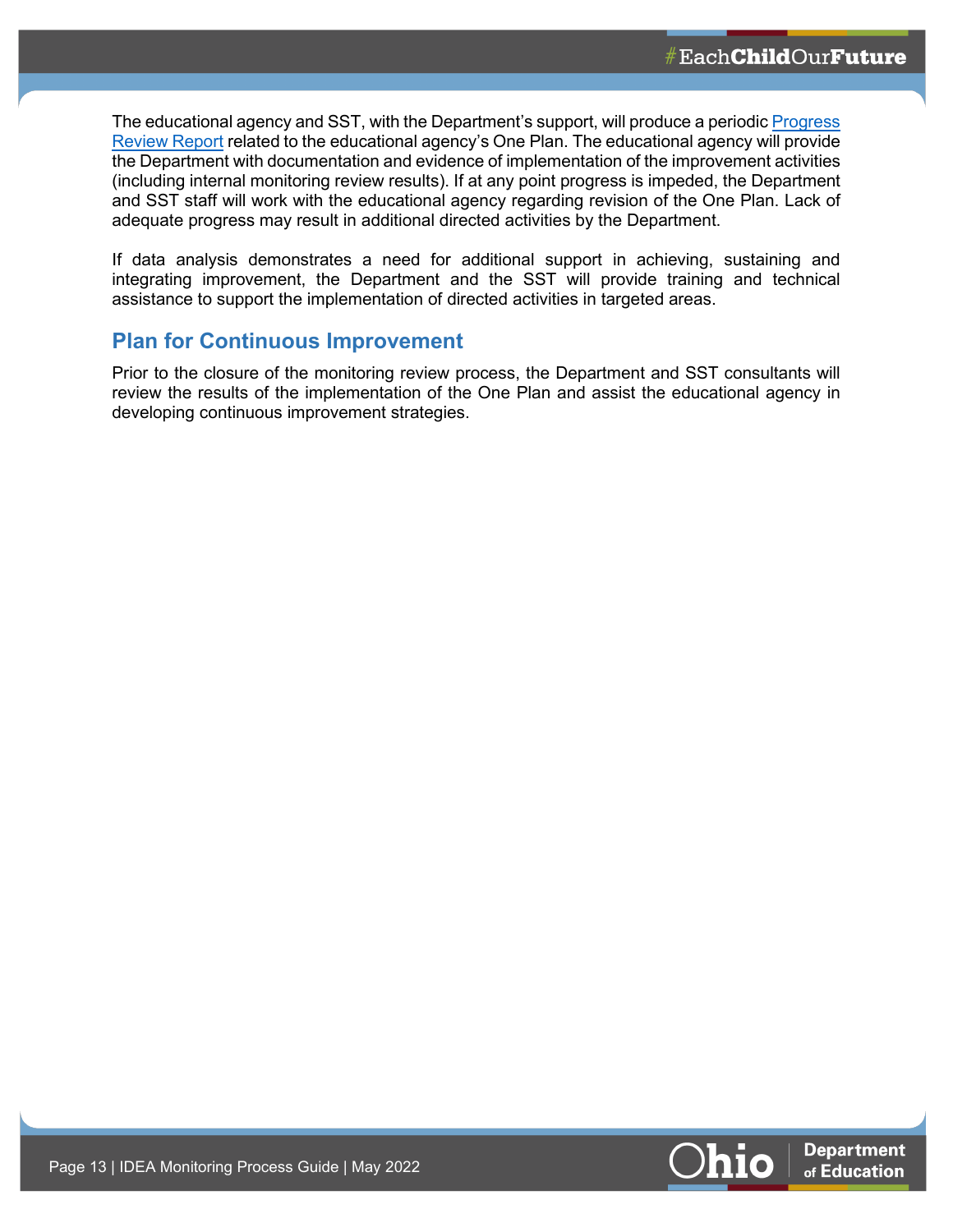# **Appendix 1: Required Documents for Review**



**Department** of Education

Page 14 | IDEA Monitoring Process Guide | May 2022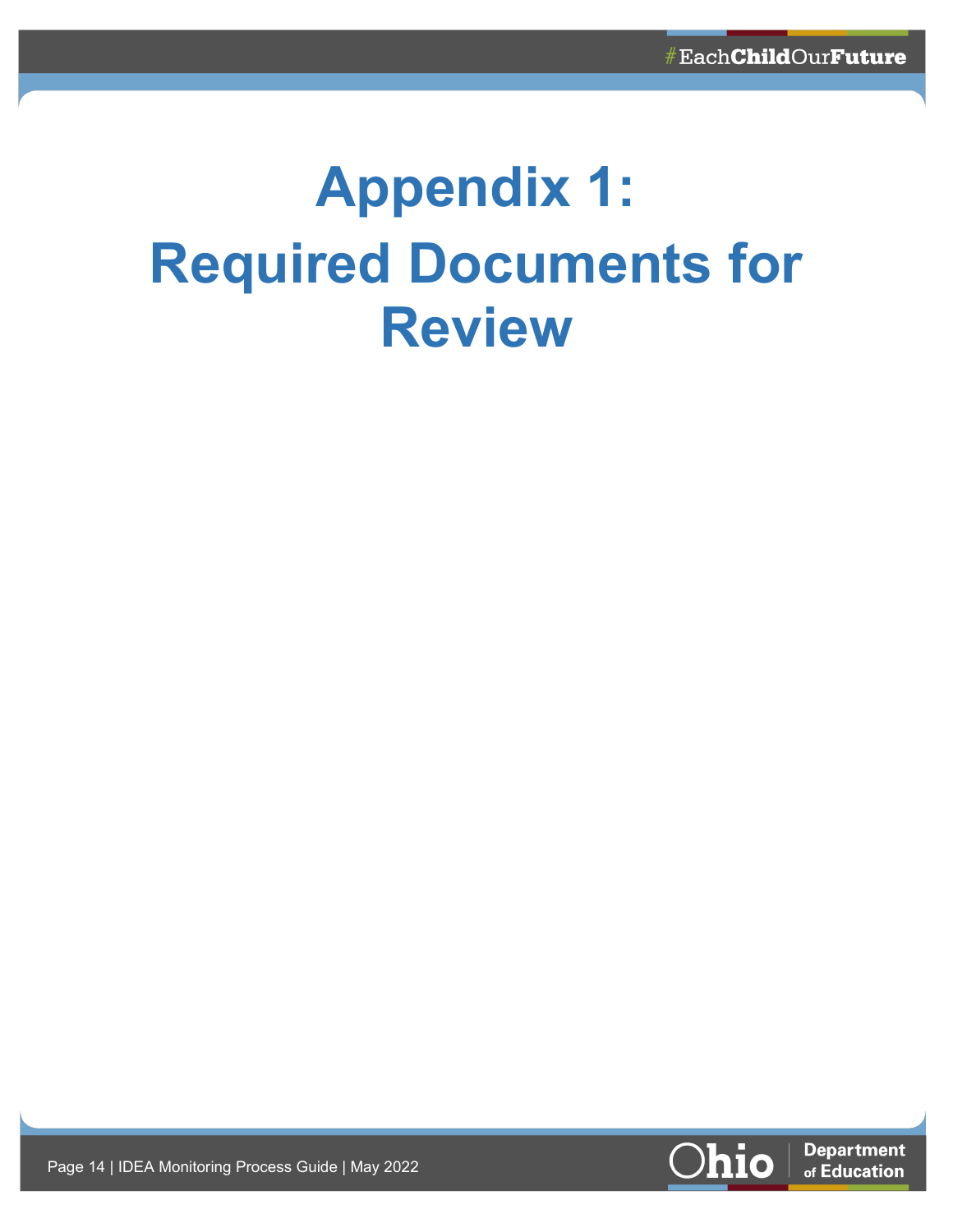## **Documents Required for Review**

- <span id="page-14-0"></span> $\Box$  Current Evaluation Team Reports (ETRs), including the planning form
- $\Box$  Current and previous Individualized Education Programs (IEPs)
- $\Box$  IEP Progress Reports from current and previous IEPs
- $\Box$  Prior written notices within the last ETR/IEP term
- $\Box$  Parent invitations within the last ETR/IEP term
- $\Box$  Parent consent forms within the last ETR term
- Documentation of attempts to involve the parent, if applicable  $(OP-9)$
- Discipline forms (for example, Manifestation Determination, Functional Behavior Assessment and Behavior Intervention Plan) within the last IEP term
- $\Box$  Selected student schedules
- $\Box$  All staff members' names, email addresses, buildings, positions and titles
- Board-adopted special education policies and procedures

#### **Instructions for Uploading Documents**

Submit all required student records and any documents with personally identifiable information to the Department's secure upload site at [https://docupload.ode.state.oh.us/.](https://docupload.ode.state.oh.us/) Records submitted through this site do not need to be redacted.

Please submit each student's records in a separate file and use a document name that describes the document using the student's name and the document title (for example, "John Doe IETR," "John Doe IEP"). Please include any related documents with the ETR and IEP (prior written notices, parent invitations, consent forms, progress reports).

Documents that do not contain personally identifiable information may be emailed directly to the Department contact.

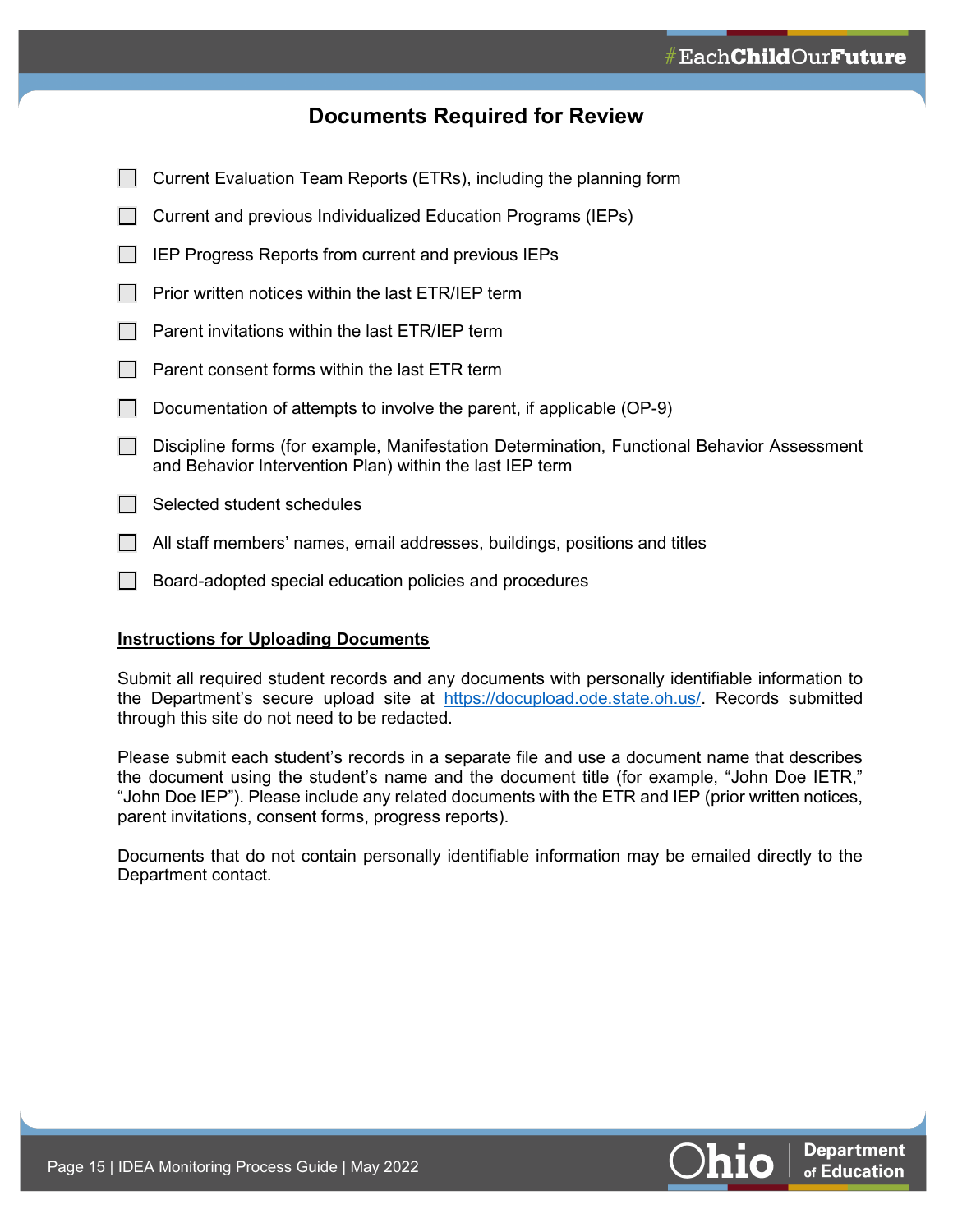## **Additional Documents Requested**

#### **The following additional documents may be requested by the Department for review prior to the scheduled review activities:**

- 1. Verification that the workload/caseload ratios for special education service providers meet the requirements in the Operating Standards 3301-51-09 (I)
- 2. Restraint and seclusion policy and current restraint and seclusion data
- 3. Communication plan with other associated educational agencies (CTCs, DD schools, ESCs or other agencies serving multiple districts)
- 4. Department-approved special education policies and procedures adopted by the agency's board
- 5. Bell schedule and building maps
- 6. Instructional delivery methods for educational agency providing remote learning
- 7. Any other specific documents or policies identified by the Department prior to the review

#### **Additional documents requested for CTCs:**

- 1. The local Perkins Plan with supporting evidence of implementation
- 2. Program or course catalog including statement of equal access to all programs
- 3. The CTC admissions policy and procedures
- 4. The CTC communications plan and CTC-specific special education policies and procedures

#### **Additional documents requested for ESCs:**

- 1. List of districts served
- 2. List of services provided
- 3. List of districts sponsored (if applicable)

#### **Additional documents requested for Electronic Schools**

- 1. How specially designed instruction and related services are provided
- 2. Locations where services are provided
- 3. Description of how related services are planned and delivered

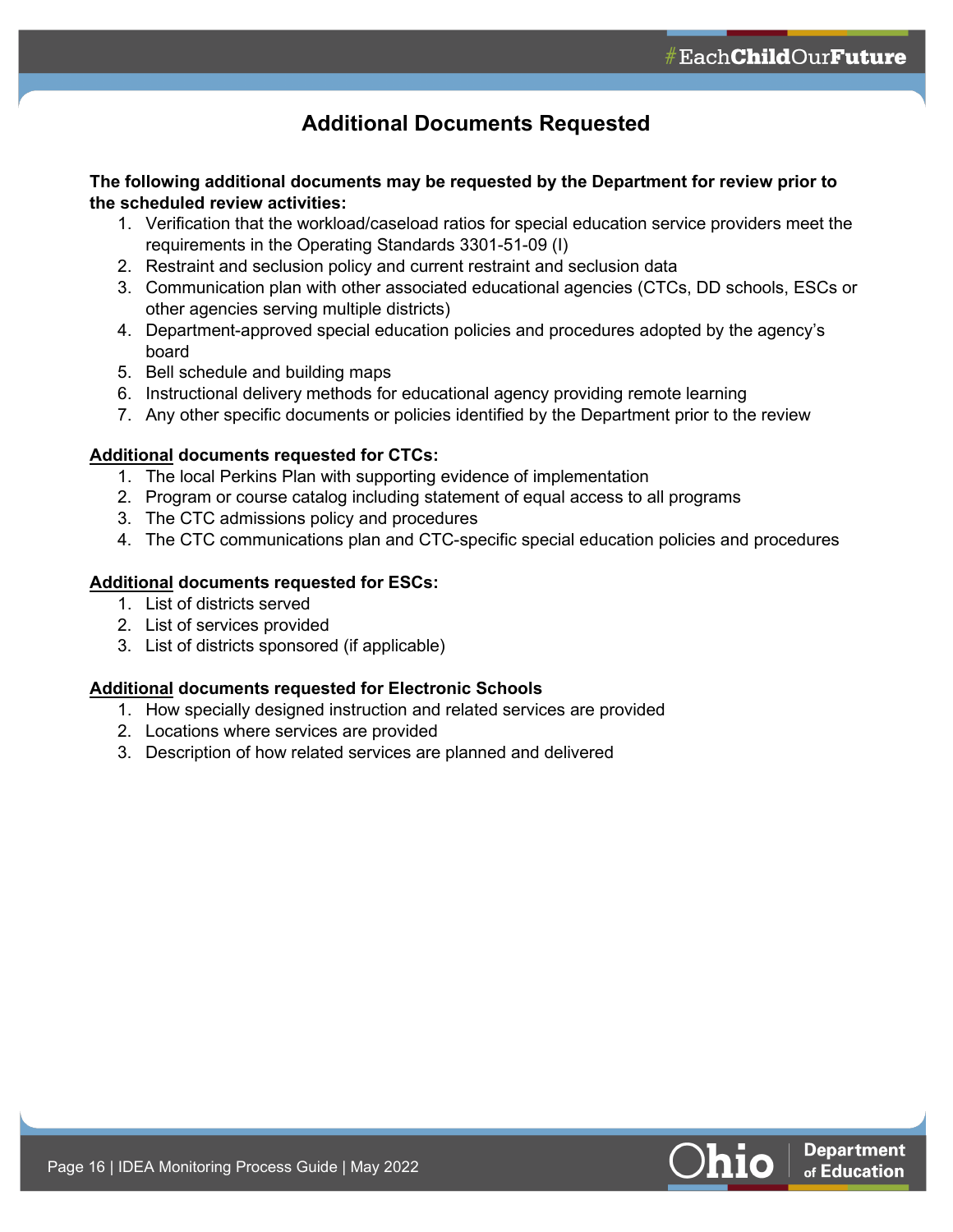# **Appendix 2: Record Review Comment Form**



Page 17 | IDEA Monitoring Process Guide | May 2022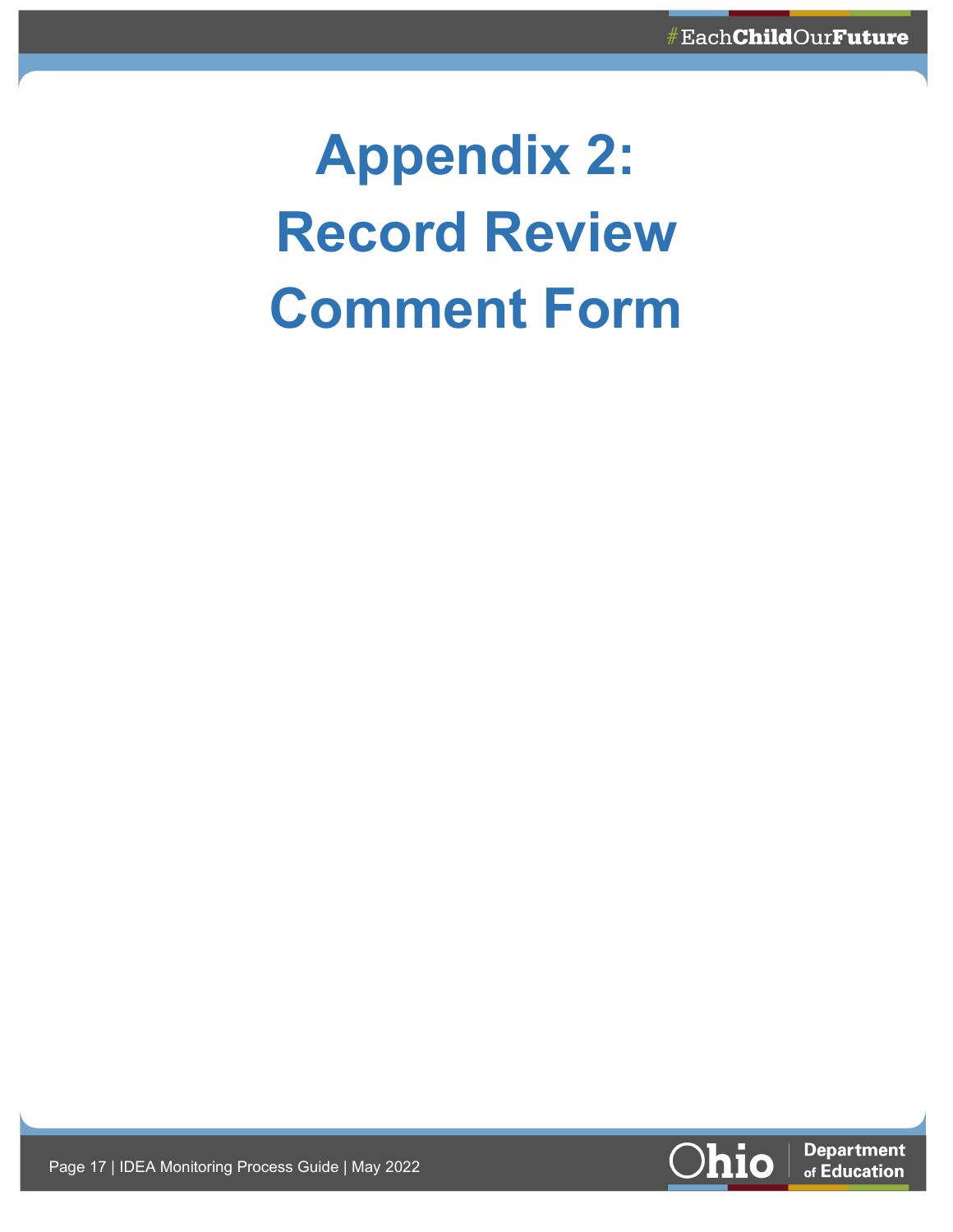<span id="page-17-0"></span>The Internal Monitoring Team will use the following Record Review Comment Form to document the review of individual records. The Record Review Guide in the next section of this document outlines the record review questions in detail showing what is needed to be considered compliant. Document each item reviewed in the Compliant column as "Yes" for compliant, "No" for noncompliant or "NA" for not applicable. If the item is found noncompliant, add why it was found noncompliant in the Comments/Notes column. The form is then used when the record is corrected and submitted for final review using the Corrected column indicating "Yes" if it was corrected or "No" if it still is noncompliant and comments added to indicate what is still noncompliant.

## **Record Review Comment Form**

| Record #             | <b>Student Name:</b><br>Disability:                              | DOB:               | Grade:    |                       |
|----------------------|------------------------------------------------------------------|--------------------|-----------|-----------------------|
|                      | Reevaluation                                                     | Initial Evaluation | ETR Date: | IEP Date:             |
| Reviewer's Initials: | Date Reviewed:                                                   | Date Corrected:    |           |                       |
| RR#                  | Item Reviewed                                                    | Compliant          | Corrected | <b>Comments/Notes</b> |
| $CF-1$               | Part C to B                                                      |                    |           |                       |
| $CF-2$               | ETR-Interventions provided                                       |                    |           |                       |
| $CF-3$               | Parents afforded opportunity to<br>participate                   |                    |           |                       |
| $CF-4$               | Informed parental consent for testing                            |                    |           |                       |
| $CF-5$               | ETR addresses all areas related to<br>disability                 |                    |           |                       |
| $CF-6$               | ETR clearly states summary of<br>assessment results              |                    |           |                       |
| $CF-7$               | ETR contains clear description of<br>educational needs           |                    |           |                       |
| $CF-8$               | ETR contains specific implications for<br>instruction            |                    |           |                       |
| $CF-9$               | Qualified group of professionals<br>determine eligibility        |                    |           |                       |
| $CF-10$              | Justification for the eligibility<br>determination decision      |                    |           |                       |
| $DS-1$               | <b>Transition Plan</b>                                           |                    |           |                       |
| $DS-2$               | <b>Present Levels of Performance</b>                             |                    |           |                       |
| $DS-3$               | Measurable goals                                                 |                    |           |                       |
| $DS-4$               | Goals address academic needs                                     |                    |           |                       |
| $DS-5$               | Goals address functional needs                                   |                    |           |                       |
| $DS-6$               | Statement of specially designed<br>instruction/ related services |                    |           |                       |

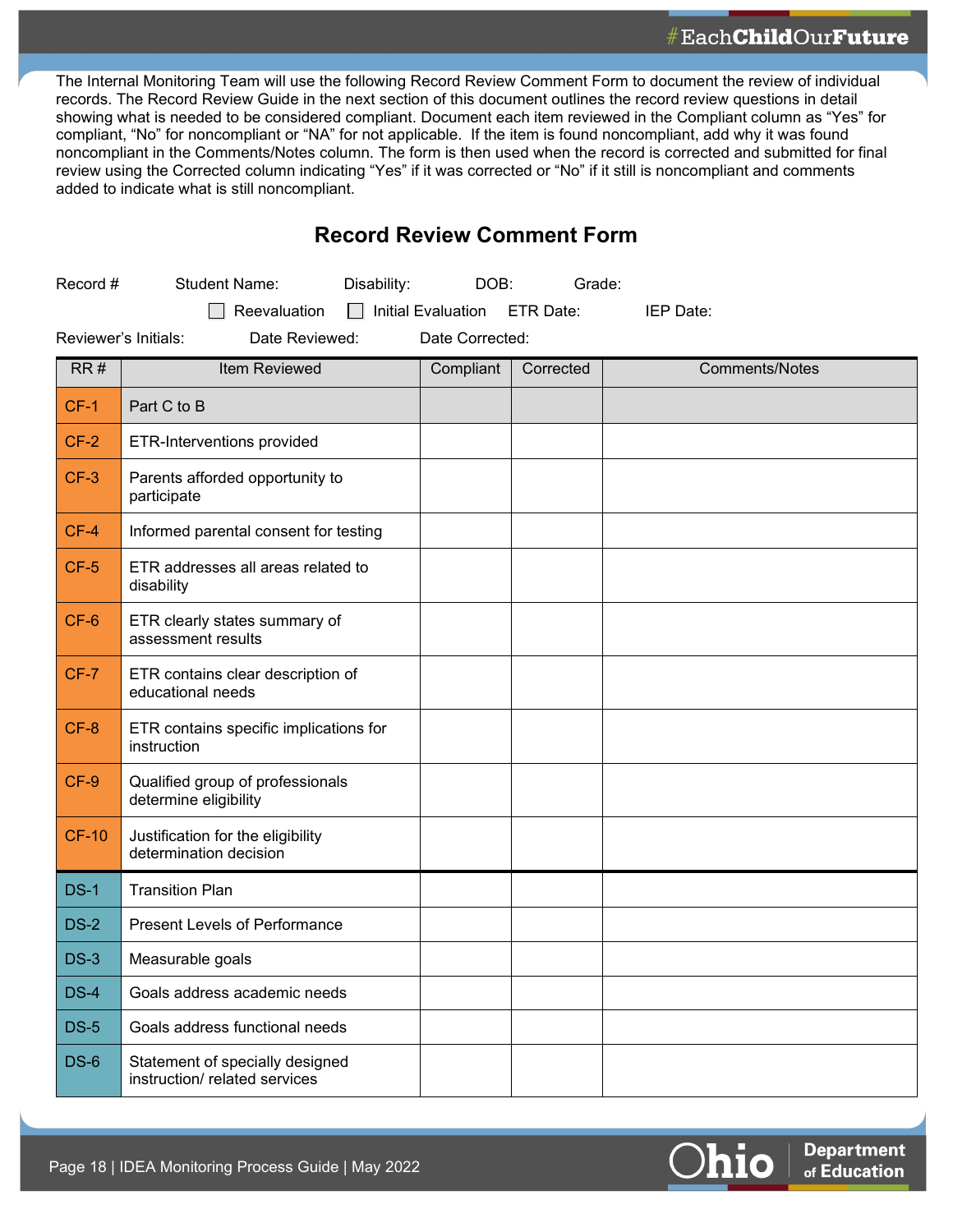# $\# \texttt{EachChildOur Future}$

| RR#          | Item Reviewed                                                 | Compliant                  | Corrected | Comments/Notes |
|--------------|---------------------------------------------------------------|----------------------------|-----------|----------------|
| <b>DS-7</b>  | <b>SDI/Related Services Location</b>                          |                            |           |                |
| $DS-8$       | <b>SDI/Related Services Amount &amp;</b><br>frequency         |                            |           |                |
| $DS-9$       | Identify assistive technology                                 |                            |           |                |
| <b>DS-10</b> | Identify accommodations                                       |                            |           |                |
| <b>DS-11</b> | Identify modifications                                        |                            |           |                |
| <b>DS-12</b> | Supports for school personnel                                 |                            |           |                |
| <b>DS-13</b> | Alternate assessment justification                            |                            |           |                |
| <b>DS-14</b> | Data collected and analyzed to inform<br>instruction          |                            |           |                |
| <b>DS-15</b> | Revisions to IEP made based on data                           |                            |           |                |
| <b>DS-16</b> | IEP Meeting-Qualified team                                    |                            |           |                |
| LRE-1        | Justification for removal from general<br>education classroom |                            |           |                |
|              |                                                               | <b>Additional Comments</b> |           |                |
|              |                                                               |                            |           |                |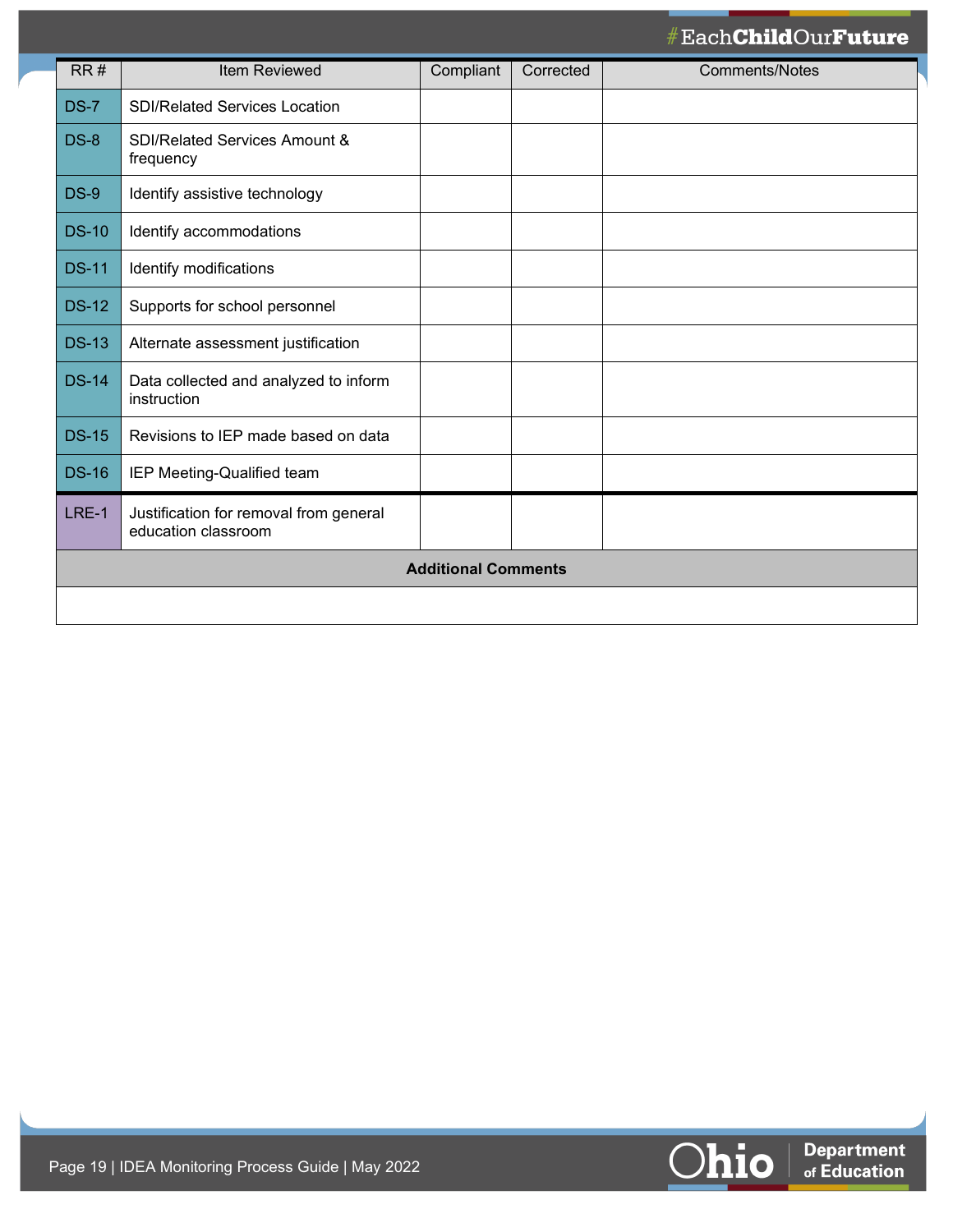| Record #<br><b>Student Name:</b>                  |                    |                                                 |    |                |  |
|---------------------------------------------------|--------------------|-------------------------------------------------|----|----------------|--|
|                                                   |                    | <b>Transition Plan (Indicator 13 Checklist)</b> |    |                |  |
| <b>Item Reviewed</b>                              |                    | Compliant                                       | IC | Comments/Notes |  |
|                                                   | Education/Training |                                                 |    |                |  |
| 1. Measurable Goals                               | Employment         |                                                 |    |                |  |
|                                                   | Independent Living |                                                 |    |                |  |
|                                                   | Education/Training |                                                 |    |                |  |
| 2. Goals Updated<br>Annually                      | Employment         |                                                 |    |                |  |
|                                                   | Independent Living |                                                 |    |                |  |
| 3. Evidence goals<br>were based on<br><b>AATA</b> | Education/Training |                                                 |    |                |  |
|                                                   | Employment         |                                                 |    |                |  |
|                                                   | Independent Living |                                                 |    |                |  |
| 4. Transition Services                            | Education/Training |                                                 |    |                |  |
|                                                   | Employment         |                                                 |    |                |  |
|                                                   | Independent Living |                                                 |    |                |  |
|                                                   | Education/Training |                                                 |    |                |  |
| 5. Courses of Study                               | Employment         |                                                 |    |                |  |
|                                                   | Independent Living |                                                 |    |                |  |
| 6. IEP Goals related                              | Education/Training |                                                 |    |                |  |
| to transition<br>services                         | Employment         |                                                 |    |                |  |
|                                                   | Independent Living |                                                 |    |                |  |
|                                                   | Education/Training |                                                 |    |                |  |
| 7. Student was invited<br>to IEP meeting          | Employment         |                                                 |    |                |  |
|                                                   | Independent Living |                                                 |    |                |  |
| 8. Representative of                              | Education/Training |                                                 |    |                |  |
| any participating                                 | Employment         |                                                 |    |                |  |
| Agency                                            | Independent Living |                                                 |    |                |  |

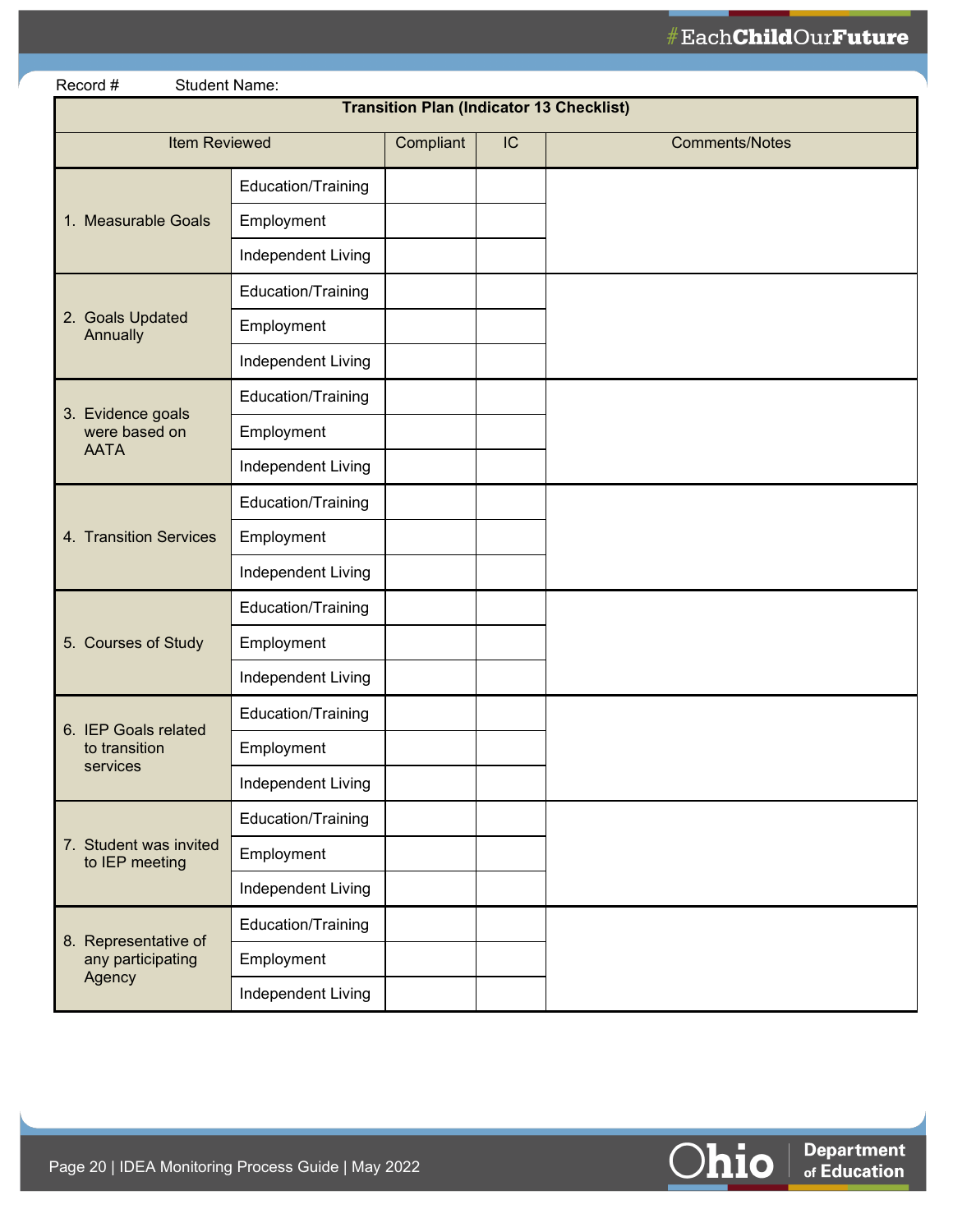# <span id="page-20-0"></span>**Appendix 3: Record Review Guide**



**Department** of Education

Page 21 | IDEA Monitoring Process Guide | May 2022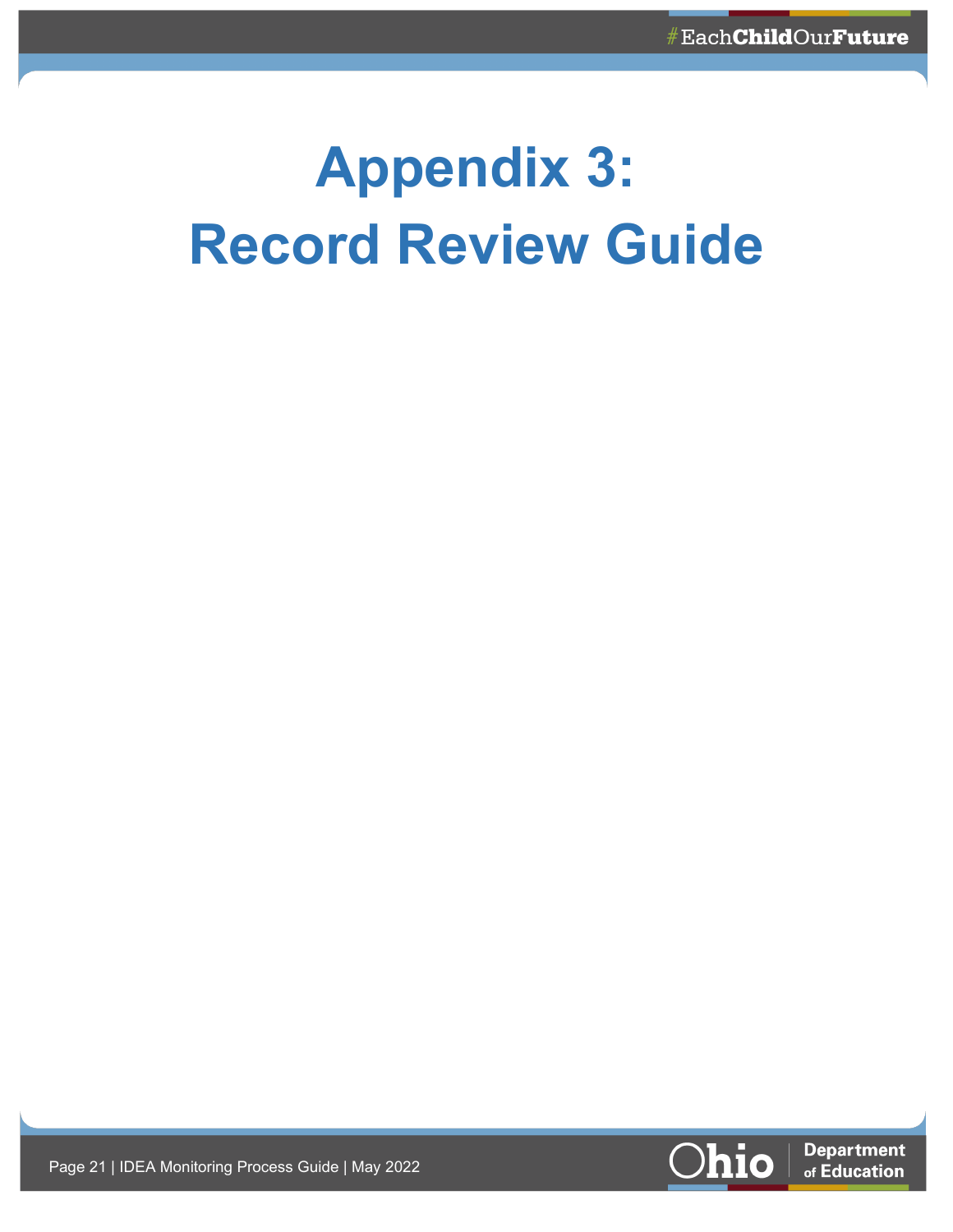|                                               |                                                             |                                                                                                                                                                                                                                     |            | <b>Child Find</b>                                                                                                                                                                                                                                                       |                                                                                                                                                                        |
|-----------------------------------------------|-------------------------------------------------------------|-------------------------------------------------------------------------------------------------------------------------------------------------------------------------------------------------------------------------------------|------------|-------------------------------------------------------------------------------------------------------------------------------------------------------------------------------------------------------------------------------------------------------------------------|------------------------------------------------------------------------------------------------------------------------------------------------------------------------|
| <b>Record</b><br><b>Review</b><br><b>Item</b> | <b>Regulation</b><br>34 CFR 300 or<br>OAC 3301-51           | <b>Record Review</b><br><b>Question</b>                                                                                                                                                                                             | Compliant  | <b>Evidence</b>                                                                                                                                                                                                                                                         | <b>Potential Source(s)</b><br>of Documentation                                                                                                                         |
| $CF-1$                                        | 300.305(a)<br>[Review of<br>existing<br>evaluation<br>data] | For children transitioning<br>from Part C, did the<br>educational agency<br>utilize child information<br>from the Individual<br><b>Family Service Plan</b><br>(IFSP) and other<br>documentation provided<br>by Part C in suspecting | <b>YES</b> | Information from Part C must be documented and can include:<br>Observations in more than one setting and in multiple<br>activities<br>Interviews (information provided by parents or caregiver)<br>$\bullet$<br>Results of the required Part C assessments<br>$\bullet$ | • Help Me Grow forms<br>• Records from the<br><b>Transition Conference</b><br>$\bullet$ PR-06 ETR - Part 2<br>• PR-04 Referral Form<br>• PR-01 Prior Written<br>Notice |
|                                               |                                                             | or when determining<br>eligibility for Part B<br>supports and services?<br><i><b>*Preschool Only</b></i><br>*Initial Evaluation Only                                                                                                | <b>NO</b>  | There is no evidence that the data indicated above are<br>documented as part of the decision-making process for<br>suspecting or determining eligibility.                                                                                                               |                                                                                                                                                                        |
|                                               |                                                             |                                                                                                                                                                                                                                     | <b>NA</b>  | The child is not transitioning from C to B.                                                                                                                                                                                                                             |                                                                                                                                                                        |

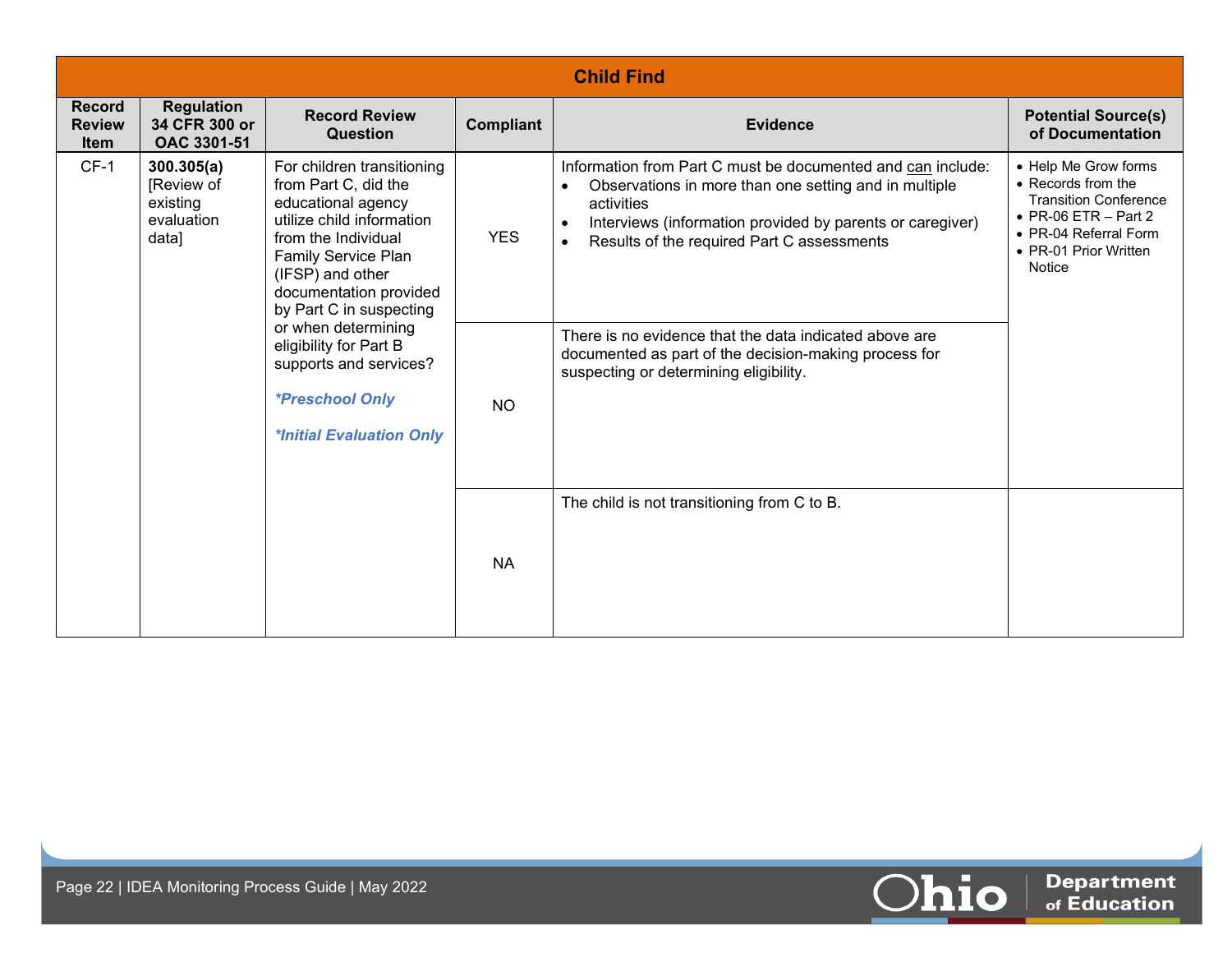|                                               |                                                   |                                                                                                                                                                                                                                                                                                                                                                                                                                                                              |                                                                                                                                                                                                                                                  | <b>Child Find</b>                                                                                                                                                                                                                                                                                                                                                                                                                                                                                                                                                                                                                                                                                                                                                                                                                                                                                                                                                                                                                                                                                                                                                                                                                                                             |                                                                                                                       |
|-----------------------------------------------|---------------------------------------------------|------------------------------------------------------------------------------------------------------------------------------------------------------------------------------------------------------------------------------------------------------------------------------------------------------------------------------------------------------------------------------------------------------------------------------------------------------------------------------|--------------------------------------------------------------------------------------------------------------------------------------------------------------------------------------------------------------------------------------------------|-------------------------------------------------------------------------------------------------------------------------------------------------------------------------------------------------------------------------------------------------------------------------------------------------------------------------------------------------------------------------------------------------------------------------------------------------------------------------------------------------------------------------------------------------------------------------------------------------------------------------------------------------------------------------------------------------------------------------------------------------------------------------------------------------------------------------------------------------------------------------------------------------------------------------------------------------------------------------------------------------------------------------------------------------------------------------------------------------------------------------------------------------------------------------------------------------------------------------------------------------------------------------------|-----------------------------------------------------------------------------------------------------------------------|
| <b>Record</b><br><b>Review</b><br><b>Item</b> | <b>Regulation</b><br>34 CFR 300 or<br>OAC 3301-51 | <b>Record Review</b><br>Question                                                                                                                                                                                                                                                                                                                                                                                                                                             | <b>Compliant</b>                                                                                                                                                                                                                                 | <b>Evidence</b>                                                                                                                                                                                                                                                                                                                                                                                                                                                                                                                                                                                                                                                                                                                                                                                                                                                                                                                                                                                                                                                                                                                                                                                                                                                               | <b>Potential Source(s)</b><br>of Documentation                                                                        |
| $CF-2$                                        | $3301 - 51 - 06(A)$<br>[Evaluations -<br>General] | Does the educational<br>agency provide<br>interventions to resolve<br>concerns for any child<br>who is performing below<br>grade-level standards?<br>Preschool Note: The<br>summary of<br>interventions provided is<br>required for preschool<br>children only if the<br>preschool child<br>previously received<br>services under Part C<br>and/or Part B of IDEA or<br>is being evaluated under<br>the suspected disability<br>category of specific<br>learning disability. | <b>YES</b>                                                                                                                                                                                                                                       | The record shows evidence of intervention data and provides a<br>summary of the interventions that have been implemented prior<br>to referral OR during the evaluation process.<br>For initial evaluations, the summary of interventions provided<br>must include:<br>1. A description of the research-based intervention(s) used;<br>2. How long the intervention was provided (how many weeks);<br>3. The intensity of the intervention - how often, and for how<br>many minutes;<br>4. A description of the results compared to the baseline data;<br>5. The decision as a result of the intervention(s).<br>For reevaluations, the summary of interventions provided<br>would include:<br>1. A description as delineated above if interventions were<br>provided in addition to the specially designed instruction,<br>related services, and other supports contained in the IEP;<br>2. If no additional interventions were provided, a statement<br>that it was determined by the ETR team that the student<br>is making adequate progress with current special<br>education supports and services required in the IEP.;<br>3. This area cannot be left blank and must refer to actual<br>interventions, if provided, and not simply accommodations or<br>modifications. | • Data from interventions<br>$\bullet$ PR-06 ETR – Part 2<br>• PR-04 Referral Form<br>• PR-01 Prior Written<br>Notice |
|                                               |                                                   | <b>NO</b>                                                                                                                                                                                                                                                                                                                                                                                                                                                                    | The student record contains no evidence that interventions<br>were provided to the child; OR For a reevaluation, there is no<br>statement that the student was making adequate progress<br>with current special education supports and services. |                                                                                                                                                                                                                                                                                                                                                                                                                                                                                                                                                                                                                                                                                                                                                                                                                                                                                                                                                                                                                                                                                                                                                                                                                                                                               |                                                                                                                       |
|                                               |                                                   |                                                                                                                                                                                                                                                                                                                                                                                                                                                                              | <b>NA</b>                                                                                                                                                                                                                                        | Transfer ETR from previous educational agency; OR The<br>preschool child did not previously receive services under Part C<br>and/or Part B of IDEA.                                                                                                                                                                                                                                                                                                                                                                                                                                                                                                                                                                                                                                                                                                                                                                                                                                                                                                                                                                                                                                                                                                                           |                                                                                                                       |

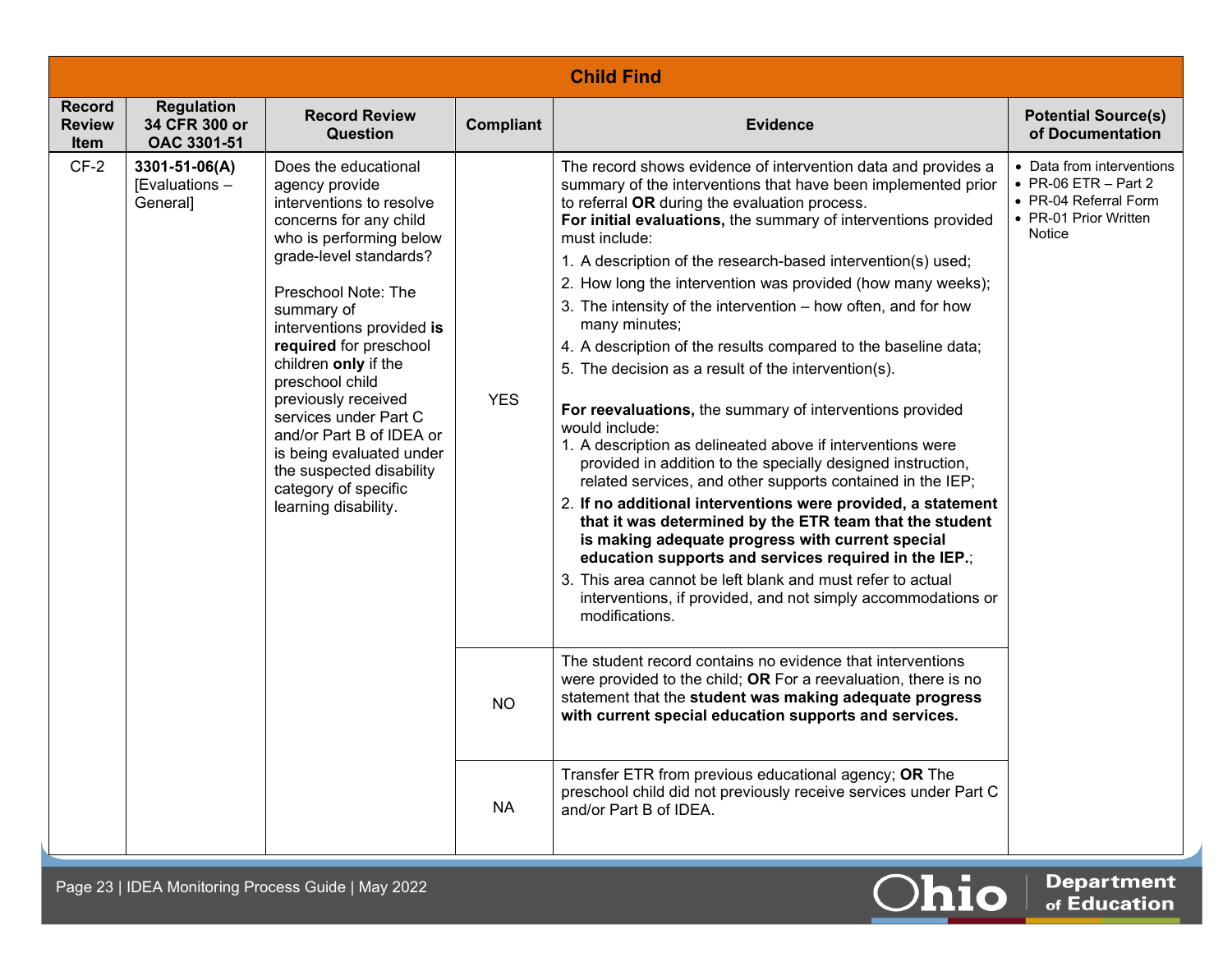|                                               |                                                                           |                                                                                                                                                          |                  | <b>Child Find</b>                                                                                                                                                                                                                                                                                                                                                            |                                                                                                                                                                                                                                                                                                                                                                         |
|-----------------------------------------------|---------------------------------------------------------------------------|----------------------------------------------------------------------------------------------------------------------------------------------------------|------------------|------------------------------------------------------------------------------------------------------------------------------------------------------------------------------------------------------------------------------------------------------------------------------------------------------------------------------------------------------------------------------|-------------------------------------------------------------------------------------------------------------------------------------------------------------------------------------------------------------------------------------------------------------------------------------------------------------------------------------------------------------------------|
| <b>Record</b><br><b>Review</b><br><b>Item</b> | <b>Regulation</b><br>34 CFR 300 or<br>OAC 3301-51                         | <b>Record Review</b><br>Question                                                                                                                         | <b>Compliant</b> | <b>Evidence</b>                                                                                                                                                                                                                                                                                                                                                              | <b>Potential Source(s)</b><br>of Documentation                                                                                                                                                                                                                                                                                                                          |
| $CF-3$                                        | 300.501(b)<br>[Parent<br>participation in<br>meetings]<br>300.9 [Consent] | Were the<br>parents/guardians<br>provided the opportunity<br>to be involved in the<br>ETR planning meeting to<br>establish informed<br>parental consent? | <b>YES</b>       | There is evidence of parental involvement; OR Evidence the<br>parent was provided the opportunity to participate in the ETR<br>planning meeting. This also applies to in-state transfer-in ETRs<br>adopted by the educational agency.<br>Note: A new evaluation for a child who transfers into Ohio from<br>another state is considered to be an initial evaluation in Ohio. | • Evaluation Planning<br>Form<br>• PR-01 Prior Written<br>Notice<br>• PR-02 Parent Invitation<br>• PR-04 Referral Form<br>• Other Documentation:<br>Phone logs, parent<br>contact logs, e-mails,<br>conference calls<br>• Documentation of<br>educational agency<br>and parent agreement<br>(must be verified by<br>consultant for<br>compliance)<br>• If transfer ETR, |
|                                               |                                                                           |                                                                                                                                                          | NO.              | No evidence of parental involvement; OR No evidence the<br>parent was provided the opportunity to participate in the ETR<br>planning meeting.                                                                                                                                                                                                                                |                                                                                                                                                                                                                                                                                                                                                                         |
|                                               |                                                                           |                                                                                                                                                          | <b>NA</b>        | The parent and the educational agency agreed that a<br>reevaluation was unnecessary.                                                                                                                                                                                                                                                                                         | adopting educational<br>agency documentation<br>of parent involvement<br>in the ETR planning                                                                                                                                                                                                                                                                            |
| $CF-4$                                        | 300.300 [Parental<br>Consent]<br>300.9 [Consent]                          | Was written, informed<br>parental consent<br>obtained prior to an<br>evaluation?                                                                         | <b>YES</b>       | Signed PR-05 Parent Consent for Evaluation; OR Evidence<br>that the district made reasonable efforts to obtain consent for<br>evaluation and the child's parent failed to respond.                                                                                                                                                                                           | • PR-05 Parent Consent<br>for Evaluation<br>• PR-01 Prior Written<br><b>Notice</b><br>• OP-9 Attempts to                                                                                                                                                                                                                                                                |
|                                               |                                                                           |                                                                                                                                                          | <b>NO</b>        | No evidence of PR-05; OR PR-05 is signed prior to the<br>planning form date; OR The evaluation report addressed other<br>areas NOT noted on the planning form; OR An individual<br>evaluator's assessment was completed prior to the date of<br>consent; OR Consent was not obtained in writing.                                                                             | <b>Obtain Parent</b><br>Participation                                                                                                                                                                                                                                                                                                                                   |
|                                               |                                                                           |                                                                                                                                                          | <b>NA</b>        | The parent and the educational agency agreed in writing that a<br>reevaluation was unnecessary and provided supporting<br>documentation.                                                                                                                                                                                                                                     |                                                                                                                                                                                                                                                                                                                                                                         |

 $\boxed{\textcolor{red}{\textbf{O}}}$   $\boxed{\textcolor{red}{\textbf{o}}}_{\textcolor{blue}{\textbf{of}~\textbf{E}}$  ducation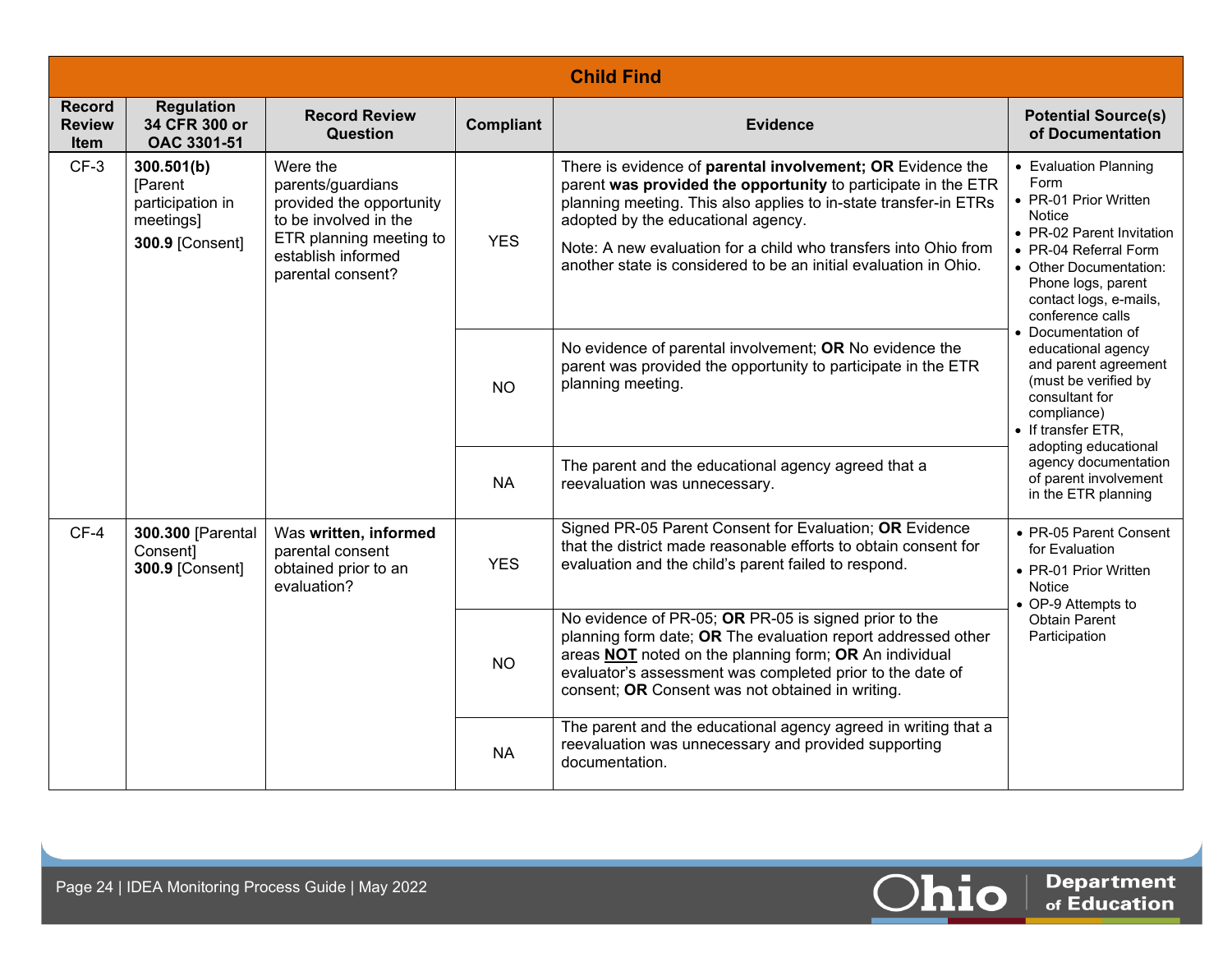|                                               |                                                                                                                                                                                 |                                                                                                                                                                                                                                                                                                                                                                                                                                                                                      |                  | <b>Child Find</b>                                                                                                                                                                                                                                                                                                                                                                                                                                                                                                                                                                                                                                                                                                                                                                                                                                                                                                                                                                                                                                                                                                                                  |                                                                                                                                                                                 |
|-----------------------------------------------|---------------------------------------------------------------------------------------------------------------------------------------------------------------------------------|--------------------------------------------------------------------------------------------------------------------------------------------------------------------------------------------------------------------------------------------------------------------------------------------------------------------------------------------------------------------------------------------------------------------------------------------------------------------------------------|------------------|----------------------------------------------------------------------------------------------------------------------------------------------------------------------------------------------------------------------------------------------------------------------------------------------------------------------------------------------------------------------------------------------------------------------------------------------------------------------------------------------------------------------------------------------------------------------------------------------------------------------------------------------------------------------------------------------------------------------------------------------------------------------------------------------------------------------------------------------------------------------------------------------------------------------------------------------------------------------------------------------------------------------------------------------------------------------------------------------------------------------------------------------------|---------------------------------------------------------------------------------------------------------------------------------------------------------------------------------|
| <b>Record</b><br><b>Review</b><br><b>Item</b> | <b>Regulation</b><br>34 CFR 300 or<br>OAC 3301-51                                                                                                                               | <b>Record Review</b><br><b>Question</b>                                                                                                                                                                                                                                                                                                                                                                                                                                              | <b>Compliant</b> | <b>Evidence</b>                                                                                                                                                                                                                                                                                                                                                                                                                                                                                                                                                                                                                                                                                                                                                                                                                                                                                                                                                                                                                                                                                                                                    | <b>Potential Source(s)</b><br>of Documentation                                                                                                                                  |
| $CF-5$                                        | 300.304(c)(4)<br>[Other evaluation<br>procedures];<br>300.307-311<br><b>[Additional</b><br>Procedures for<br>Identifying<br>Children with<br>Specific Learning<br>Disabilities] | Is there evidence that<br>the evaluation<br>addresses all areas<br>related to the suspected<br>disability including:<br>$\bullet$ Health<br>• Vision and hearing<br>• Social and emotional<br>status<br>• General intelligence<br>• Academic<br>performance<br>• Communicative<br>status<br>• Motor abilities<br><b>Note: Anything listed</b><br>on the planning form<br>for inclusion in the<br>evaluation must be<br>reported in Part 1<br>(Individual Evaluator's<br>Assessment). | <b>YES</b>       | There is evidence that the evaluation addressed all areas<br>related to the suspected disability as noted on the planning<br>form, including, if appropriate:<br>Health<br>$\bullet$<br>Vision and hearing<br>$\bullet$<br>Social and emotional status<br>$\bullet$<br>General intelligence<br>$\bullet$<br>Academic performance<br>$\bullet$<br>Communicative status<br>$\bullet$<br>Motor abilities<br>$\bullet$<br>There are additional procedures for evaluating for Specific<br>Learning Disabilities, Multiple Disabilities, Deafness or Hearing<br>Impairment and preschool-age children.<br>Multiple sources of information are required to determine<br>eligibility. For preschool, these sources include, but are not<br>limited to, information from Part C when children transition from<br>early intervention, structured observations in more than one<br>setting and in multiple activities, information provided by the<br>parent or caregiver and criteria and norm-referenced<br>evaluations. All developmental areas, not just those related to<br>the disability, must be assessed with at least one source of<br>information. | • Evaluation Planning<br>Form<br>• PR-04 Referral Form<br>• PR-01 Prior Written<br>Notice<br>• Preschool evaluation<br>form<br>• OP-4 Agreement to<br><b>Waive Reevaluation</b> |
|                                               |                                                                                                                                                                                 |                                                                                                                                                                                                                                                                                                                                                                                                                                                                                      | <b>NO</b>        | The evaluation report did not address all areas related to the<br>suspected disability; OR The evaluation report did not address<br>all areas noted on the planning form in a Part 1; OR There is no<br>Planning Form (unless tested for everything).                                                                                                                                                                                                                                                                                                                                                                                                                                                                                                                                                                                                                                                                                                                                                                                                                                                                                              |                                                                                                                                                                                 |
|                                               |                                                                                                                                                                                 |                                                                                                                                                                                                                                                                                                                                                                                                                                                                                      | <b>NA</b>        | The parent and the educational agency agreed that a<br>reevaluation is not necessary.                                                                                                                                                                                                                                                                                                                                                                                                                                                                                                                                                                                                                                                                                                                                                                                                                                                                                                                                                                                                                                                              |                                                                                                                                                                                 |



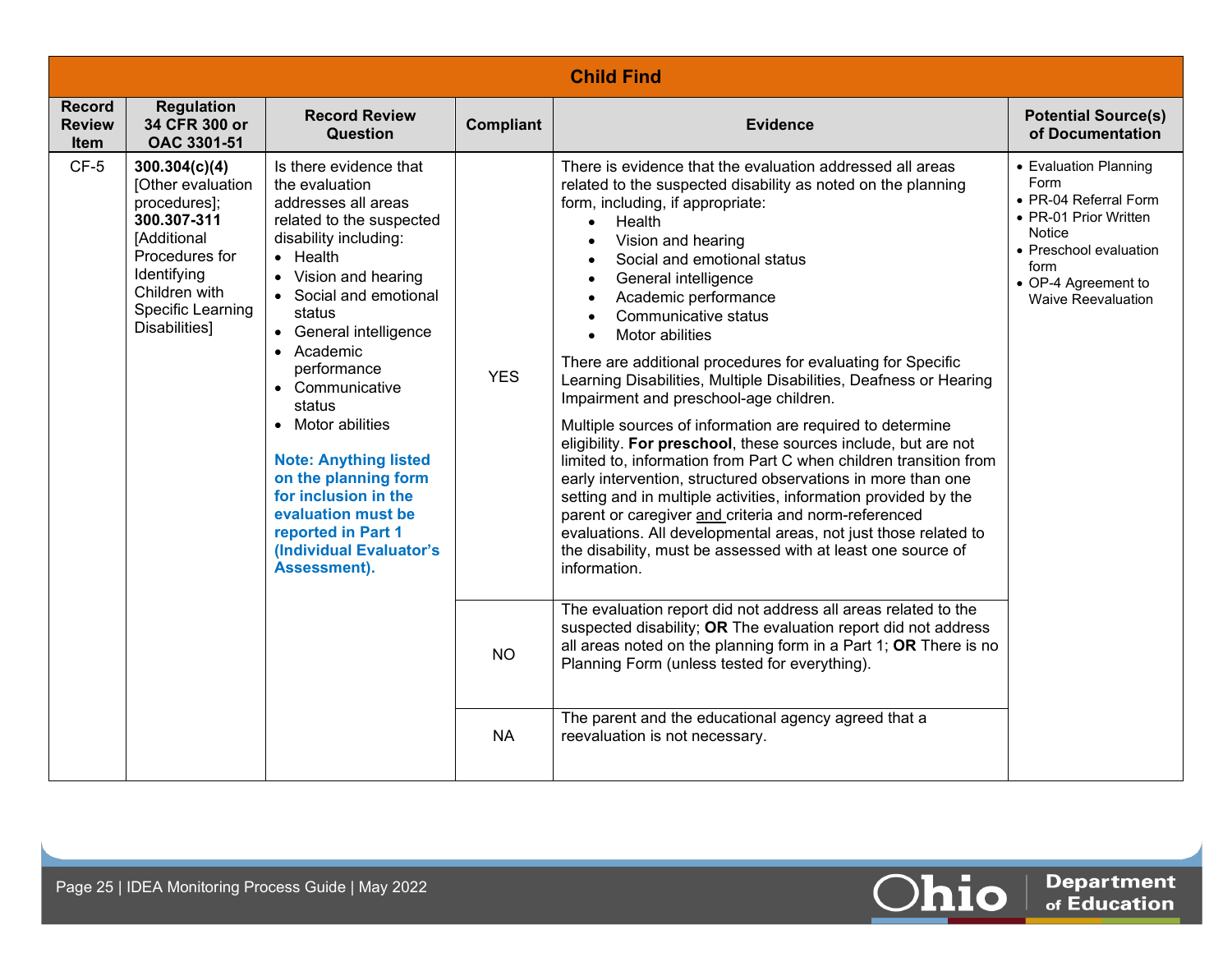|                                               |                                                                                                                                                     |                                                                                                                                                                                                                   |            | <b>Child Find</b>                                                                                                                                                                                                                                                                                                                             |                                                |  |  |  |           |                                                                                                                                                                                                                                                                     |  |
|-----------------------------------------------|-----------------------------------------------------------------------------------------------------------------------------------------------------|-------------------------------------------------------------------------------------------------------------------------------------------------------------------------------------------------------------------|------------|-----------------------------------------------------------------------------------------------------------------------------------------------------------------------------------------------------------------------------------------------------------------------------------------------------------------------------------------------|------------------------------------------------|--|--|--|-----------|---------------------------------------------------------------------------------------------------------------------------------------------------------------------------------------------------------------------------------------------------------------------|--|
| <b>Record</b><br><b>Review</b><br><b>Item</b> | <b>Regulation</b><br>34 CFR 300 or<br>OAC 3301-51                                                                                                   | <b>Record Review</b><br><b>Question</b>                                                                                                                                                                           | Compliant  | <b>Evidence</b>                                                                                                                                                                                                                                                                                                                               | <b>Potential Source(s)</b><br>of Documentation |  |  |  |           |                                                                                                                                                                                                                                                                     |  |
| $CF-6$                                        | 300.306 (c)<br>[Procedures for<br>determining<br>eligibility and<br>educational need]                                                               | Does the ETR clearly<br>state the summary of<br>assessment results?<br><b>Note: All information in</b><br><b>Part 1s (Individual</b><br><b>Evaluator's</b><br><b>Assessment) must be</b><br>summarized in Part 2. | <b>YES</b> | There is a clear and concise summary of the data/information<br>obtained during the evaluation process for the results of each<br>Part 1 assessment. The summary of the assessment results is<br>in language understandable to the parent.                                                                                                    | $\bullet$ PR-06 ETR - Part 2                   |  |  |  |           |                                                                                                                                                                                                                                                                     |  |
|                                               |                                                                                                                                                     |                                                                                                                                                                                                                   |            |                                                                                                                                                                                                                                                                                                                                               |                                                |  |  |  | <b>NO</b> | The ETR does not contain a clear summary of the results of all<br>the data and assessments; OR There is merely a re-statement<br>of all the assessments conducted without a concise<br>summarization; OR The summary is not stated in parent-<br>friendly language. |  |
|                                               |                                                                                                                                                     |                                                                                                                                                                                                                   | <b>NA</b>  | The parent and the educational agency agreed that a<br>reevaluation is not necessary.                                                                                                                                                                                                                                                         |                                                |  |  |  |           |                                                                                                                                                                                                                                                                     |  |
| $CF-7$                                        | 300.306 (c)<br>[Procedures for<br>clear and succinct<br>determining<br>description of<br>educational needs?<br>eligibility and<br>educational need] | Does the ETR contain a                                                                                                                                                                                            | <b>YES</b> | The description of educational needs contains specific and<br>adequate information about the child that will allow the IEP<br>team to develop an effective and actionable IEP based on<br>educational needs synthesized from all Part 1s of the ETR.<br>This includes the need for special education, related services<br>and other supports. | $\bullet$ PR-06 ETR - Parts 1<br>and 2         |  |  |  |           |                                                                                                                                                                                                                                                                     |  |
|                                               |                                                                                                                                                     |                                                                                                                                                                                                                   | <b>NO</b>  | The ETR does not contain a description of educational needs<br>for the child or contains generic information that is not<br>individualized to the child's needs; OR The ETR does not<br>address educational needs described in Part 1s, or educational<br>needs described in Part 1 were omitted in Part 2 without<br>explanation.            |                                                |  |  |  |           |                                                                                                                                                                                                                                                                     |  |
|                                               |                                                                                                                                                     |                                                                                                                                                                                                                   | <b>NA</b>  | The parent and the educational agency agreed that a<br>reevaluation is not necessary; OR This ETR substantiates the<br>decision that the child no longer qualifies as a child with a<br>disability under IDEA.                                                                                                                                |                                                |  |  |  |           |                                                                                                                                                                                                                                                                     |  |

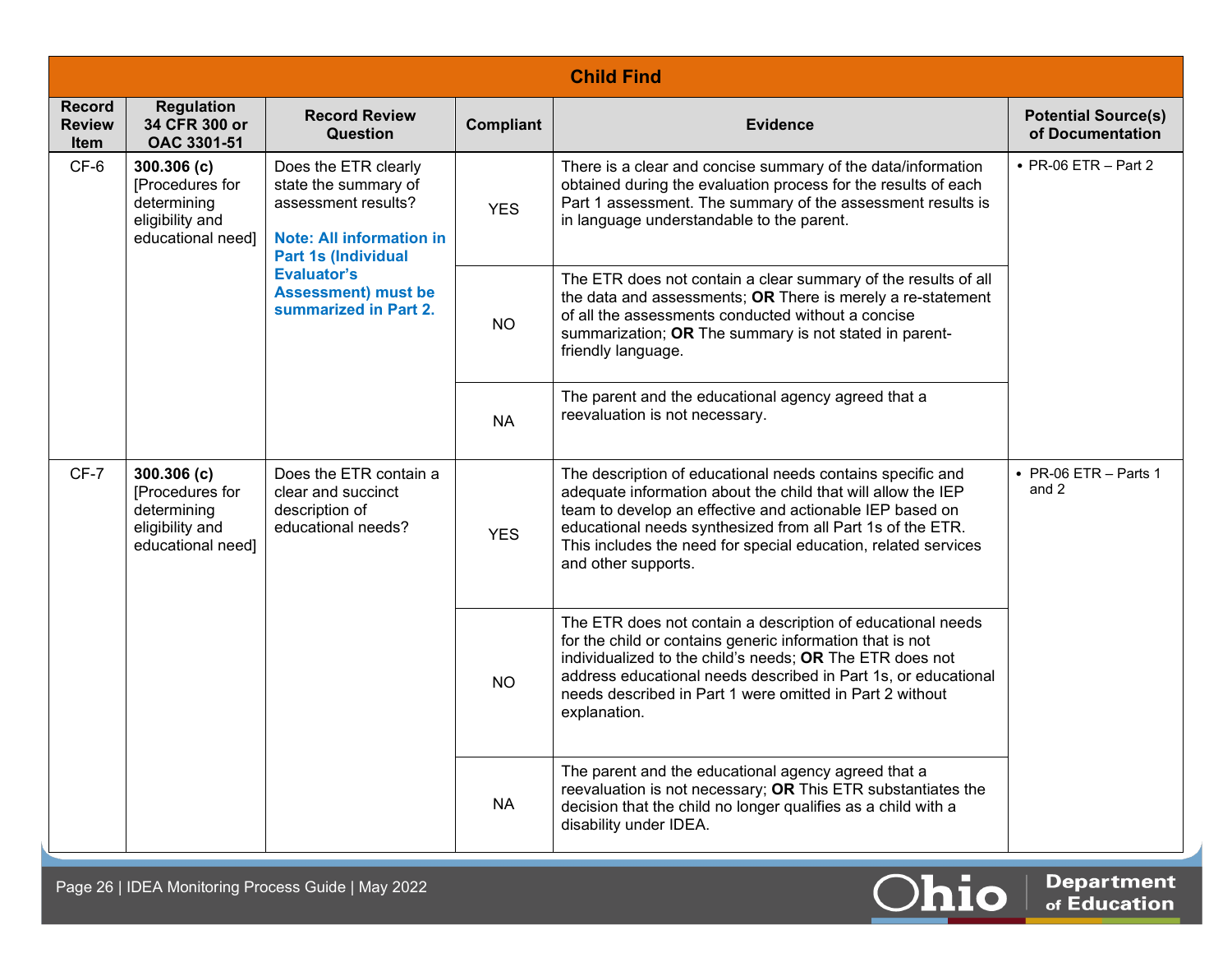|                                               |                                                                                      |                                                                   |            | <b>Child Find</b>                                                                                                                                                                                                                                                                                                                            |                                                |
|-----------------------------------------------|--------------------------------------------------------------------------------------|-------------------------------------------------------------------|------------|----------------------------------------------------------------------------------------------------------------------------------------------------------------------------------------------------------------------------------------------------------------------------------------------------------------------------------------------|------------------------------------------------|
| <b>Record</b><br><b>Review</b><br><b>Item</b> | <b>Regulation</b><br>34 CFR 300 or<br>OAC 3301-51                                    | <b>Record Review</b><br><b>Question</b>                           | Compliant  | <b>Evidence</b>                                                                                                                                                                                                                                                                                                                              | <b>Potential Source(s)</b><br>of Documentation |
| CF-8                                          | 300.306(c)<br>[Procedures for<br>determining<br>eligibility and<br>educational need] | Does the ETR contain<br>specific implications for<br>instruction? | <b>YES</b> | The ETR clearly describes the implications for specially<br>designed instruction and, if applicable, related services based<br>on implications for instruction synthesized from all Part 1s of<br>the ETR.                                                                                                                                   | $\bullet$ PR-06 ETR - Parts 1<br>and 2         |
|                                               |                                                                                      |                                                                   | NO.        | There is no description of the implications for instruction; OR<br>The implications description is generic in nature and does not<br>address the individualized needs of this child; OR The ETR<br>does not address implications for instruction described in Part<br>1s, or that information is omitted from Part 2 without<br>explanation. |                                                |
|                                               |                                                                                      |                                                                   | <b>NA</b>  | The parent and the educational agency agreed that a<br>reevaluation is not necessary; OR This ETR substantiates the<br>decision that the child no longer qualifies as a child with a<br>disability under IDEA.                                                                                                                               |                                                |

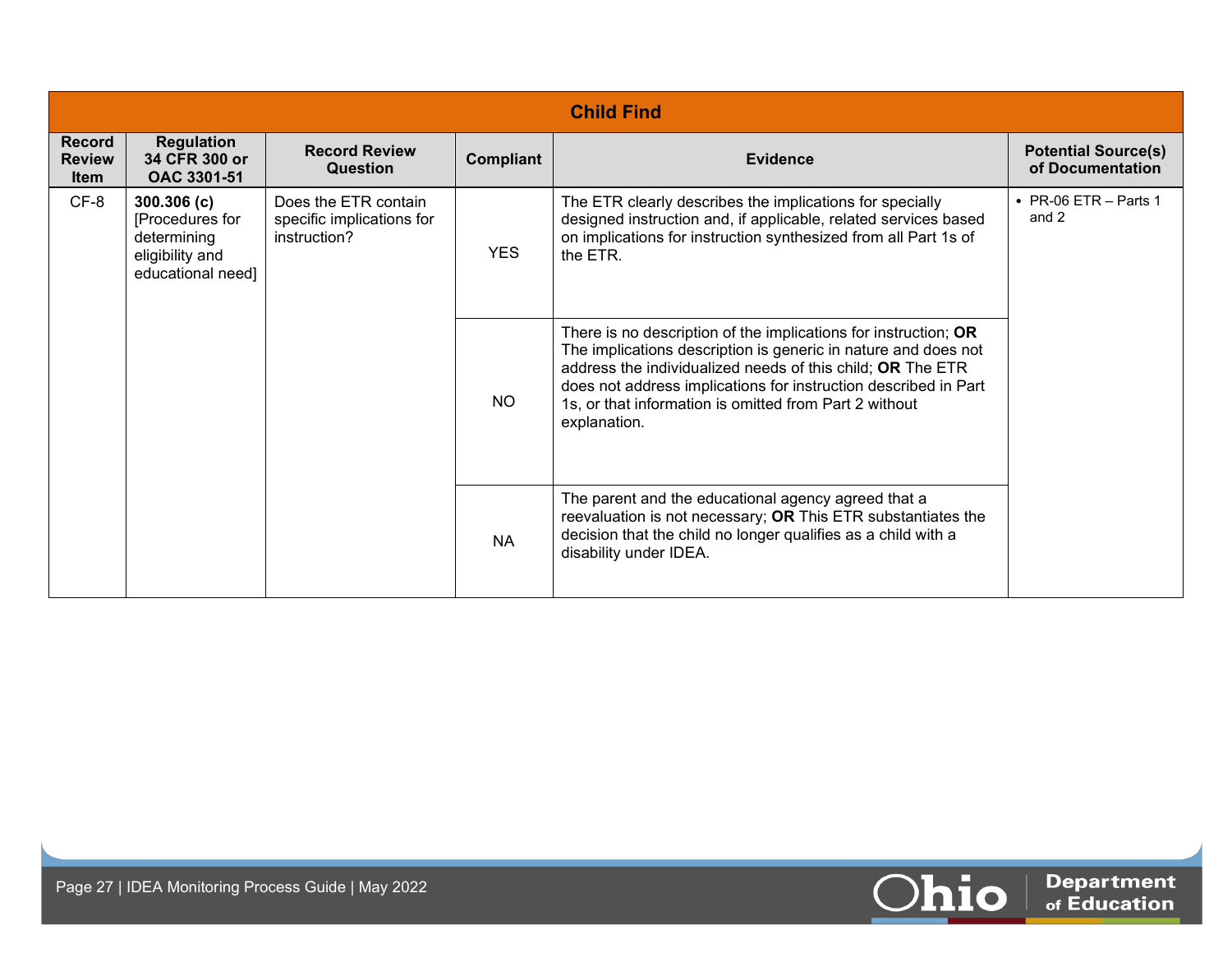|                                               | <b>Child Find</b>                                                                   |                                                                                                                                                                                                                                                                       |                  |                                                                                                                                                                                                                                                                                                                                                                                                                                                                                                                                                                                                                                                                                                                                                                                                                                                                                                                                                                                                                                                                                                                                                                                                                                                                                                                                                                                                                                                                                                                                                                                                                                                                                                                                                                                                                                                                                                                                                                                                                                                                                                                                                                                                                                                                                                                                                                                                                                                                             |                                                                                                                                                                                                                                                                                                                                                                                                                |  |  |
|-----------------------------------------------|-------------------------------------------------------------------------------------|-----------------------------------------------------------------------------------------------------------------------------------------------------------------------------------------------------------------------------------------------------------------------|------------------|-----------------------------------------------------------------------------------------------------------------------------------------------------------------------------------------------------------------------------------------------------------------------------------------------------------------------------------------------------------------------------------------------------------------------------------------------------------------------------------------------------------------------------------------------------------------------------------------------------------------------------------------------------------------------------------------------------------------------------------------------------------------------------------------------------------------------------------------------------------------------------------------------------------------------------------------------------------------------------------------------------------------------------------------------------------------------------------------------------------------------------------------------------------------------------------------------------------------------------------------------------------------------------------------------------------------------------------------------------------------------------------------------------------------------------------------------------------------------------------------------------------------------------------------------------------------------------------------------------------------------------------------------------------------------------------------------------------------------------------------------------------------------------------------------------------------------------------------------------------------------------------------------------------------------------------------------------------------------------------------------------------------------------------------------------------------------------------------------------------------------------------------------------------------------------------------------------------------------------------------------------------------------------------------------------------------------------------------------------------------------------------------------------------------------------------------------------------------------------|----------------------------------------------------------------------------------------------------------------------------------------------------------------------------------------------------------------------------------------------------------------------------------------------------------------------------------------------------------------------------------------------------------------|--|--|
| <b>Record</b><br><b>Review</b><br><b>Item</b> | <b>Regulation</b><br>34 CFR 300 or<br>OAC 3301-51                                   | <b>Record Review</b><br>Question                                                                                                                                                                                                                                      | <b>Compliant</b> | <b>Evidence</b>                                                                                                                                                                                                                                                                                                                                                                                                                                                                                                                                                                                                                                                                                                                                                                                                                                                                                                                                                                                                                                                                                                                                                                                                                                                                                                                                                                                                                                                                                                                                                                                                                                                                                                                                                                                                                                                                                                                                                                                                                                                                                                                                                                                                                                                                                                                                                                                                                                                             | <b>Potential</b><br>Source(s) of<br><b>Documentation</b>                                                                                                                                                                                                                                                                                                                                                       |  |  |
| $CF-9$                                        | 300.306(a)(1)<br>[Determination<br>of eligibility]<br>300.303(a)<br>[Reevaluations] | Did a group of<br>qualified<br>professionals and<br>the parent of the<br>child determine<br>whether the child is<br>a child with a<br>disability?<br>Note: The OP-5<br><b>Parent/Guardian</b><br><b>Excusal form is not</b><br>applicable for the<br>evaluation team. | <b>YES</b>       | <b>Initial Evaluations</b><br>A group of qualified professionals determines eligibility:<br>1. Parent<br>2. A group of qualified professionals that includes:<br>• The child's general education teacher;<br>• Person qualified to conduct individual assessments and interpret the<br>results of those assessments such as a School Psychologist; and<br>• Educational agency representative.<br>3. Additional group members for determining a specific learning disability (SLD)<br>would include:<br>• The child's general education teacher; or<br>• If the child does not have a general education teacher, a general<br>education classroom teacher qualified to teach a child of his or her age; or<br>• For a child of less than school age, an individual qualified by the State<br>Educational Agency (SEA) to teach a child of his or her age; and<br>• At least one person qualified to conduct individual diagnostic examinations<br>of children, such as a school psychologist, speech-language pathologist or<br>remedial reading teacher.<br>4. When appropriate, the child.<br><b>Initial Evaluations for Preschool</b><br>For Initial Evaluations the group includes:<br>1. Parent<br>2. At least 2 representatives of the school district who collectively meet the<br>following requirements:<br>Qualified to provide or supervise the provision of specially designed<br>$\bullet$<br>instruction to meet the unique needs of the child;<br>Qualified to provide or supervise the provision of instruction in the<br>$\bullet$<br>preschool general education curriculum;<br>Authorized to make decisions about the use of school district resources<br>for special education and related services; and<br>Qualified to interpret the instructional implications of evaluation results.<br>$\bullet$<br>3. Additional group members for determining a specific learning disability (SLD)<br>would include:<br>The child's general education teacher; or If the child does not have a<br>$\bullet$<br>general education teacher, a general education classroom teacher<br>qualified to teach a child of his or her age; or<br>For a child of less than school age, an individual qualified by the State<br>Educational Agency to teach a child of his or her age; and<br>At least one person qualified to conduct individual diagnostic<br>$\bullet$<br>examinations of children, such as a school psychologist and/or speech-<br>language pathologist. | $\bullet$ PR-06 ETR $-$<br>Section 1<br>Individual<br>Evaluator's<br>Assessment and<br>Section 5<br>Signatures<br>$\bullet$ PR-01 Prior<br><b>Written Notice to</b><br>parents<br>• PR-02 Parent<br>Invitation<br>• Documentation of<br>educational<br>agency and<br>parent agreement<br>(must be verified)<br>by consultant for<br>compliance)<br>• OP-9 Attempts to<br><b>Obtain Parent</b><br>Participation |  |  |

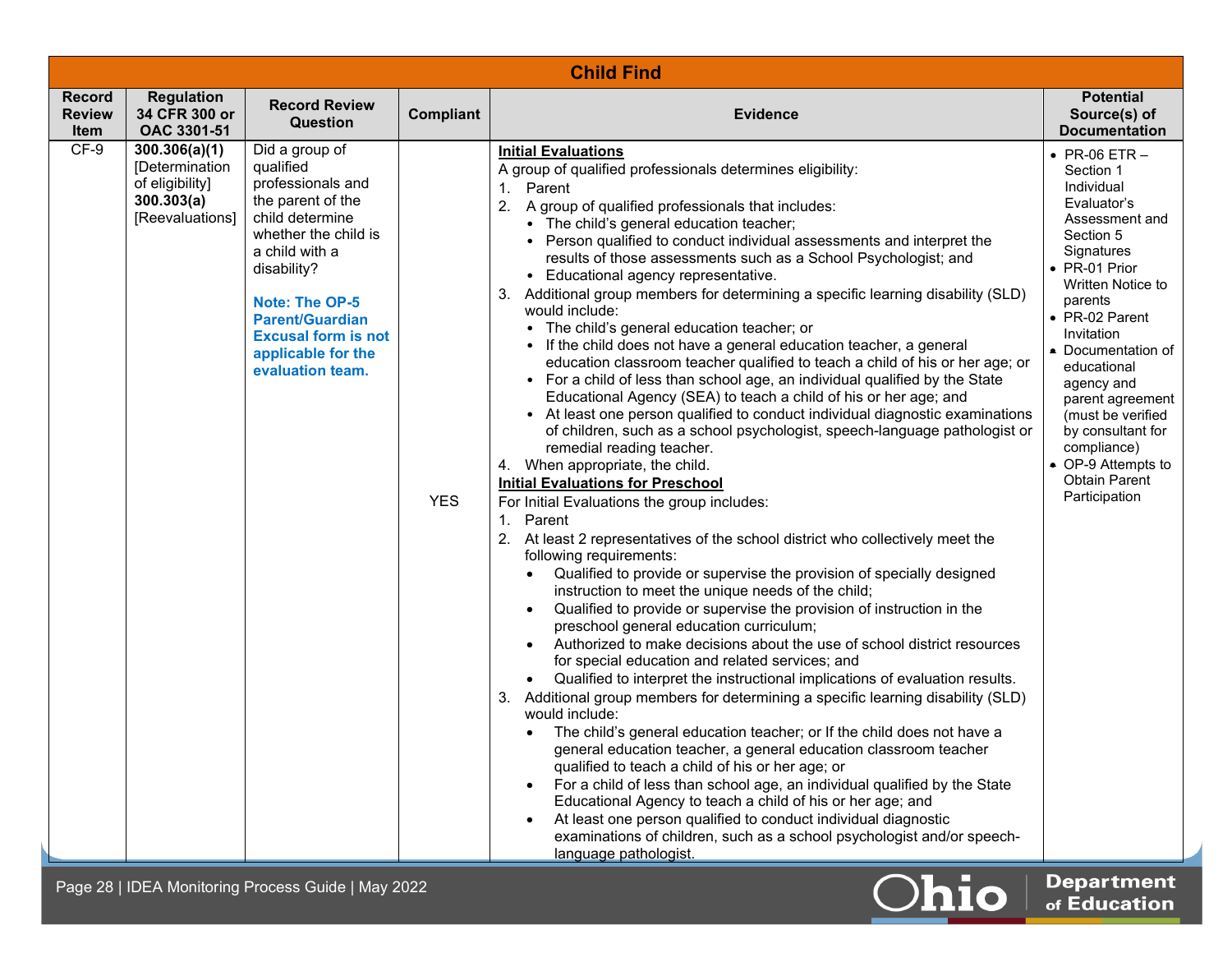| <b>Record</b><br><b>Regulation</b><br><b>Record Review</b><br>34 CFR 300 or<br><b>Compliant</b><br><b>Evidence</b><br><b>Review</b><br>Question<br><b>OAC 3301-51</b><br>Item<br>$CF-9$<br>300.306(a)(1)<br>Did a group of<br><b>Reevaluations</b><br>(Con't.)<br>[Determination<br>qualified<br>A group of qualified professionals determines eligibility. IEP Team Members:<br>of eligibility]<br>professionals and<br>Evaluator's<br>Parent<br>1 <sub>1</sub><br>300.303(a)<br>the parent of the<br>2.<br>General education teacher<br>[Reevaluations]<br>child determine<br>Section 5<br>3.<br>Special education provider<br>whether the child is<br>Signatures<br>a child with a<br>Educational agency representative<br>4.<br>disability?<br>5 <sub>1</sub><br>An individual who can interpret the instructional implications of evaluation<br><b>Note: The OP-5</b><br>results<br><b>Parent/Guardian</b><br>Invitation<br>6.<br>At the discretion of the parent or the school educational agency, other<br><b>Excusal form is not</b><br>individuals who have knowledge or special expertise regarding the child,<br>applicable for the<br>including related services personnel as appropriate<br>and parent<br>evaluation team.<br>Whenever appropriate, the child with a disability<br>7. | <b>Child Find</b> |  |                                                                        |                                                                                                                                                                                                                                                     |  |  |
|----------------------------------------------------------------------------------------------------------------------------------------------------------------------------------------------------------------------------------------------------------------------------------------------------------------------------------------------------------------------------------------------------------------------------------------------------------------------------------------------------------------------------------------------------------------------------------------------------------------------------------------------------------------------------------------------------------------------------------------------------------------------------------------------------------------------------------------------------------------------------------------------------------------------------------------------------------------------------------------------------------------------------------------------------------------------------------------------------------------------------------------------------------------------------------------------------------------------------------------------------------------------------------------------------|-------------------|--|------------------------------------------------------------------------|-----------------------------------------------------------------------------------------------------------------------------------------------------------------------------------------------------------------------------------------------------|--|--|
|                                                                                                                                                                                                                                                                                                                                                                                                                                                                                                                                                                                                                                                                                                                                                                                                                                                                                                                                                                                                                                                                                                                                                                                                                                                                                                    |                   |  |                                                                        | <b>Potential Source(s)</b><br>of Documentation                                                                                                                                                                                                      |  |  |
| includes:<br><b>YES</b><br>1. Parent<br>2. General education teacher<br>3. Special education provider<br>4. At least 2 representatives of the school district who collectively meet the<br>following requirements:<br>Qualified to provide or supervise the provision of specially designed<br>instruction to meet the unique needs of the child;<br>Qualified to provide or supervise the provision of instruction in the<br>preschool general education curriculum;<br>Authorized to make decisions about the use of school district resources<br>for special education and related services; and<br>Qualified to interpret the instructional implications of evaluation results.<br>5. At the discretion of the parent or the school district, other individuals who<br>have knowledge or special expertise regarding the child, including related<br>services personnel, as appropriate. If related services are provided to the<br>child or are indicated in the ETR, the related service personnel should be<br>part of the ETR team.<br>Eligibility was not determined by a group of qualified professionals.<br><b>NO</b><br>The parent and the educational agency agreed that a reevaluation is not<br><b>NA</b><br>necessary.                                                            |                   |  | For Preschool Reevaluations: The IEP team is the Qualified Team, which | $\bullet$ PR-06 ETR $-$<br>Section 1 Individual<br>Assessment and<br>• PR-01 Prior Written<br>Notice to Parents<br>• PR-02 Parent<br>• Documentation of<br>educational agency<br>agreement (must<br>be verified by<br>consultant for<br>compliance) |  |  |

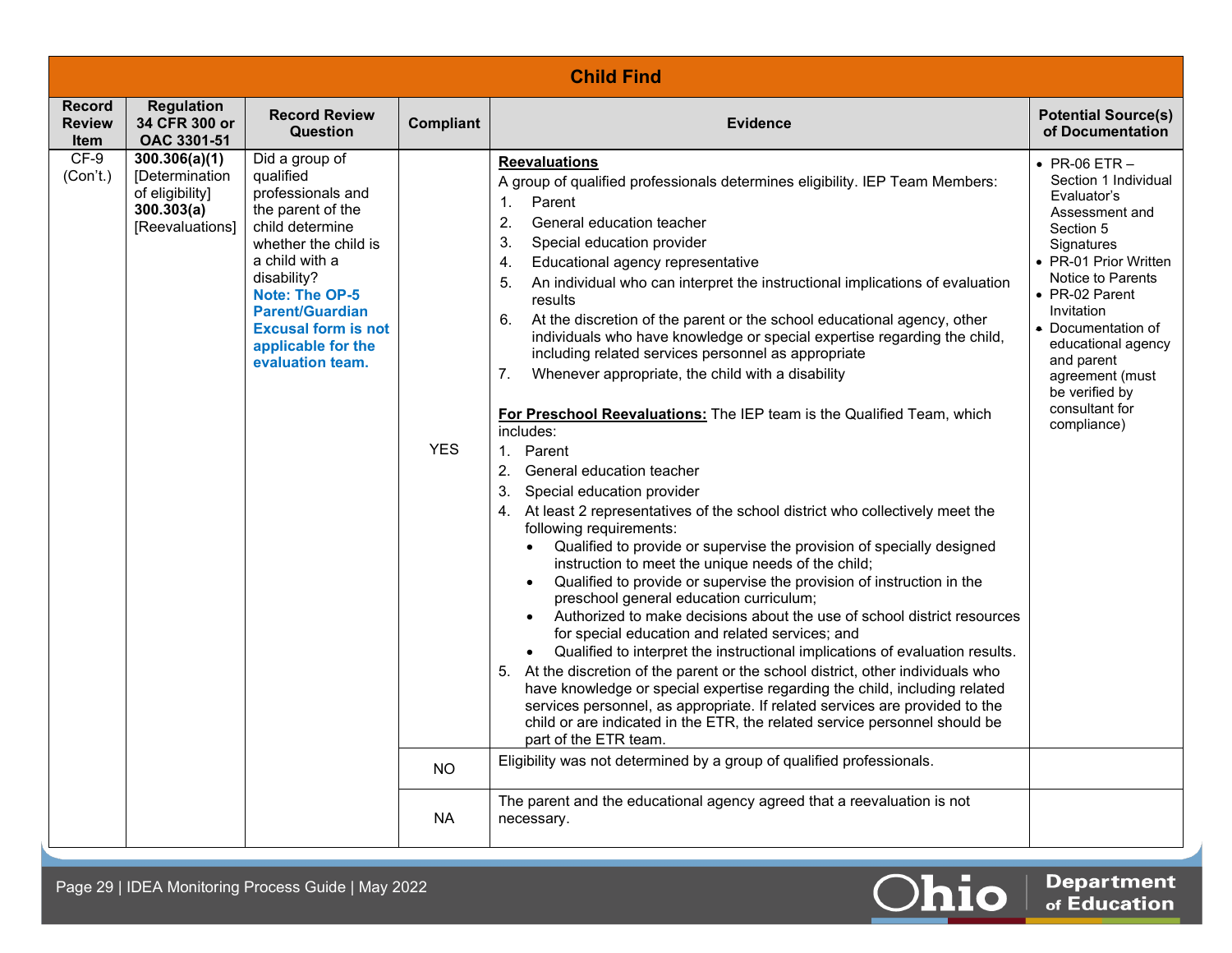|                                               | <b>Child Find</b>                                                     |                                                                                            |                  |                                                                                                                                                                                                                                                                                                                                                                                 |                                                       |  |  |
|-----------------------------------------------|-----------------------------------------------------------------------|--------------------------------------------------------------------------------------------|------------------|---------------------------------------------------------------------------------------------------------------------------------------------------------------------------------------------------------------------------------------------------------------------------------------------------------------------------------------------------------------------------------|-------------------------------------------------------|--|--|
| <b>Record</b><br><b>Review</b><br><b>Item</b> | <b>Regulation</b><br>34 CFR 300 or<br>OAC 3301-51                     | <b>Record Review Question</b>                                                              | <b>Compliant</b> | <b>Evidence</b>                                                                                                                                                                                                                                                                                                                                                                 | <b>Potential Source(s) of</b><br><b>Documentation</b> |  |  |
| <b>CF-10</b>                                  | 3301-51-01<br>(B)(10)<br>[Definitions]<br>3301-51-06<br>(Evaluations) | Did the ETR team provide a<br>justification for the eligibility<br>determination decision? | <b>YES</b>       | The statement provides a justification for the eligibility<br>determination decision describing how the student meets or<br>does not meet the eligibility criteria AND<br>The justification statement includes how the disability<br>affects the child's progress in the general education<br>curriculum.                                                                       | • PR-06 ETR $-$ Part 4                                |  |  |
|                                               |                                                                       |                                                                                            | NO.              | The statement does not provide a justification for the<br>eligibility determination decision describing how the student<br>meets or does not meet the eligibility criteria; OR<br>The justification statement does not include how the<br>disability affects the child's progress in the general<br>education curriculum; OR SLD was suspected but Part 3<br>was not completed. |                                                       |  |  |

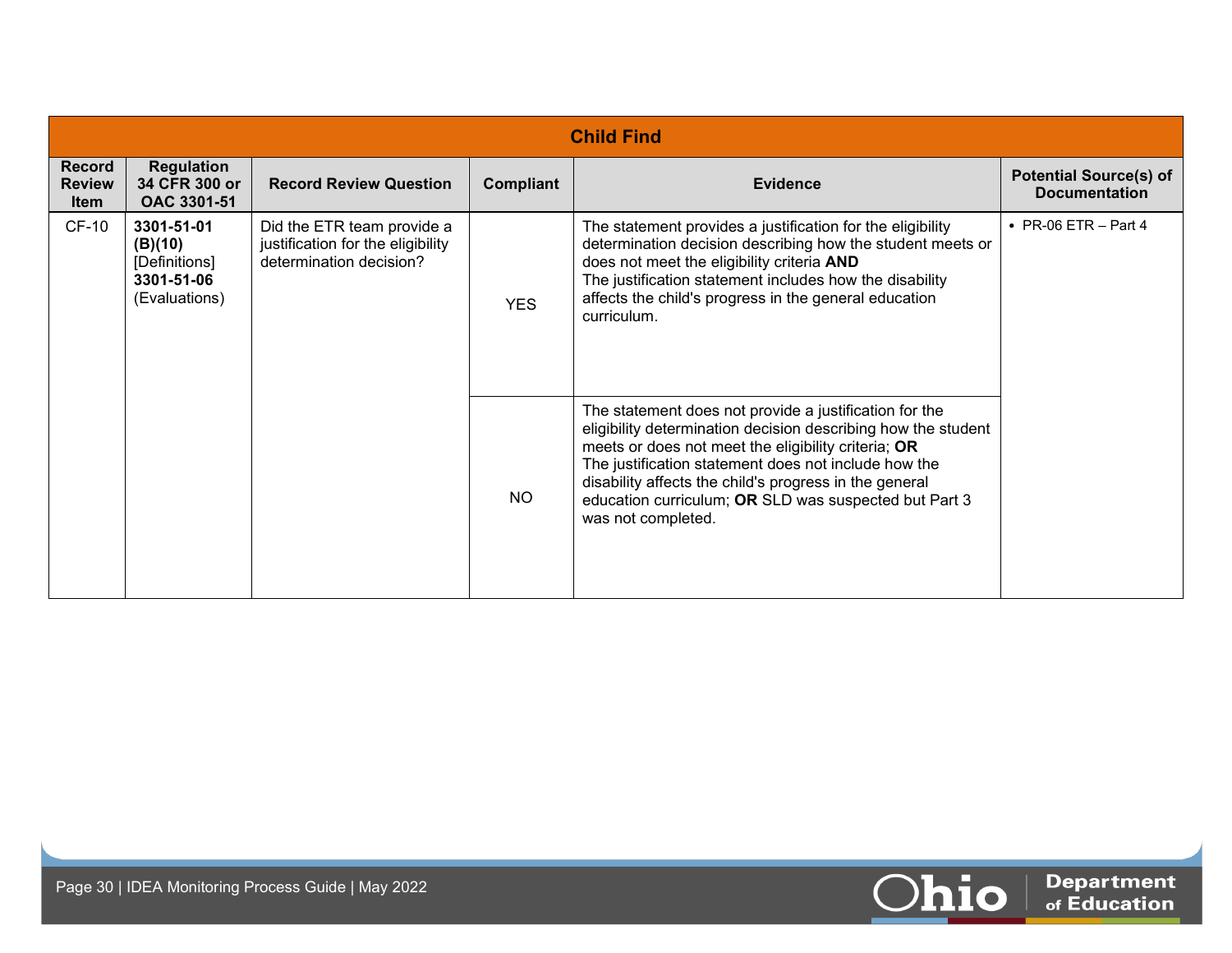<span id="page-30-0"></span>

|                                        |                                                                                                                                                                                                                                                                                                                                                                                                                                                                                                                                                                                                                                                                                                                                     |                                                                                                                                                                                                                        |                                                                                                                                 | <b>Delivery of Service</b>                                                                                                                                                                       |                                                       |
|----------------------------------------|-------------------------------------------------------------------------------------------------------------------------------------------------------------------------------------------------------------------------------------------------------------------------------------------------------------------------------------------------------------------------------------------------------------------------------------------------------------------------------------------------------------------------------------------------------------------------------------------------------------------------------------------------------------------------------------------------------------------------------------|------------------------------------------------------------------------------------------------------------------------------------------------------------------------------------------------------------------------|---------------------------------------------------------------------------------------------------------------------------------|--------------------------------------------------------------------------------------------------------------------------------------------------------------------------------------------------|-------------------------------------------------------|
| <b>Record</b><br><b>Review</b><br>Item | <b>Regulation</b><br>34 CFR 300 or<br>OAC 3301-51                                                                                                                                                                                                                                                                                                                                                                                                                                                                                                                                                                                                                                                                                   | <b>Record Review Question</b>                                                                                                                                                                                          | <b>Compliant</b>                                                                                                                | <b>Evidence</b>                                                                                                                                                                                  | <b>Potential Source(s) of</b><br><b>Documentation</b> |
| $DS-1$                                 | <b>SPP Indicator 13</b><br>300.320 (b)<br>[Transition<br>Services]<br>3301-51-07(H)<br>(2)<br><b>Transition</b><br>Services]                                                                                                                                                                                                                                                                                                                                                                                                                                                                                                                                                                                                        | Does the transition plan in the<br>current IEP meet all 8 required<br>elements for IDEA?<br>1. There are appropriate<br>measurable postsecondary<br>$goal(s)$ .<br>2. The postsecondary goals are<br>updated annually. | <b>YES</b>                                                                                                                      | The transition plan in the IEP is compliant with all<br>eight required federal elements outlined on the<br>National Technical Assistance Center on Transition<br>(NTACT) Indicator 13 Checklist. | • PR-07 IEP - Sections 4<br>and 5                     |
|                                        | 3. The postsecondary goals were<br>based on age-appropriate<br>transition assessment (AATA).<br>4. There are transition services<br>that will reasonably enable the<br>student to meet the<br>postsecondary goal(s).<br>5. The transition services include<br>courses of study that will<br>reasonably enable the student<br>to meet the postsecondary<br>$goal(s)$ .<br>6. The annual goal(s) are related<br>to the student's transition<br>service needs.<br>7. There is evidence the student<br>was invited to the IEP team<br>meeting where transition<br>services were discussed.<br>8. When appropriate, there is<br>evidence that a representative<br>of any participating agency<br>was invited to the IEP Team<br>Meeting. | <b>NO</b>                                                                                                                                                                                                              | Transition plan in the IEP is noncompliant with one<br>or more of the 8 required federal elements outlined<br>on the checklist. |                                                                                                                                                                                                  |                                                       |
|                                        |                                                                                                                                                                                                                                                                                                                                                                                                                                                                                                                                                                                                                                                                                                                                     | <b>NA</b>                                                                                                                                                                                                              | The child is not 14 or older within the current IEP<br>year.                                                                    |                                                                                                                                                                                                  |                                                       |



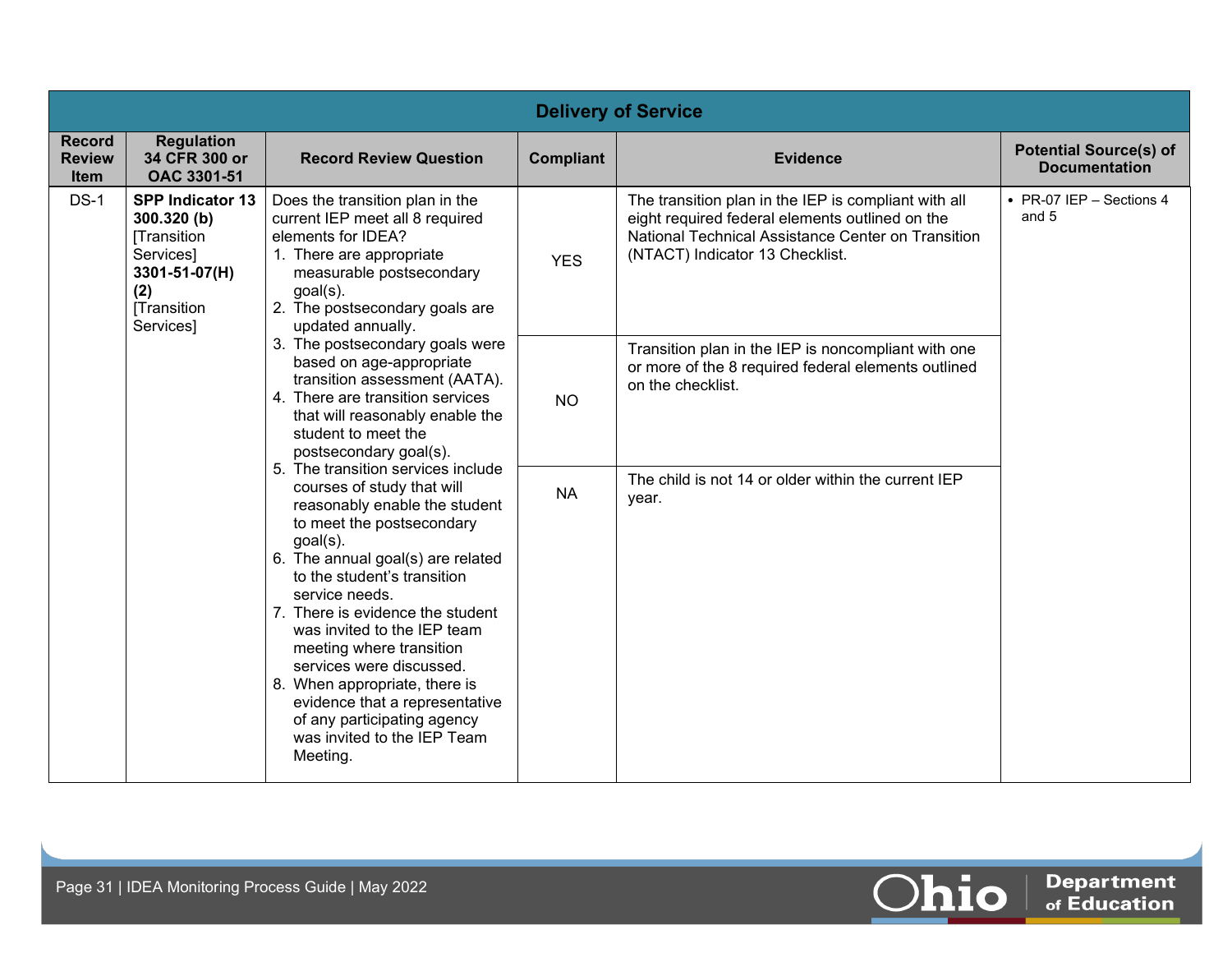| <b>Delivery of Service</b>                    |                                                                            |                                                                                                                                           |                  |                                                                                                                                                                                                                                                                                                                                                                                                                                                                                                                                                                                                                                                                                                                                                                       |                                                                                                        |
|-----------------------------------------------|----------------------------------------------------------------------------|-------------------------------------------------------------------------------------------------------------------------------------------|------------------|-----------------------------------------------------------------------------------------------------------------------------------------------------------------------------------------------------------------------------------------------------------------------------------------------------------------------------------------------------------------------------------------------------------------------------------------------------------------------------------------------------------------------------------------------------------------------------------------------------------------------------------------------------------------------------------------------------------------------------------------------------------------------|--------------------------------------------------------------------------------------------------------|
| <b>Record</b><br><b>Review</b><br><b>Item</b> | <b>Regulation</b><br>34 CFR 300 or<br>OAC 3301-51                          | <b>Record Review Question</b>                                                                                                             | <b>Compliant</b> | <b>Evidence</b>                                                                                                                                                                                                                                                                                                                                                                                                                                                                                                                                                                                                                                                                                                                                                       | <b>Potential Source(s) of</b><br><b>Documentation</b>                                                  |
| $DS-2$                                        | 300.320(a)(1)<br>[Definition of<br>individualized<br>education<br>program] | Does the IEP include Present<br>Levels of Academic Achievement<br>and Functional Performance that<br>address the needs of the<br>student? | <b>YES</b>       | Present Levels of Performance must include the<br>following information as it relates to each goal:<br>Summary of current daily academic/behavior<br>and/or functional performance compared to<br>expected <b>grade-level</b> standards or to expected<br>age-appropriate performance in order to provide<br>a frame of reference for annual goal<br>development in the specific area of academic<br>and/or functional need;<br>Baseline data provided for developing a<br>measurable goal (for example, ETR results, if<br>current, formative academic assessments,<br>curriculum-based measurements, transition<br>assessments or functional behavior<br>assessments);<br>Current performance measurement directly<br>$\bullet$<br>relates to the goal measurement. | • PR-07 IEP - Section 6<br>(Present Level of<br>Academic Achievement<br>and Functional<br>Performance) |
|                                               |                                                                            |                                                                                                                                           | <b>NO</b>        | Present levels of performance do not provide a<br>detailed and targeted summary of current daily<br>academic/behavior and /or functional performance<br>related to the development of measurable goals; OR<br>there is no comparison to grade-level or age-<br>appropriate performance expectations.                                                                                                                                                                                                                                                                                                                                                                                                                                                                  |                                                                                                        |

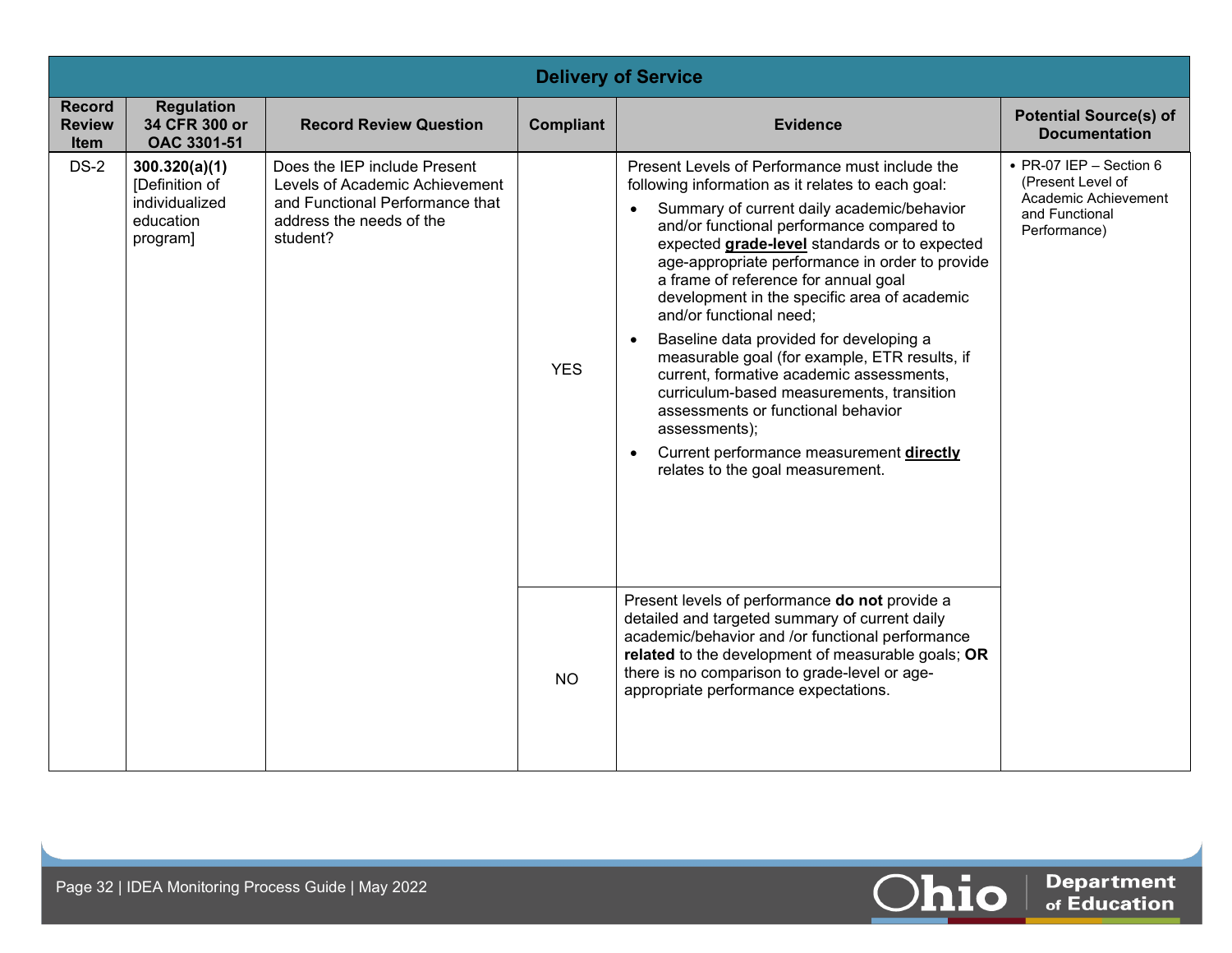| <b>Delivery of Service</b>             |                                                                                   |                                                                  |                         |                                                                                                                                                                                                                                                                                                                                                                                                                                                                                                                                                                                                                                                                                                                                                                                                                                                                             |                                                         |
|----------------------------------------|-----------------------------------------------------------------------------------|------------------------------------------------------------------|-------------------------|-----------------------------------------------------------------------------------------------------------------------------------------------------------------------------------------------------------------------------------------------------------------------------------------------------------------------------------------------------------------------------------------------------------------------------------------------------------------------------------------------------------------------------------------------------------------------------------------------------------------------------------------------------------------------------------------------------------------------------------------------------------------------------------------------------------------------------------------------------------------------------|---------------------------------------------------------|
| <b>Record</b><br><b>Review</b><br>Item | <b>Regulation</b><br>34 CFR 300 or<br>OAC 3301-51                                 | <b>Record Review Question</b>                                    | <b>Compliant</b>        | <b>Evidence</b>                                                                                                                                                                                                                                                                                                                                                                                                                                                                                                                                                                                                                                                                                                                                                                                                                                                             | <b>Potential Source(s) of</b><br><b>Documentation</b>   |
| $DS-3$                                 | 300.320(a)(2)(i)<br>[Definition of<br>individualized<br>education<br>program]     | Are annual goals stated in<br>measurable terms?                  | <b>YES</b><br><b>NO</b> | Annual goals are stated in measurable terms that<br>describe what can be taught to the child using<br>specially designed instruction within a twelve-month<br>period.<br>A measurable annual goal must contain the<br>following:<br>Clearly defined behavior: the specific action the<br>$\bullet$<br>child will be expected to perform;<br>The condition (situation, setting or given<br>$\bullet$<br>material) under which the behavior is to be<br>performed;<br>Performance criteria desired: the level the child<br>$\bullet$<br>must demonstrate for mastery AND the number<br>of times the child must demonstrate the skill or<br>behavior.<br>The goal must be measurable on its own.<br>The annual goals do not describe what can be taught<br>to the child using specially designed instruction, and<br>the goal is missing one or more of the above<br>criteria. | • PR-07 IEP - Section 6<br>(Measurable Annual<br>Goals) |
| $DS-4$                                 | 300.320<br>(a)(2)(i)<br>[Definition of<br>individualized<br>education<br>program] | Do annual goals address the<br>child's academic area(s) of need? | <b>YES</b>              | There is alignment between the academic needs<br>identified in the ETR and the annual goals; OR There<br>is evidence in the IEP that the IEP team, based on<br>the severity of needs, decided to prioritize certain<br>needs above others; OR There is a statement that<br>the IEP team has determined there is no longer a<br>need for a specific goal.                                                                                                                                                                                                                                                                                                                                                                                                                                                                                                                    | • PR-07 IEP - Section 6                                 |
|                                        |                                                                                   |                                                                  | <b>NO</b>               | Annual goals fail to address the child's academic<br>needs identified in the ETR and/or IEP.                                                                                                                                                                                                                                                                                                                                                                                                                                                                                                                                                                                                                                                                                                                                                                                |                                                         |
|                                        |                                                                                   |                                                                  | <b>NA</b>               | Academic needs were not identified at this time.                                                                                                                                                                                                                                                                                                                                                                                                                                                                                                                                                                                                                                                                                                                                                                                                                            |                                                         |

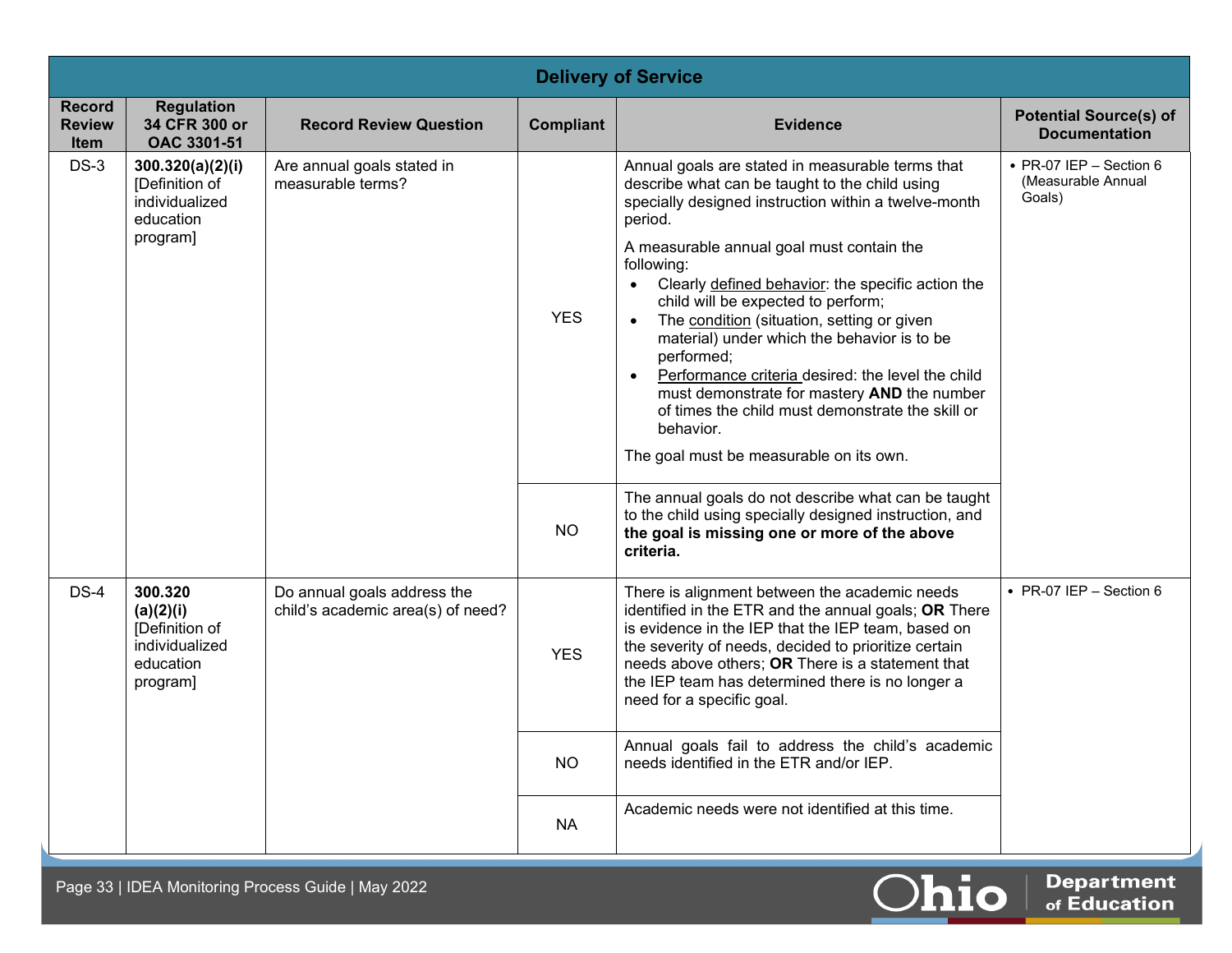| <b>Delivery of Service</b>             |                                                                                                                                                                  |                                                                                                                                                                              |                  |                                                                                                                                                                                                                                                                                                                                                                                                                                                                 |                                                                                |
|----------------------------------------|------------------------------------------------------------------------------------------------------------------------------------------------------------------|------------------------------------------------------------------------------------------------------------------------------------------------------------------------------|------------------|-----------------------------------------------------------------------------------------------------------------------------------------------------------------------------------------------------------------------------------------------------------------------------------------------------------------------------------------------------------------------------------------------------------------------------------------------------------------|--------------------------------------------------------------------------------|
| <b>Record</b><br><b>Review</b><br>Item | <b>Regulation</b><br>34 CFR 300 or<br><b>OAC 3301-51</b>                                                                                                         | <b>Record Review Question</b>                                                                                                                                                | <b>Compliant</b> | <b>Evidence</b>                                                                                                                                                                                                                                                                                                                                                                                                                                                 | <b>Potential Source(s) of</b><br><b>Documentation</b>                          |
| $DS-5$                                 | 300.320(a)(2)(i)<br>[Definition of<br>individualized<br>education<br>program]                                                                                    | Do annual goals address the<br>child's functional area(s) of need?                                                                                                           | <b>YES</b>       | There is alignment between the functional needs<br>identified in the ETR and the annual goals; OR There<br>is evidence in the IEP that the IEP team, based on<br>the severity of needs, decided to prioritize certain<br>needs above others; OR There is a statement that<br>the IEP team has determined there is no longer a<br>need for a specific goal.<br>Functional means nonacademic, as in "routine<br>activities of everyday living."                   | • PR-07 IEP - Section $6$                                                      |
|                                        |                                                                                                                                                                  |                                                                                                                                                                              | <b>NO</b>        | The annual goals fail to reasonably address<br>functional area(s) of need identified in the ETR<br>and/or IEP.                                                                                                                                                                                                                                                                                                                                                  |                                                                                |
|                                        |                                                                                                                                                                  |                                                                                                                                                                              | <b>NA</b>        | Functional needs were not identified at this time.                                                                                                                                                                                                                                                                                                                                                                                                              |                                                                                |
| $DS-6$                                 | 300.320(a)(4)<br>[Definition of<br>individualized<br>education<br>program]<br>3301-51-01 (B)<br>(54) [Definition of<br><b>Related Services]</b><br>3301-51-01(B) | Does the IEP contain a statement<br>of specially designed instruction,<br>including related services, that<br>addresses the needs of the child<br>and supports annual goals? | <b>YES</b>       | The IEP specifically identifies the provision of<br>specially designed instruction (SDI) and related<br>services AND describes the nature of the instruction<br>that aligns with the needs of the child AND supports<br>achievement of annual goals. The SDI describes<br>skills and methods used for instruction specific to the<br>goal; OR The child is receiving related services that<br>the IEP team has determined is specially designed<br>instruction. | • PR-07 IEP - Section 7<br>Description(s) of<br>Specially Designed<br>Services |
|                                        | $(60)$ $(b)$ $(iii)$<br>[Definition of<br>Specially<br>Designed<br>Instruction]                                                                                  |                                                                                                                                                                              | <b>NO</b>        | The IEP does not specifically identify the provision of<br>specially designed instruction, including related<br>services, AND/OR does not describe the nature of<br>the instruction that aligns with the needs of the child<br>AND/OR does not support achievement of annual<br>goals.                                                                                                                                                                          |                                                                                |

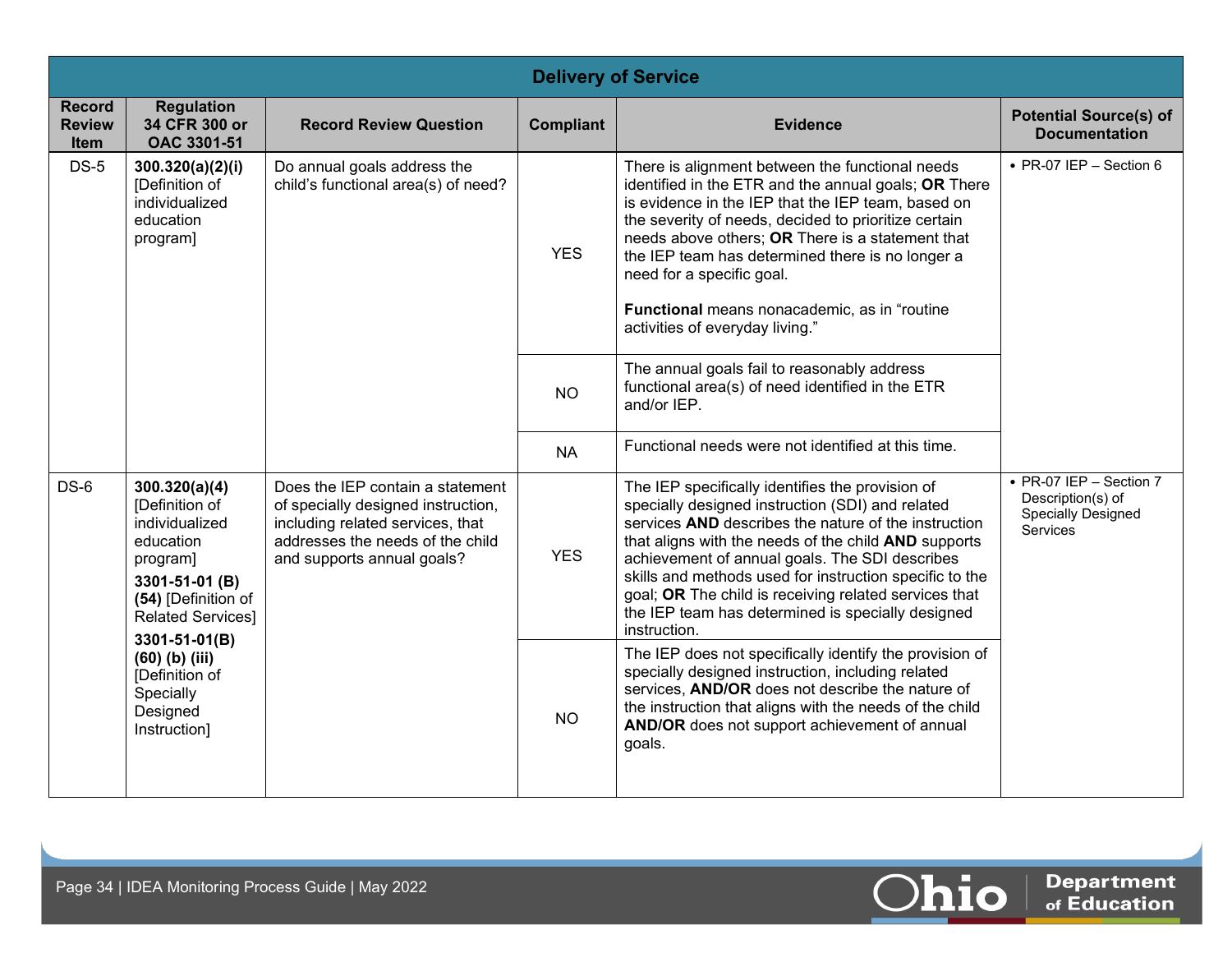|                                               | <b>Delivery of Service</b>                                                 |                                                                                                                                             |                  |                                                                                                                                                                                                                                                                                                                                       |                                                                                                                         |  |  |
|-----------------------------------------------|----------------------------------------------------------------------------|---------------------------------------------------------------------------------------------------------------------------------------------|------------------|---------------------------------------------------------------------------------------------------------------------------------------------------------------------------------------------------------------------------------------------------------------------------------------------------------------------------------------|-------------------------------------------------------------------------------------------------------------------------|--|--|
| <b>Record</b><br><b>Review</b><br><b>Item</b> | <b>Regulation</b><br>34 CFR 300 or<br>OAC 3301-51                          | <b>Record Review Question</b>                                                                                                               | <b>Compliant</b> | <b>Evidence</b>                                                                                                                                                                                                                                                                                                                       | <b>Potential Source(s) of</b><br><b>Documentation</b>                                                                   |  |  |
| $DS-7$                                        | 300.320(a)(7)<br>[Definition of<br>individualized<br>education<br>program] | Does the statement of specially<br>designed instruction, including<br>related services, indicate the<br>location where it will be provided? | <b>YES</b>       | The IEP specifically identifies the location of<br>services. If more than one location, each location is<br>separated to show the specially designed instruction<br>and/or related services for each location.                                                                                                                        | • PR-07 IEP - Section 7<br>Description(s) of<br><b>Specially Designed</b><br>Services (Location of<br>Services)         |  |  |
|                                               |                                                                            |                                                                                                                                             | <b>NO</b>        | The IEP does NOT specify where specially designed<br>instruction and/or related services will be provided;<br>OR Each location is not separated to show the<br>specially designed instruction and/or related services<br>for each location.                                                                                           |                                                                                                                         |  |  |
| $DS-8$                                        | 300.320(a)(7)<br>[Definition of<br>individualized<br>education<br>program] | Does the statement of specially<br>designed instruction, including<br>related services, indicate the<br>amount of time and frequency?       | <b>YES</b>       | The statement of specially designed instruction<br>and/or related services specifically identifies the<br>amount of time and frequency of services the child<br>will receive AND it is clear and understandable to<br>parents.                                                                                                        | • PR-07 IEP - Section 7<br>Description(s) of<br><b>Specially Designed</b><br>Services (Amount of<br>Time and Frequency) |  |  |
|                                               |                                                                            |                                                                                                                                             | <b>NO</b>        | The specially designed instruction statement does<br>not specify the amount of time and frequency of<br>services received; OR More than one goal or<br>provider is specified in the amount of time; OR<br>Amounts of time and frequency are not clear and<br>understandable to parents regarding when services<br>are being provided. |                                                                                                                         |  |  |

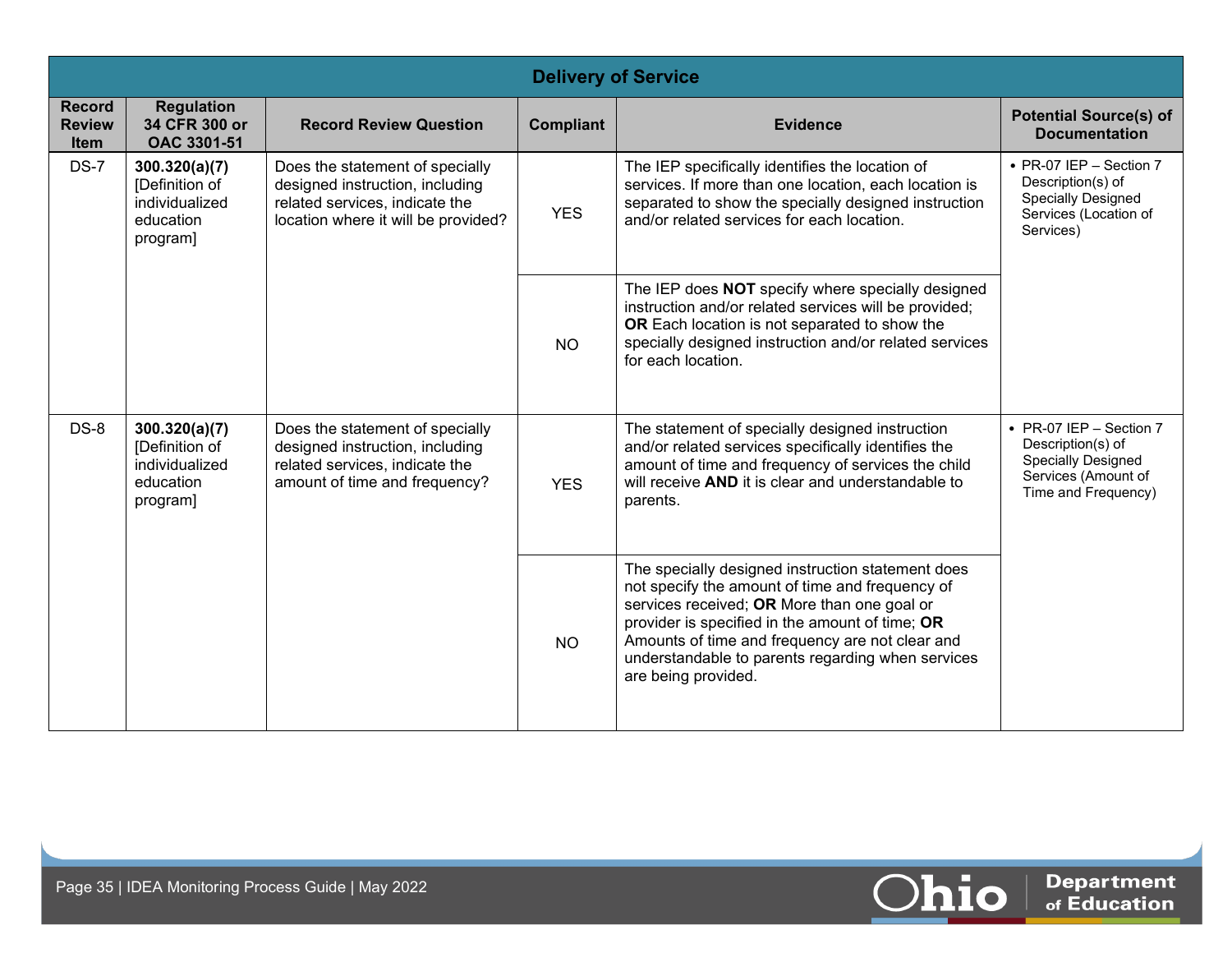| <b>Delivery of Service</b>                    |                                                           |                                                                                                                                               |                  |                                                                                                                                                                                                                                                                                                                                                                                                                                                                                                                                                                                                                                                                                                                                                                                                                                                                           |                                                                                                                                                                                                   |
|-----------------------------------------------|-----------------------------------------------------------|-----------------------------------------------------------------------------------------------------------------------------------------------|------------------|---------------------------------------------------------------------------------------------------------------------------------------------------------------------------------------------------------------------------------------------------------------------------------------------------------------------------------------------------------------------------------------------------------------------------------------------------------------------------------------------------------------------------------------------------------------------------------------------------------------------------------------------------------------------------------------------------------------------------------------------------------------------------------------------------------------------------------------------------------------------------|---------------------------------------------------------------------------------------------------------------------------------------------------------------------------------------------------|
| <b>Record</b><br><b>Review</b><br><b>Item</b> | <b>Regulation</b><br>34 CFR 300 or<br><b>OAC 3301-51</b>  | <b>Record Review Question</b>                                                                                                                 | <b>Compliant</b> | <b>Evidence</b>                                                                                                                                                                                                                                                                                                                                                                                                                                                                                                                                                                                                                                                                                                                                                                                                                                                           | <b>Potential Source(s) of</b><br><b>Documentation</b>                                                                                                                                             |
| $DS-9$                                        | 300.324(a)(2)(v)<br>[Consideration of<br>special factors] | Does the IEP identify assistive<br>technology to enable the child to<br>be involved and make progress in<br>the general education curriculum? | <b>YES</b>       | The IEP includes assistive technology and/or<br>assistive technology services to meet the described<br>needs for the child. For clarity, the statement should<br>include how the device or the service meets the<br>needs of the child.<br>300.5 Assistive Technology Device: any device<br>item, piece of equipment, or product system, whether<br>acquired commercially off the shelf, modified, or<br>customized, that directly assist a child with a<br>disability to increase, maintain, or improve his or her<br>functional capabilities. A medical device that is<br>surgically implanted or the replacement of such a<br>device is not included under the term "assistive<br>technology device."<br>300.6 Assistive Technology Service: Any service<br>that directly assists the child in the selection,<br>acquisition or use of an assistive technology device. | • PR-07 IEP - Section 2<br>Special Instructional<br>Factors<br>• PR-07 IEP - Section 7<br>Description(s) of<br><b>Specially Designed</b><br>Services-Assistive<br>Technology or<br>Accommodations |
|                                               |                                                           |                                                                                                                                               | <b>NO</b>        | Assistive technology and/or services were identified<br>in the ETR but not included on the IEP; OR Assistive<br>technology is listed as needed, at the discretion of<br>the teacher, as requested; OR Assistive technology<br>is generic and not specific to individual needs.                                                                                                                                                                                                                                                                                                                                                                                                                                                                                                                                                                                            |                                                                                                                                                                                                   |
|                                               |                                                           |                                                                                                                                               | <b>NA</b>        | Based on the needs of the child, assistive technology<br>and/or services were not identified at this time.                                                                                                                                                                                                                                                                                                                                                                                                                                                                                                                                                                                                                                                                                                                                                                |                                                                                                                                                                                                   |

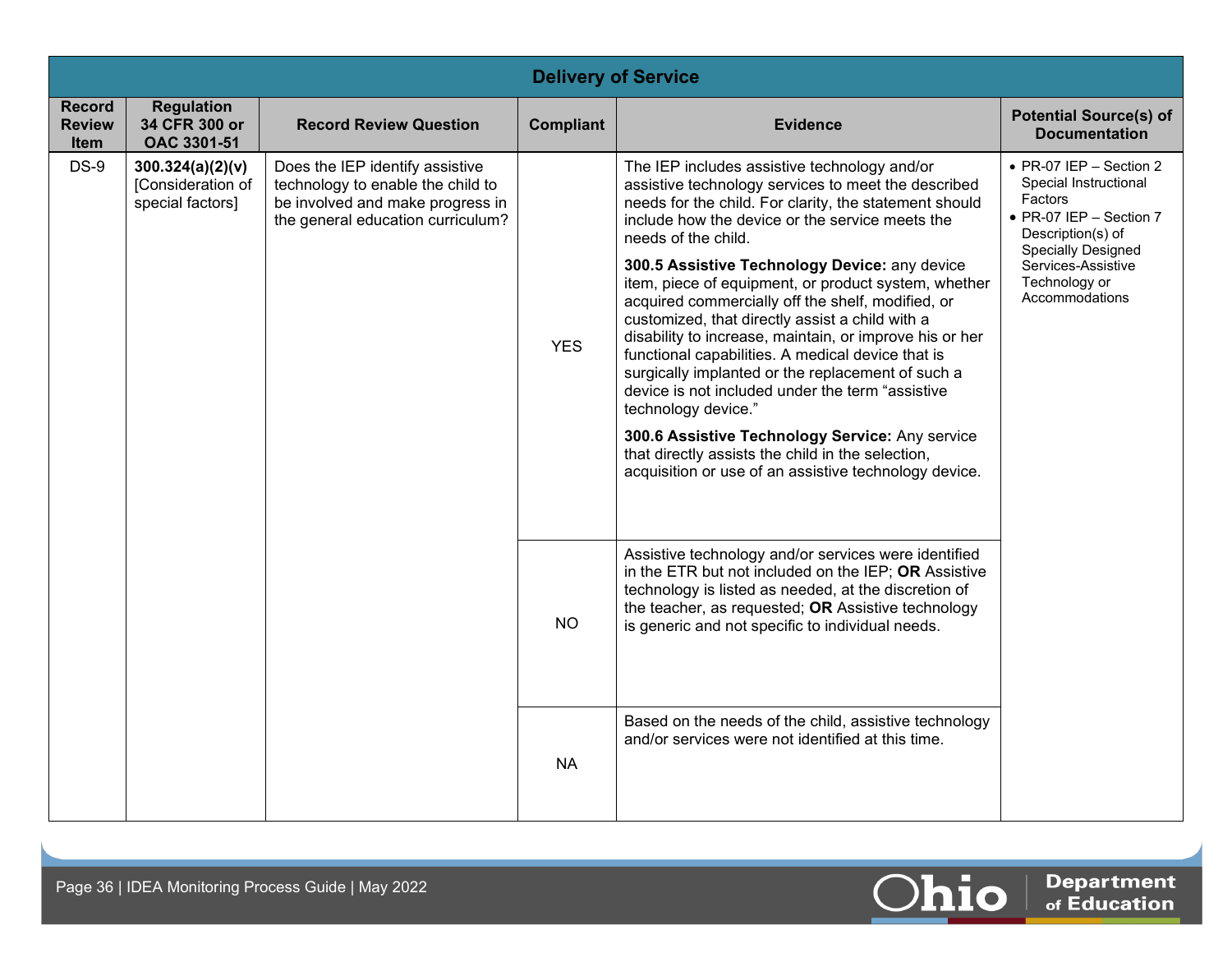|                                               |                                                                               |                                                                                                                                                     |                  | <b>Delivery of Service</b>                                                                                                                                                                                                                                                                                                                                                                                                                                                                                                                                                                                                                                                                                                                                                                                       |                                                                                                                                                       |
|-----------------------------------------------|-------------------------------------------------------------------------------|-----------------------------------------------------------------------------------------------------------------------------------------------------|------------------|------------------------------------------------------------------------------------------------------------------------------------------------------------------------------------------------------------------------------------------------------------------------------------------------------------------------------------------------------------------------------------------------------------------------------------------------------------------------------------------------------------------------------------------------------------------------------------------------------------------------------------------------------------------------------------------------------------------------------------------------------------------------------------------------------------------|-------------------------------------------------------------------------------------------------------------------------------------------------------|
| <b>Record</b><br><b>Review</b><br><b>Item</b> | <b>Regulation</b><br>34 CFR 300 or<br>OAC 3301-51                             | <b>Record Review Question</b>                                                                                                                       | <b>Compliant</b> | <b>Evidence</b>                                                                                                                                                                                                                                                                                                                                                                                                                                                                                                                                                                                                                                                                                                                                                                                                  | <b>Potential Source(s) of</b><br><b>Documentation</b>                                                                                                 |
| <b>DS-10</b>                                  | 300.320(a)(6)(i)<br>[Definition of<br>individualized<br>education<br>program] | Does the IEP identify<br>accommodations provided to enable<br>the child to be involved and make<br>progress in the general education<br>curriculum? | <b>YES</b>       | The IEP describes accommodations provided to the<br>child and explains the conditions for and the extent of<br>each accommodation.<br>Accommodations provide access to course content<br>but do not alter the scope or complexity of the<br>information taught to the child.                                                                                                                                                                                                                                                                                                                                                                                                                                                                                                                                     | • PR-07 IEP - Section 7<br>Description(s) of<br><b>Specially Designed</b><br>Services-<br>Accommodations                                              |
|                                               |                                                                               |                                                                                                                                                     |                  | Accommodations are noted in the Profile or Present<br>Levels of Performance or in the ETR only and not listed<br>in Section 7; OR                                                                                                                                                                                                                                                                                                                                                                                                                                                                                                                                                                                                                                                                                |                                                                                                                                                       |
|                                               |                                                                               |                                                                                                                                                     | NO.              | Accommodations were identified by the IEP team but<br>not included on the IEP; OR                                                                                                                                                                                                                                                                                                                                                                                                                                                                                                                                                                                                                                                                                                                                |                                                                                                                                                       |
|                                               |                                                                               |                                                                                                                                                     |                  | Accommodations are listed as needed, at the discretion<br>of the teacher, as requested; OR The conditions and/or<br>extent of each accommodation were not explained.                                                                                                                                                                                                                                                                                                                                                                                                                                                                                                                                                                                                                                             |                                                                                                                                                       |
|                                               |                                                                               |                                                                                                                                                     | <b>NA</b>        | Based on the needs of the child, accommodations were<br>not identified at this time.                                                                                                                                                                                                                                                                                                                                                                                                                                                                                                                                                                                                                                                                                                                             |                                                                                                                                                       |
| <b>DS-11</b>                                  | 300.320(a)(4)<br>[Definition of<br>individualized<br>education<br>program]    | Does the IEP identify modifications<br>to enable the child to be involved<br>and make progress in the general<br>education curriculum?              | <b>YES</b>       | The IEP describes the type of modification and the<br>extent of the modification provided to the child.<br>Modifications means changes made to the content that<br>students are expected to learn where the amount or<br>complexity of materials is altered from grade-level<br>curriculum expectations. When an instructional or<br>curriculum modification is made, either the specific<br>subject matter is altered, or the performance expected<br>of the student is changed. Sometimes the nature and<br>severity of the student's disability require that both the<br>materials and the performance expected of the student<br>be changed.<br>Modifications of the curriculum result in the child being<br>taught the same information as the same-age and<br>grade-level peers, but with less complexity. | • PR-07 IEP, Section 7<br>• Description(s) of<br><b>Specially Designed</b><br>Services-Modifications<br>• Profile or Present Levels<br>of Performance |
|                                               |                                                                               |                                                                                                                                                     | NO.              | The IEP does not describe the type of modification and<br>the extent of the modification provided to the child; OR<br>Modifications are listed as needed, at the discretion of<br>the teacher, as requested.                                                                                                                                                                                                                                                                                                                                                                                                                                                                                                                                                                                                     |                                                                                                                                                       |
|                                               |                                                                               |                                                                                                                                                     | <b>NA</b>        | Based on the needs of the child, modifications were not<br>identified at this time.                                                                                                                                                                                                                                                                                                                                                                                                                                                                                                                                                                                                                                                                                                                              |                                                                                                                                                       |

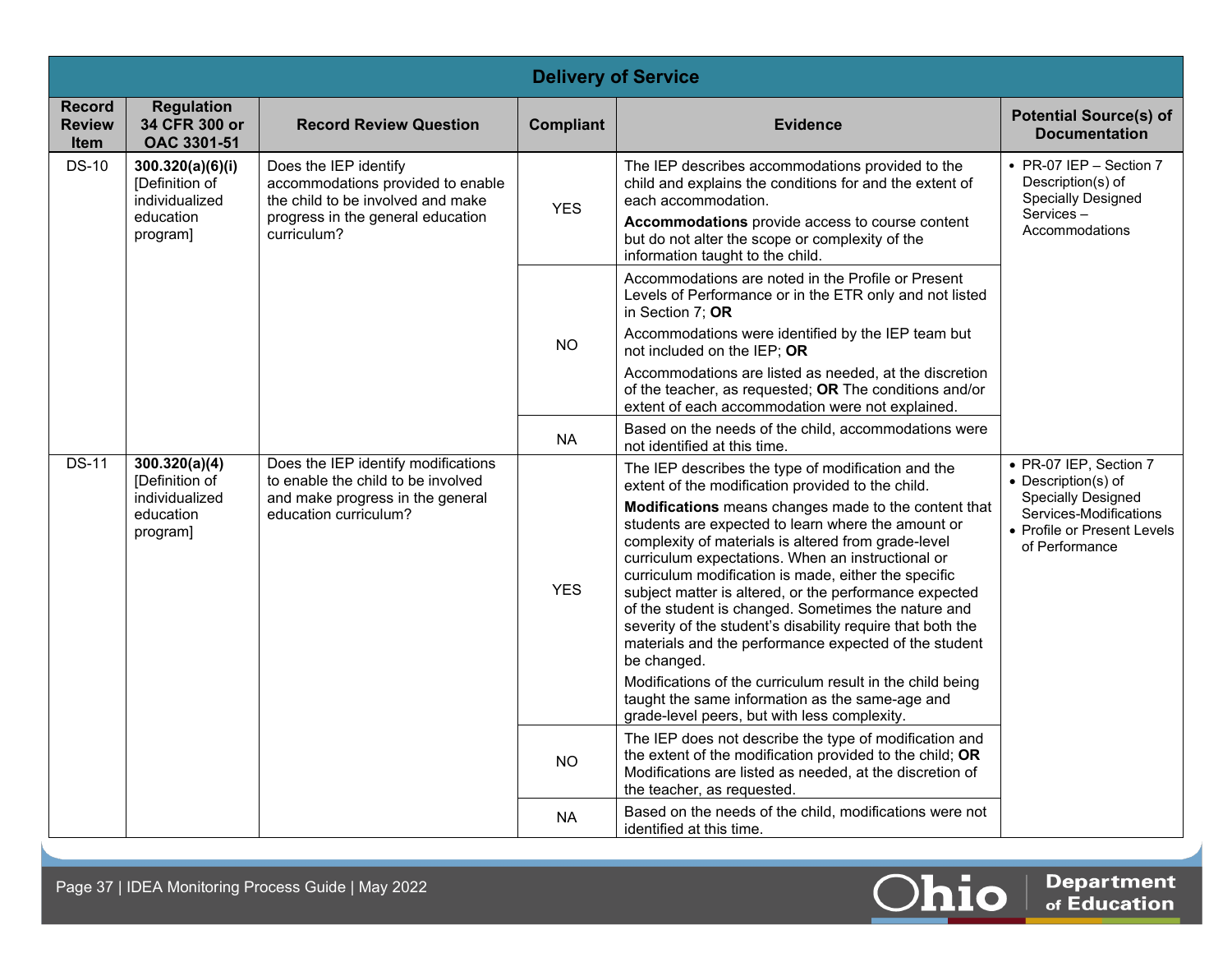| <b>Delivery of Service</b>                    |                                                                                    |                                                                                                                                                                                                                                                              |                  |                                                                                                                                                                                                                                                                                                                                                                                                                                                                                                |                                                                                                                                  |
|-----------------------------------------------|------------------------------------------------------------------------------------|--------------------------------------------------------------------------------------------------------------------------------------------------------------------------------------------------------------------------------------------------------------|------------------|------------------------------------------------------------------------------------------------------------------------------------------------------------------------------------------------------------------------------------------------------------------------------------------------------------------------------------------------------------------------------------------------------------------------------------------------------------------------------------------------|----------------------------------------------------------------------------------------------------------------------------------|
| <b>Record</b><br><b>Review</b><br><b>Item</b> | <b>Regulation</b><br>34 CFR 300 or<br>OAC 3301-51                                  | <b>Record Review Question</b>                                                                                                                                                                                                                                | <b>Compliant</b> | <b>Evidence</b>                                                                                                                                                                                                                                                                                                                                                                                                                                                                                | <b>Potential Source(s) of</b><br><b>Documentation</b>                                                                            |
| <b>DS-12</b>                                  | 300.320(a)(4)<br>[Definition of<br>individualized<br>education<br>program]         | Does the IEP identify supports for<br>school personnel to enable the<br>child to be involved and make<br>progress in the general education<br>curriculum?<br>Note: For preschool, provide the<br>amount of time and frequency in<br>the description for each | <b>YES</b>       | The IEP describes support(s) to school personnel<br>who may need assistance in implementing the child's<br>IEP. The section describes what support adult staff<br>are receiving from other adult staff.<br>For each support, the team must list the school<br>personnel to receive the support, the specific support<br>that will be provided and who will provide the<br>support.                                                                                                             | • PR-07 IEP - Section $7$<br>Description(s) of<br><b>Specially Designed</b><br>Services - Support for<br><b>School Personnel</b> |
|                                               |                                                                                    | support.                                                                                                                                                                                                                                                     | <b>NO</b>        | Supports for school personnel were identified by the<br>IEP team but were not included on the IEP, or are<br>listed "as needed," "at the discretion of the teacher;"<br>OR Section 7 of the IEP did not specify what the<br>support is or who would provide the support; OR<br>The section described student services and not what<br>support adult staff are receiving from other adult<br>staff.<br>For preschool: Section 7 of the IEP did not provide<br>the amount of time and frequency. |                                                                                                                                  |
|                                               |                                                                                    |                                                                                                                                                                                                                                                              | NA               | Supports for school personnel were not identified at<br>this time.                                                                                                                                                                                                                                                                                                                                                                                                                             |                                                                                                                                  |
| $DS-13$                                       | 300.320<br>(a)(6)(ii)<br>[Definition of<br>individualized<br>education<br>program] | Is there a justification statement<br>regarding alternate assessment<br>participation?                                                                                                                                                                       | <b>YES</b>       | There is a statement describing why the child cannot<br>participate in the regular assessment and why the<br>alternate assessment is appropriate for the student<br>AND Evidence was provided that the IEP team used<br>the required Alternate Assessment for Students with<br>Significant Cognitive Disabilities (AASCD) Decision-<br>Making Tool documenting evidence of significant<br>cognitive disability.                                                                                | • PR-07 IEP - Section 12:<br>Justification statement<br>for AASCD                                                                |
|                                               |                                                                                    |                                                                                                                                                                                                                                                              | NO.              | The statement does not describe why the child<br>cannot participate in the regular assessment or how<br>the selected alternate assessment is appropriate for<br>the student; OR There is no evidence of significant<br>cognitive disability documented in the AASCD<br>Decision-Making Tool; OR The AASCD Decision-<br>Making Tool with parent signature was not provided.                                                                                                                     |                                                                                                                                  |
|                                               |                                                                                    |                                                                                                                                                                                                                                                              | <b>NA</b>        | The student did not participate in the alternate<br>assessment.                                                                                                                                                                                                                                                                                                                                                                                                                                |                                                                                                                                  |

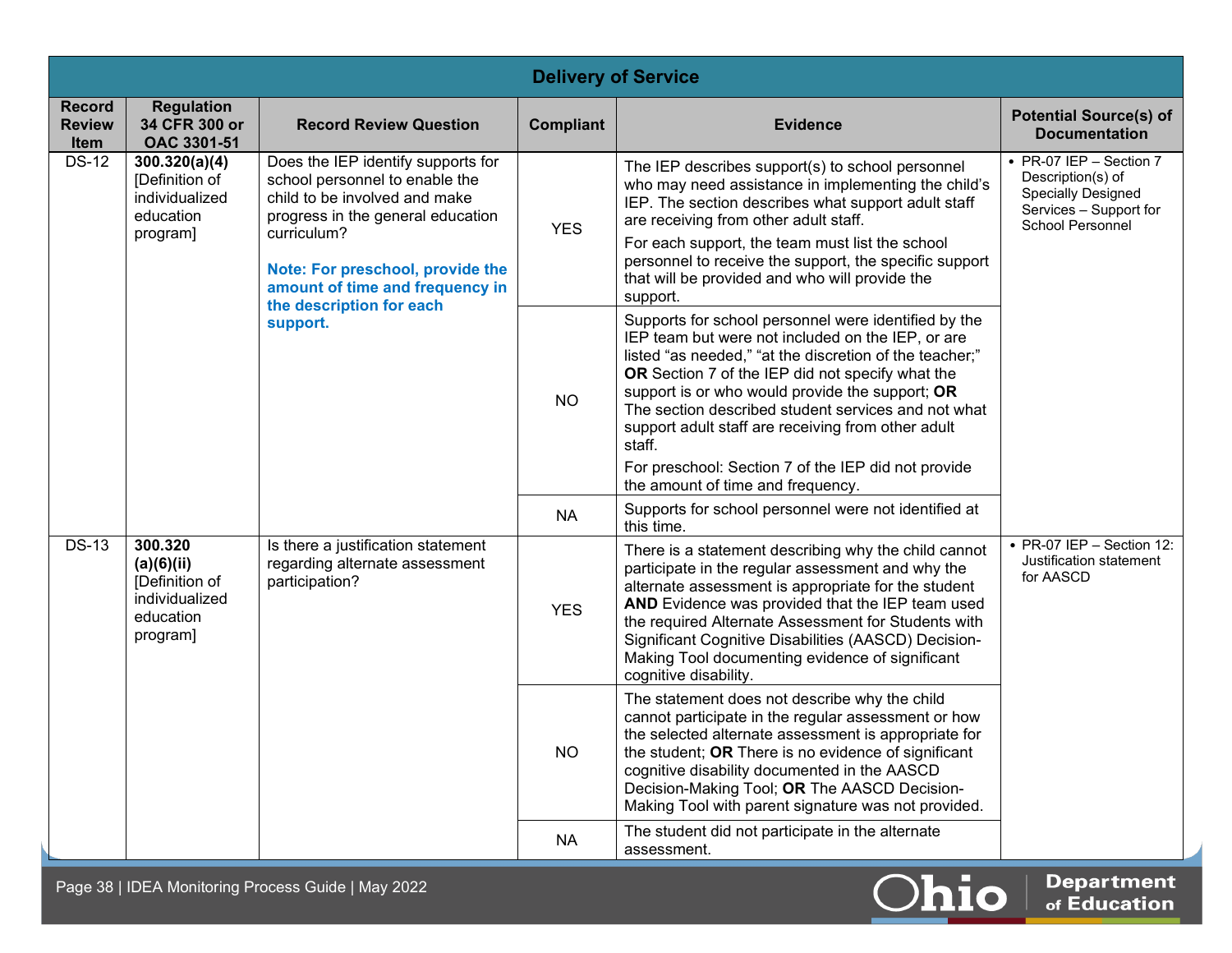|                                        | <b>Delivery of Service</b>                                                  |                                                                                                                                                                           |                  |                                                                                                                                                                                                                                                                                                                                                           |                                                                                                                                                                                                                                                                                                                                                    |  |
|----------------------------------------|-----------------------------------------------------------------------------|---------------------------------------------------------------------------------------------------------------------------------------------------------------------------|------------------|-----------------------------------------------------------------------------------------------------------------------------------------------------------------------------------------------------------------------------------------------------------------------------------------------------------------------------------------------------------|----------------------------------------------------------------------------------------------------------------------------------------------------------------------------------------------------------------------------------------------------------------------------------------------------------------------------------------------------|--|
| <b>Record</b><br><b>Review</b><br>Item | <b>Regulation</b><br>34 CFR 300 or<br>OAC 3301-51                           | <b>Record Review Question</b>                                                                                                                                             | <b>Compliant</b> | <b>Evidence</b>                                                                                                                                                                                                                                                                                                                                           | <b>Potential Source(s) of</b><br><b>Documentation</b>                                                                                                                                                                                                                                                                                              |  |
| <b>DS-14</b>                           | 300.320(a)(3)<br>[Description of<br>individualized<br>education<br>program] | Was progress reporting data<br>collected and analyzed to monitor<br>performance on each goal?<br>This refers to progress<br>reporting data used to inform<br>instruction. | <b>YES</b>       | There is instructional data collected for each<br>measurable annual goal AND there is evidence that<br>data was analyzed to inform future instruction AND<br>there is evidence that the progress data reported<br>aligns to measurement(s) used in the annual goal<br>statement.                                                                          | • Progress Reports<br>• Progress toward last year's<br>qoals<br>• Concerns of parents<br>• Student's desired<br>school/post-school outcome<br>goals                                                                                                                                                                                                |  |
|                                        |                                                                             |                                                                                                                                                                           | <b>NO</b>        | There is no evidence of data collection on each annual<br>goal, progress reports/analysis; OR There is no<br>evidence that the progress data for each annual goal<br>was reported; OR Progress reported does not align to<br>measurement(s) used in the annual goal statement.                                                                            | • Input from related service<br>providers<br>• Use of objective/measurable<br>terms in present levels of<br>performance and<br>goals/objectives                                                                                                                                                                                                    |  |
| <b>DS-15</b>                           | 300.324(b)<br>[Review and<br>revision of IEPs]]                             | During this school year, were<br>revisions to the IEP made based<br>on data indicating changes in<br>student needs or abilities?                                          | <b>YES</b>       | Data from progress monitoring and/or recent<br>evaluations drive decisions made to modify the IEP.<br>After data analysis, the decision was made to adjust<br>instruction to promote increased student learning.<br>Rationale for instructional adjustment is documented.<br>The IEP details the instructional adjustment(s) in the<br>relevant sections. | • Evidence that staff use<br>student progress data to<br>assess the effectiveness of<br>each special education<br>instructional service and<br>strategy that have been<br>implemented to determine if<br>the instructional approach is<br>effective with the student.                                                                              |  |
|                                        |                                                                             |                                                                                                                                                                           | NO.              | Data indicating the need for revision were available<br>(goal was mastered or no progress was made), but no<br>revisions were evident (PR-02, IEP amendment,<br>change of placement).                                                                                                                                                                     | Documentation verifies that<br>interventions have been<br>implemented with fidelity<br>(training, observations) prior<br>to request for change.<br>• Evidence exists that when<br>progress monitoring shows<br>the student is not likely to                                                                                                        |  |
|                                        |                                                                             |                                                                                                                                                                           | <b>NA</b>        | This is the first assessment reporting period of the year<br>and sufficient data are not yet available to inform IEP<br>adjustments; OR Based on progress monitoring data,<br>no revisions were necessary.                                                                                                                                                | reach his/her annual goals,<br>the educational agency<br>schedules IEP reviews in a<br>timely manner to review and,<br>if appropriate, revise the IEP.<br>• Data analysis indicating the<br>necessary instructional<br>adjustment(s).<br>Parental participation to<br>adjust instructional strategies<br>actively pursued.<br>• The IEP amendment. |  |

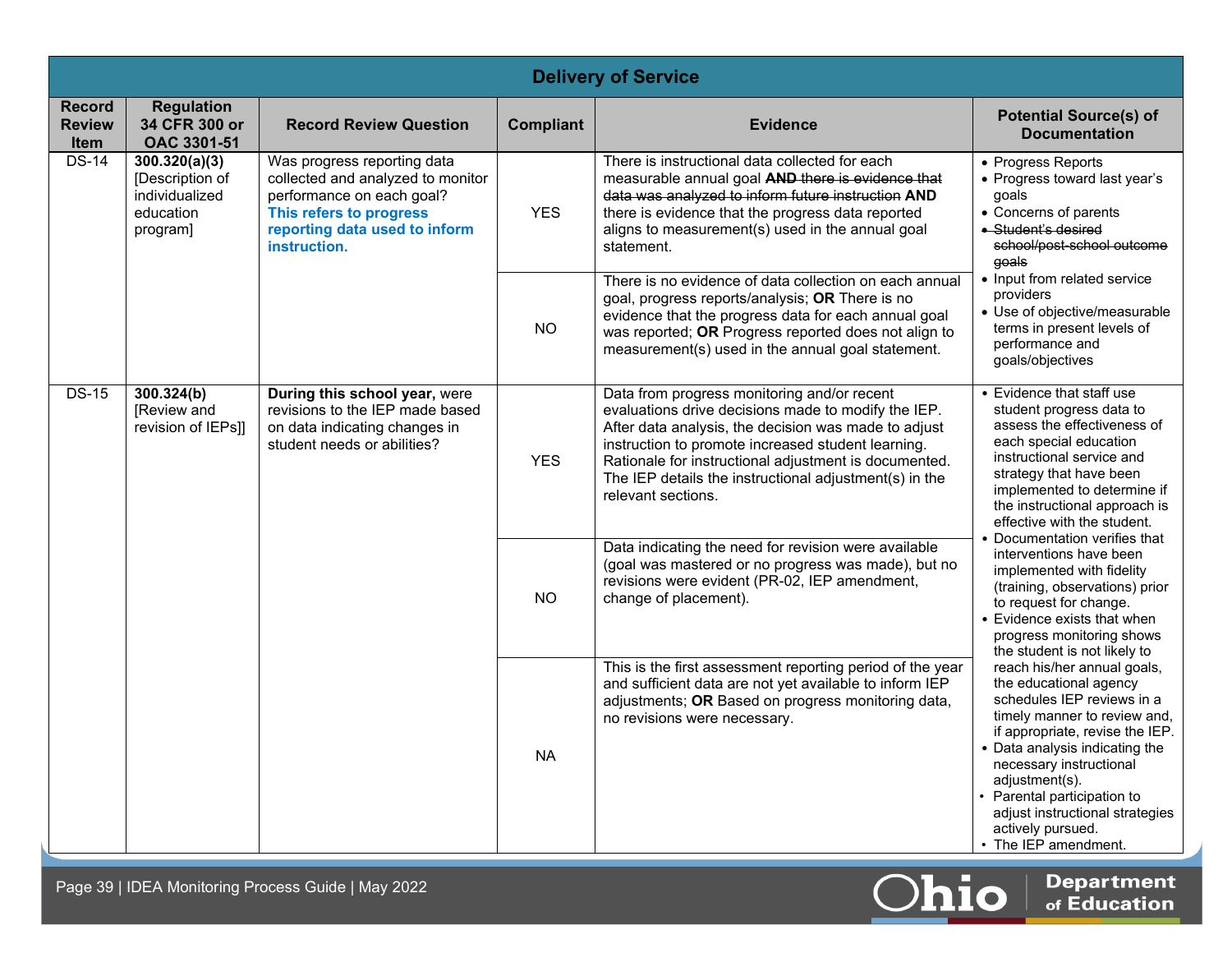|                                               | <b>Delivery of Service</b>                        |                                                     |            |                                                                                                                                                                                                                                                                                                                                                                                                                                                                                                                                                                                                                                                                                                                                                               |                                                                                                                                                                     |  |
|-----------------------------------------------|---------------------------------------------------|-----------------------------------------------------|------------|---------------------------------------------------------------------------------------------------------------------------------------------------------------------------------------------------------------------------------------------------------------------------------------------------------------------------------------------------------------------------------------------------------------------------------------------------------------------------------------------------------------------------------------------------------------------------------------------------------------------------------------------------------------------------------------------------------------------------------------------------------------|---------------------------------------------------------------------------------------------------------------------------------------------------------------------|--|
| <b>Record</b><br><b>Review</b><br><b>Item</b> | <b>Regulation</b><br>34 CFR 300 or<br>OAC 3301-51 | <b>Record Review Question</b>                       | Compliant  | <b>Evidence</b>                                                                                                                                                                                                                                                                                                                                                                                                                                                                                                                                                                                                                                                                                                                                               | <b>Potential Source(s) of</b><br><b>Documentation</b>                                                                                                               |  |
| <b>DS-16</b>                                  | $300.321(1)-(7)$<br>[IEP Team]                    | Did the IEP meeting consist of<br>a qualified team? | <b>YES</b> | The IEP Team consisted of the following:<br>Parent<br>$\bullet$<br>General education teacher<br>Special education teacher<br>$\bullet$<br>Educational agency representative (authorized to<br>allocate funds)<br>Person qualified to interpret instructional<br>implications participated in the meeting and<br>signed the IEP<br>A member of the IEP team may be excused from<br>attending an IEP team meeting, in whole or in part, if<br>the parent and the educational agency consent, in<br>writing, to the excusal prior to the IEP meeting.<br>If the IEP discussion involves any excused members'<br>area of the curriculum or related service, the member<br>must submit, in writing, input into the development of<br>the IEP prior to the meeting. | • PR-02 Parent Invitation<br>• PR-01 Prior Written<br><b>Notice</b><br>• Signed excusal by parent<br>and written information<br>from the excused IEP<br>team member |  |
|                                               |                                                   |                                                     | <b>NO</b>  | One or more of the above team members were not<br>involved in the IEP meeting with no evidence of<br>excusal where appropriate.                                                                                                                                                                                                                                                                                                                                                                                                                                                                                                                                                                                                                               |                                                                                                                                                                     |  |

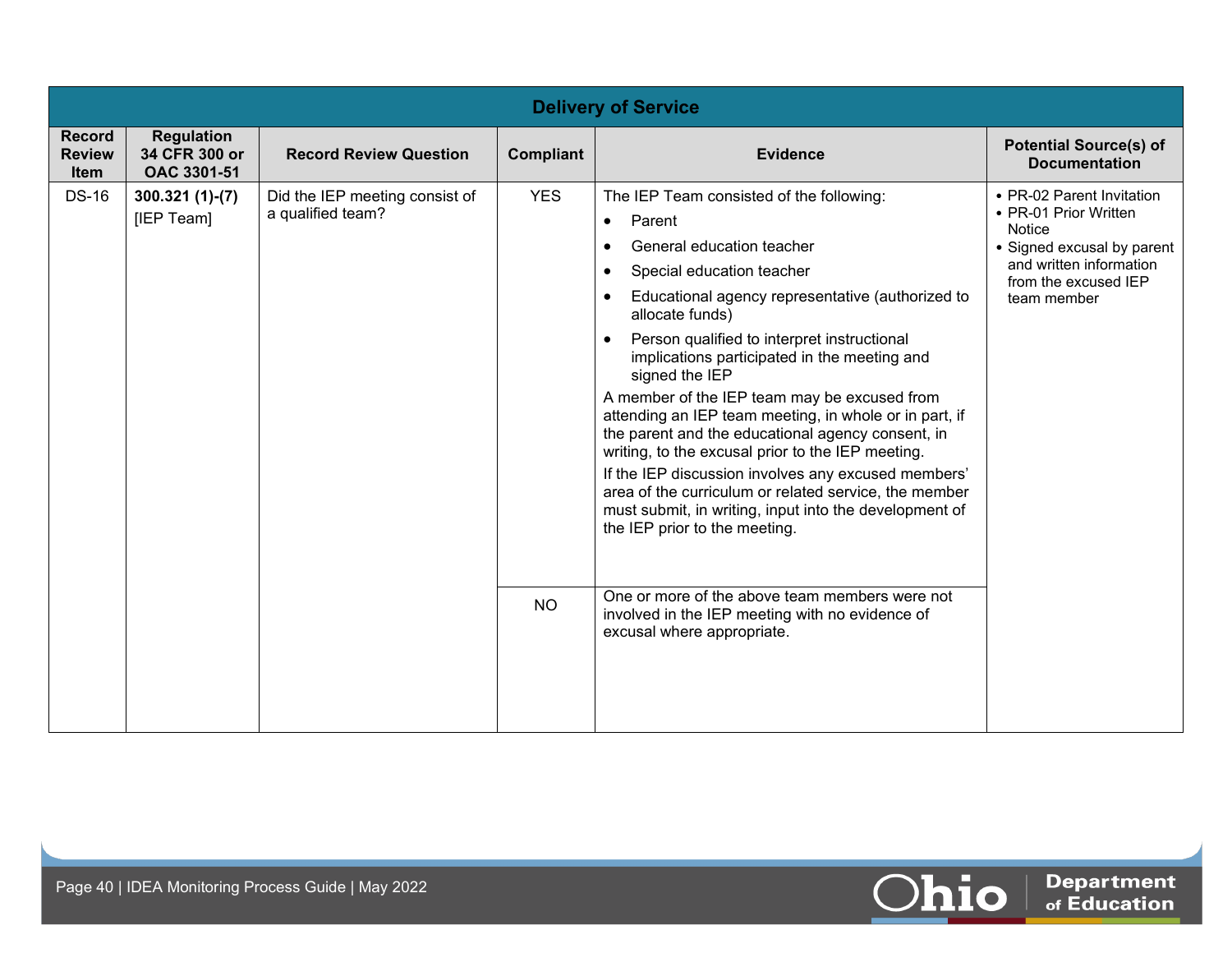<span id="page-40-0"></span>

|                                               | <b>Least Restrictive Environment</b>                                       |                                                                                                                                                                        |                                                                                                                                                                                                                                                                                                                                                                                                                                                                              |                                                                                                                                                                                                                                                                                                                                                                                                                                                                                                                                                                                                                                                                                                                                                         |                                                                                                                                                                                  |  |  |  |
|-----------------------------------------------|----------------------------------------------------------------------------|------------------------------------------------------------------------------------------------------------------------------------------------------------------------|------------------------------------------------------------------------------------------------------------------------------------------------------------------------------------------------------------------------------------------------------------------------------------------------------------------------------------------------------------------------------------------------------------------------------------------------------------------------------|---------------------------------------------------------------------------------------------------------------------------------------------------------------------------------------------------------------------------------------------------------------------------------------------------------------------------------------------------------------------------------------------------------------------------------------------------------------------------------------------------------------------------------------------------------------------------------------------------------------------------------------------------------------------------------------------------------------------------------------------------------|----------------------------------------------------------------------------------------------------------------------------------------------------------------------------------|--|--|--|
| <b>Record</b><br><b>Review</b><br><b>Item</b> | <b>Regulation</b><br>34 CFR 300 or<br>OAC 3301-51                          | <b>Record Review Question</b>                                                                                                                                          | Compliant                                                                                                                                                                                                                                                                                                                                                                                                                                                                    | <b>Evidence</b>                                                                                                                                                                                                                                                                                                                                                                                                                                                                                                                                                                                                                                                                                                                                         | <b>Potential Source(s) of</b><br><b>Documentation</b>                                                                                                                            |  |  |  |
| LRE-1                                         | 300.320(a)(5)<br>[Definition of<br>individualized<br>education<br>program] | Does the IEP include an<br>explanation of the extent to<br>which the child will not<br>participate with nondisabled<br>children in the general<br>education classroom? | <b>YES</b>                                                                                                                                                                                                                                                                                                                                                                                                                                                                   | The IEP includes a justification for why the child was<br>removed from the general education classroom, AND<br>• It is based on the individual needs of the child, not<br>the child's disability, and aligns with SDI or related<br>services location;<br>• It reflects that the team has given adequate<br>consideration to meeting the student's needs in the<br>general classroom with supplementary aids and<br>services;<br>• There is documentation that the nature or severity of<br>the disability is such that education in general<br>education classes, even with the use of<br>supplementary aids and services, cannot be<br>achieved satisfactorily;<br>• It describes potential harmful effects to the child or<br>others, if applicable. | • PR-07 IEP - Section 11<br>(LRE)<br>• $PR-07 - Section 3$<br>(Profile)<br>• PR-07 - Section $6$<br>• Present levels of<br>academic achievement<br>and functional<br>performance |  |  |  |
|                                               | <b>NO</b><br><b>NA</b>                                                     |                                                                                                                                                                        | A rationale is not given; OR the rationale given:<br>• Is NOT based on the student's individual needs or<br>does not align with SDI or related service location;<br>• Does NOT reflect consideration for provision of<br>supplementary aids and services in the general<br>education classroom;<br>• Does NOT describe potential harmful effects to the<br>child or others, if applicable.<br>The student receives all special education services<br>with nondisabled peers. |                                                                                                                                                                                                                                                                                                                                                                                                                                                                                                                                                                                                                                                                                                                                                         |                                                                                                                                                                                  |  |  |  |

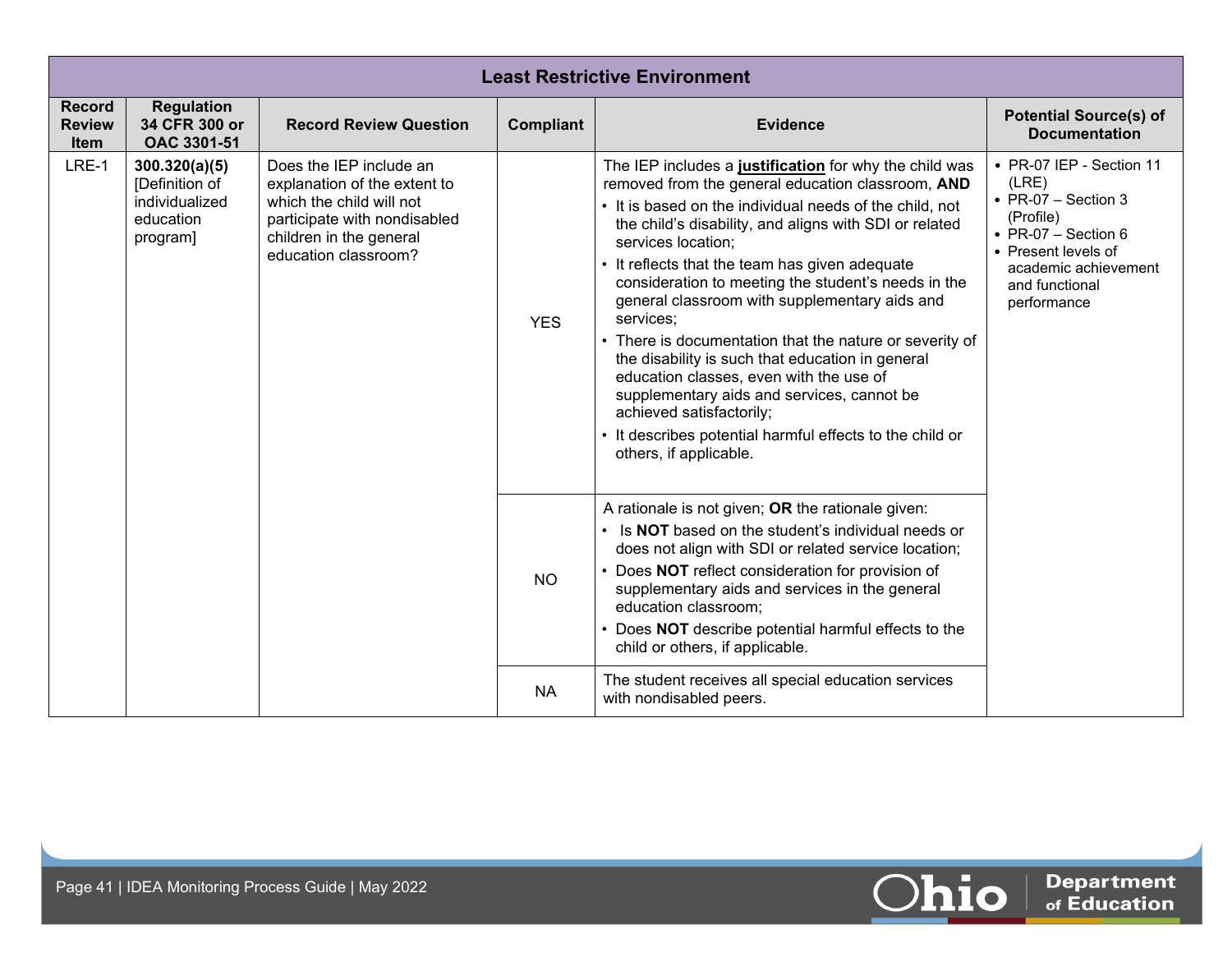# **Appendix 4: Indicator 13 Checklist Questions**



Page 42 | IDEA Monitoring Process Guide | May 2022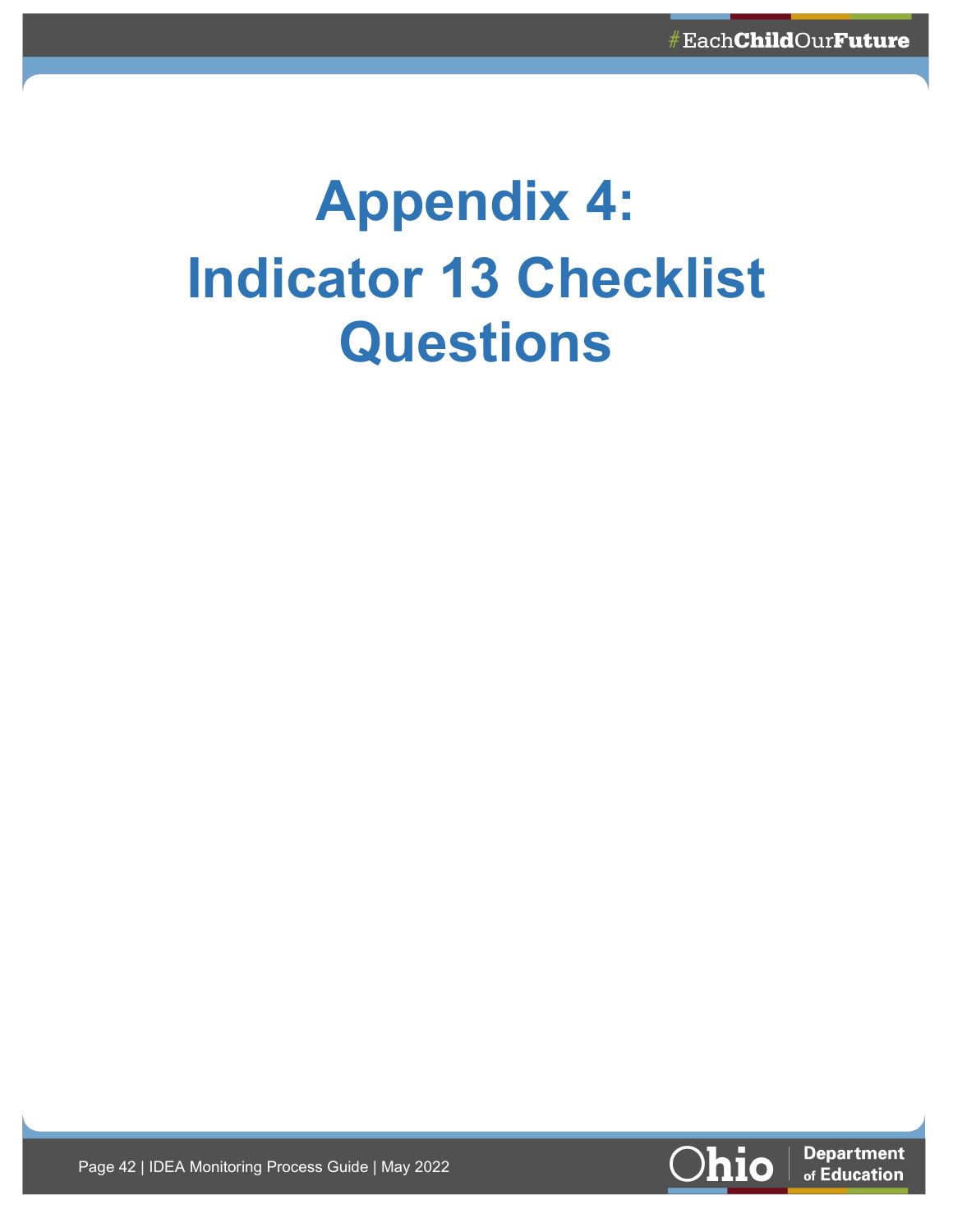### **Indicator 13 Checklist Questions Postsecondary Goals**

<span id="page-42-0"></span>**For guidance, resources and best practices for transition planning, visit the [Secondary Transition](http://education.ohio.gov/Topics/Special-Education/Federal-and-State-Requirements/Secondary-Transition-Planning-for-Students-with-Di)  [Planning](http://education.ohio.gov/Topics/Special-Education/Federal-and-State-Requirements/Secondary-Transition-Planning-for-Students-with-Di) page of the Ohio Department of Education website, or the [National Technical Assistance](https://transitionta.org/)  [Center on Transition \(NTACT\).](https://transitionta.org/)**

**When reviewing a transition plan, answer each question in the areas of Education/Training; Employment and, where appropriate, Independent Living. Use the Record Review Comment Form to record findings.**

- 1. Is there an appropriate measurable postsecondary goal or goals?
	- Can the goal(s) be counted?
	- Will the goal(s) occur after the student graduates from school?
	- Based on the information available about this student, does (do) the postsecondary goal(s) seem appropriate for this student?
- 2. Is (are) the postsecondary goal(s) updated annually?
	- Was (were) the postsecondary goal(s) addressed/ updated in conjunction with the development of the current IEP?
- 3. Is there evidence that the measurable postsecondary goal(s) were based on age-appropriate transition assessment?
	- Is the use of transition assessment(s) for the postsecondary goal(s) mentioned in the IEP or evident in the student's file?
- 4. Are there transition services in the IEP that will reasonably enable the student to meet his or her postsecondary goal(s)?
	- Is a type of instruction, related service, community experience, or development of employment and other post-school adult living objectives, and if appropriate, acquisition of daily living skills, and provision of a functional vocational evaluation listed in association with meeting the post-secondary goal(s)?
- 5. Do the transition services include courses of study that will reasonably enable the student to meet his or her postsecondary goal(s)?
	- Do the transition services include courses of study that align with the student's postsecondary goal(s)?
- 6. Is (are) there annual IEP goal(s) related to the student's transition services needs?
	- Is (are) an annual goal(s) included in the IEP that is/are related to the student's transition services needs?
- 7. Is there evidence that the student was invited to the IEP Team meeting where transition services were discussed?
	- For the current year, is there documented evidence in the IEP or cumulative folder that the student was invited to attend the IEP Team meeting?
- 8. If appropriate, is there evidence that a representative of any participating agency was invited to the IEP Team meeting with the prior consent of the parent or student who has reached the age of majority?
	- For the current year, is there evidence in the IEP that representatives of any of the following agencies/services were invited to participate in the IEP development including but not limited to: postsecondary education, vocational education, integrated employment (including supported employment), continuing and adult education, adult services, independent living or community participation for this post-secondary goal?
	- Was consent obtained from the parent or student who has reached the age of majority?



**Department** of Education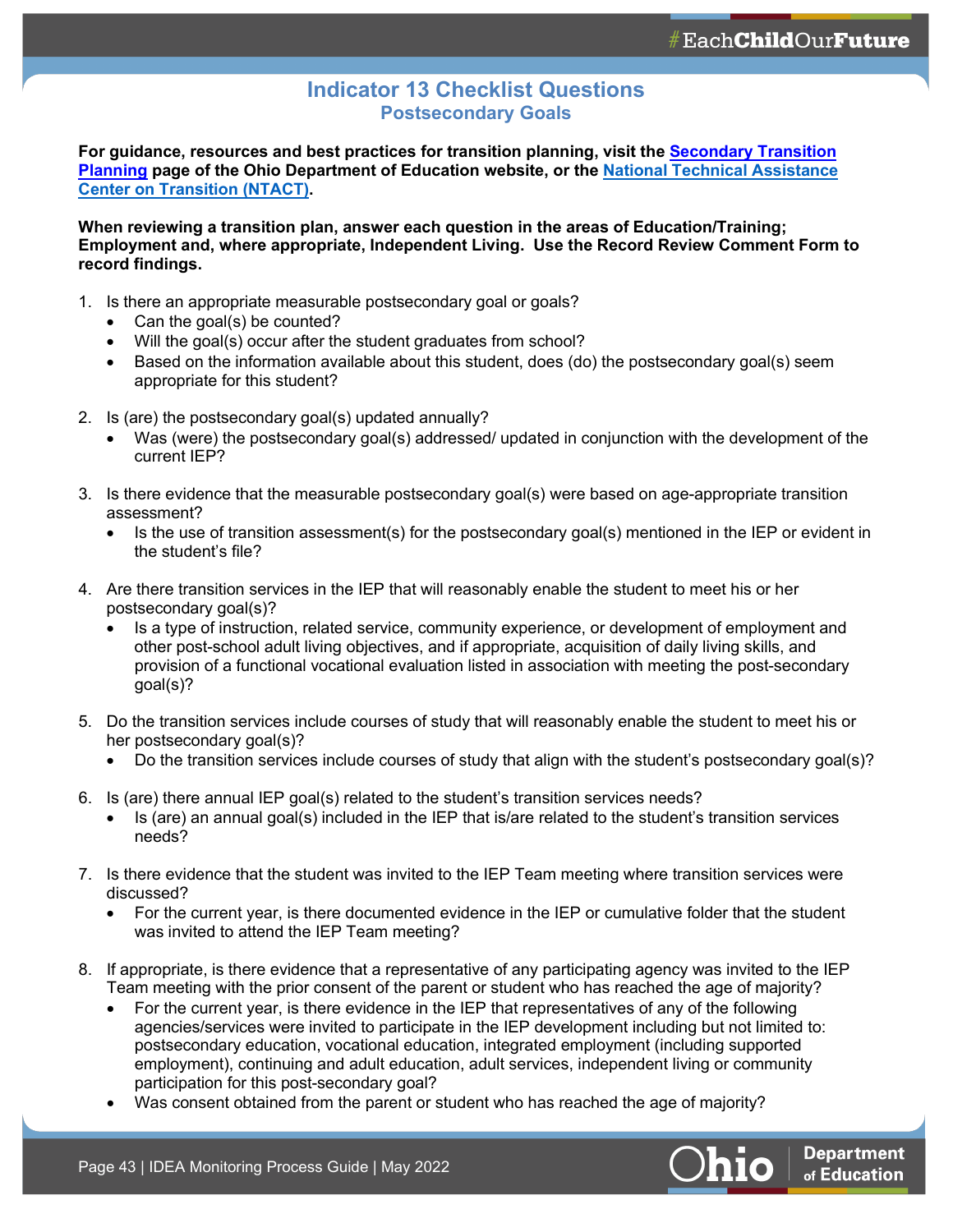# **Appendix 5: IEP Verification Checklist**



**Department** of Education

Page 44 | IDEA Monitoring Process Guide | May 2022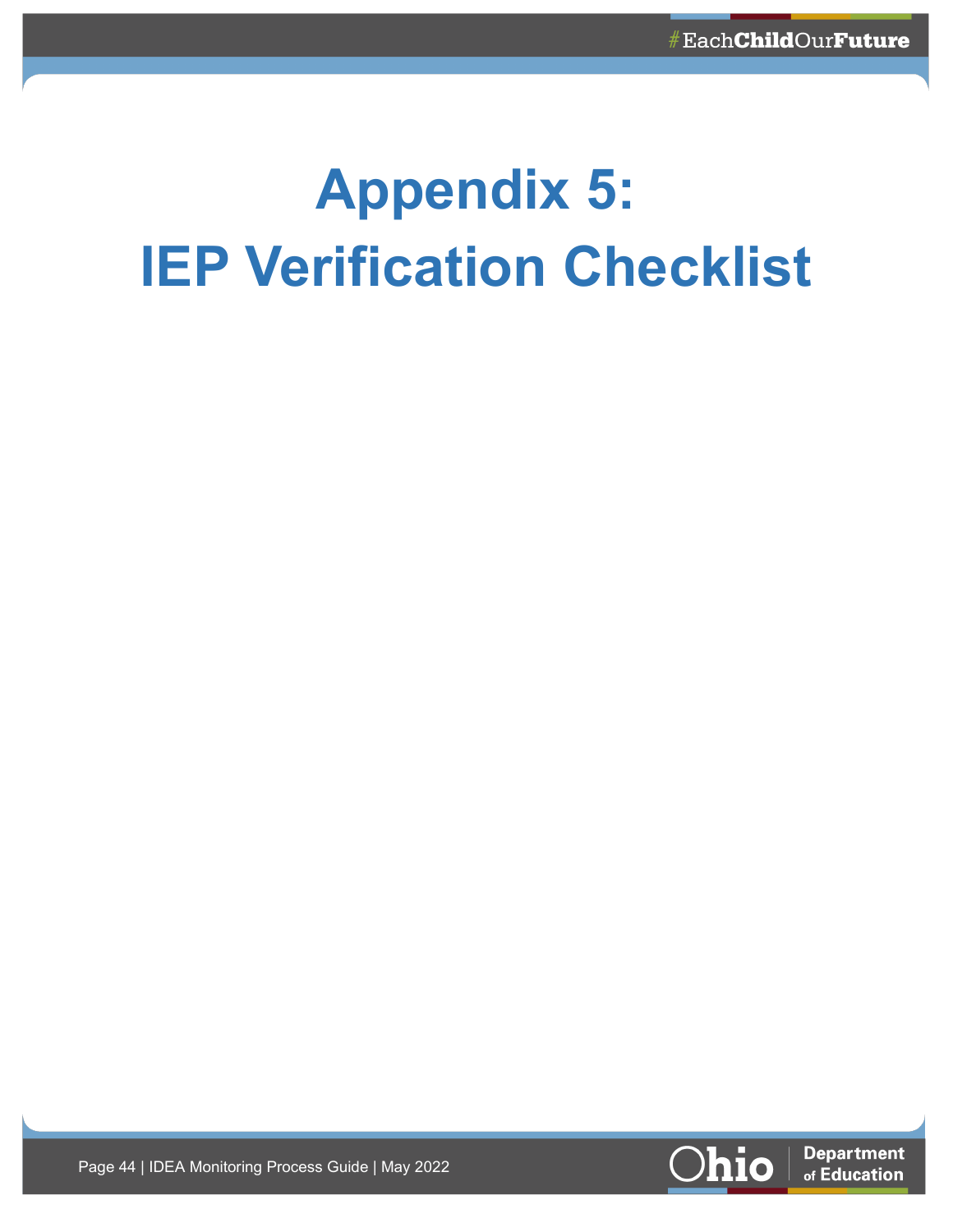# **IEP Verification Checklist**

<span id="page-44-1"></span><span id="page-44-0"></span>The IEP Verification Checklist will be completed using observations, teacher interviews and/or other documentation such as teacher data tracking and work samples.

| School Name: _____________________________                                                                                                                                                                                           |                                                               |
|--------------------------------------------------------------------------------------------------------------------------------------------------------------------------------------------------------------------------------------|---------------------------------------------------------------|
|                                                                                                                                                                                                                                      |                                                               |
|                                                                                                                                                                                                                                      | Length of Observation: <u>_______</u>                         |
| Subject and Grade: University of Subject and Grade:                                                                                                                                                                                  | Number of Students in Class: University of Students in Class: |
| Name of Observer: <u>contract and the set of the set of the set of the set of the set of the set of the set of the set of the set of the set of the set of the set of the set of the set of the set of the set of the set of the</u> | Title of Observer: ________________________                   |

|    | <b>ITEMS TO OBSERVE</b>                                                                                              | Yes | No | <b>NA</b> | <b>NR</b> | Evidenced by and<br>Comments |
|----|----------------------------------------------------------------------------------------------------------------------|-----|----|-----------|-----------|------------------------------|
|    | 1. Evidence when asked by observer that<br>teacher is aware of contents of IEP(s) for<br>which they are responsible. |     |    |           |           |                              |
|    | 2. Evidence that teacher is providing<br>what is required in IEP:                                                    |     |    |           |           |                              |
|    | Addressing goals/objectives                                                                                          |     |    |           |           |                              |
|    | Specially designed instruction                                                                                       |     |    |           |           |                              |
|    | <b>Related services</b>                                                                                              |     |    |           |           |                              |
|    | Accommodations                                                                                                       |     |    |           |           |                              |
|    | Modifications                                                                                                        |     |    |           |           |                              |
|    | Assistive technology                                                                                                 |     |    |           |           |                              |
| 3. | Evidence of setting for instruction as<br>described in the LRE statement.                                            |     |    |           |           |                              |
|    | 4. Evidence of ongoing progress<br>monitoring.                                                                       |     |    |           |           |                              |
| 5. | Evidence of any applicable plans (such<br>as behavior) attached to the IEP.                                          |     |    |           |           |                              |
| 6. | <b>Evidence that Transition Services are</b><br>being delivered as written.                                          |     |    |           |           |                              |
|    | Comments:                                                                                                            |     |    |           |           |                              |

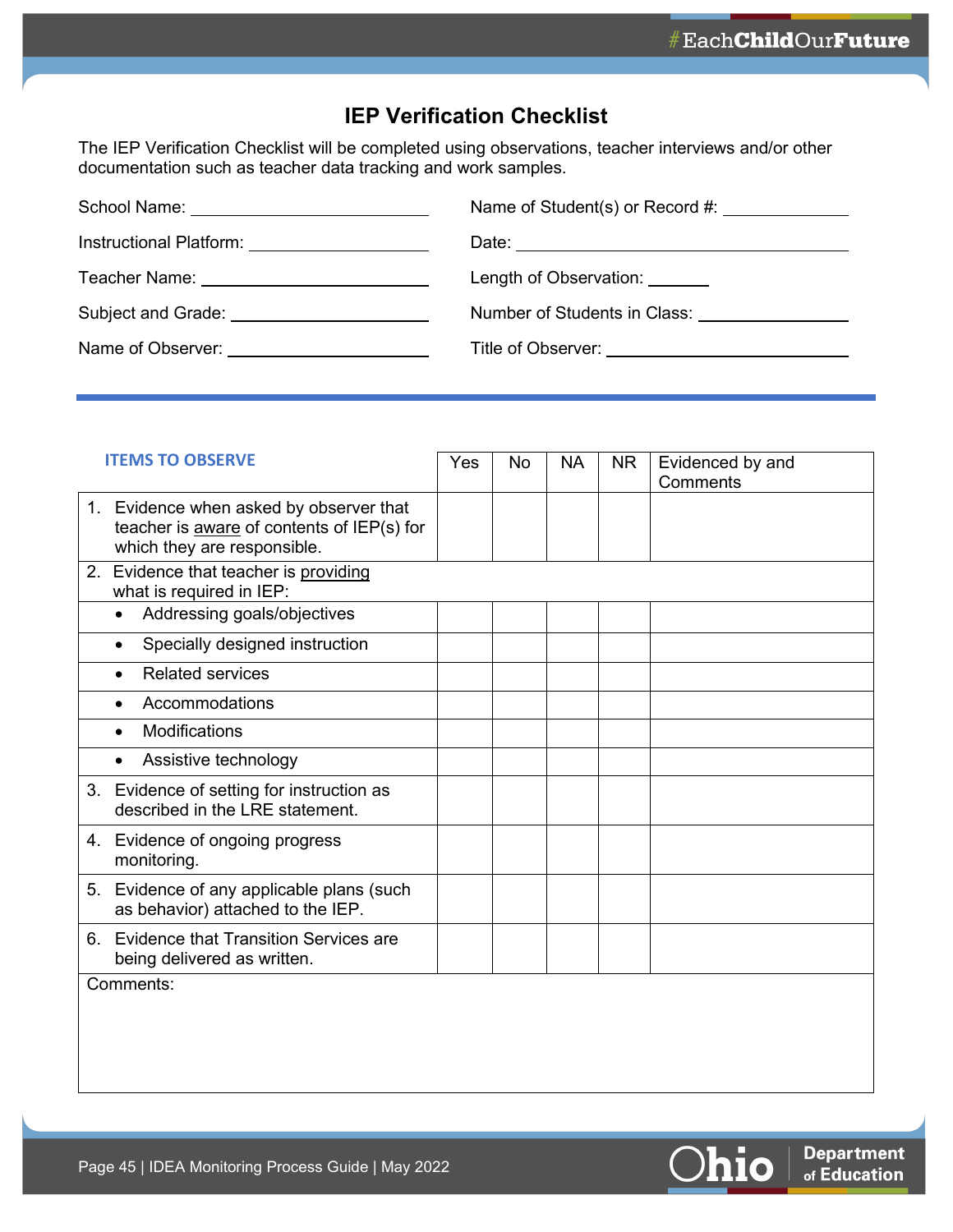# **Appendix 6: Corrective Action Plan Instructions**



**Department** of Education

Page 46 | IDEA Monitoring Process Guide | May 2022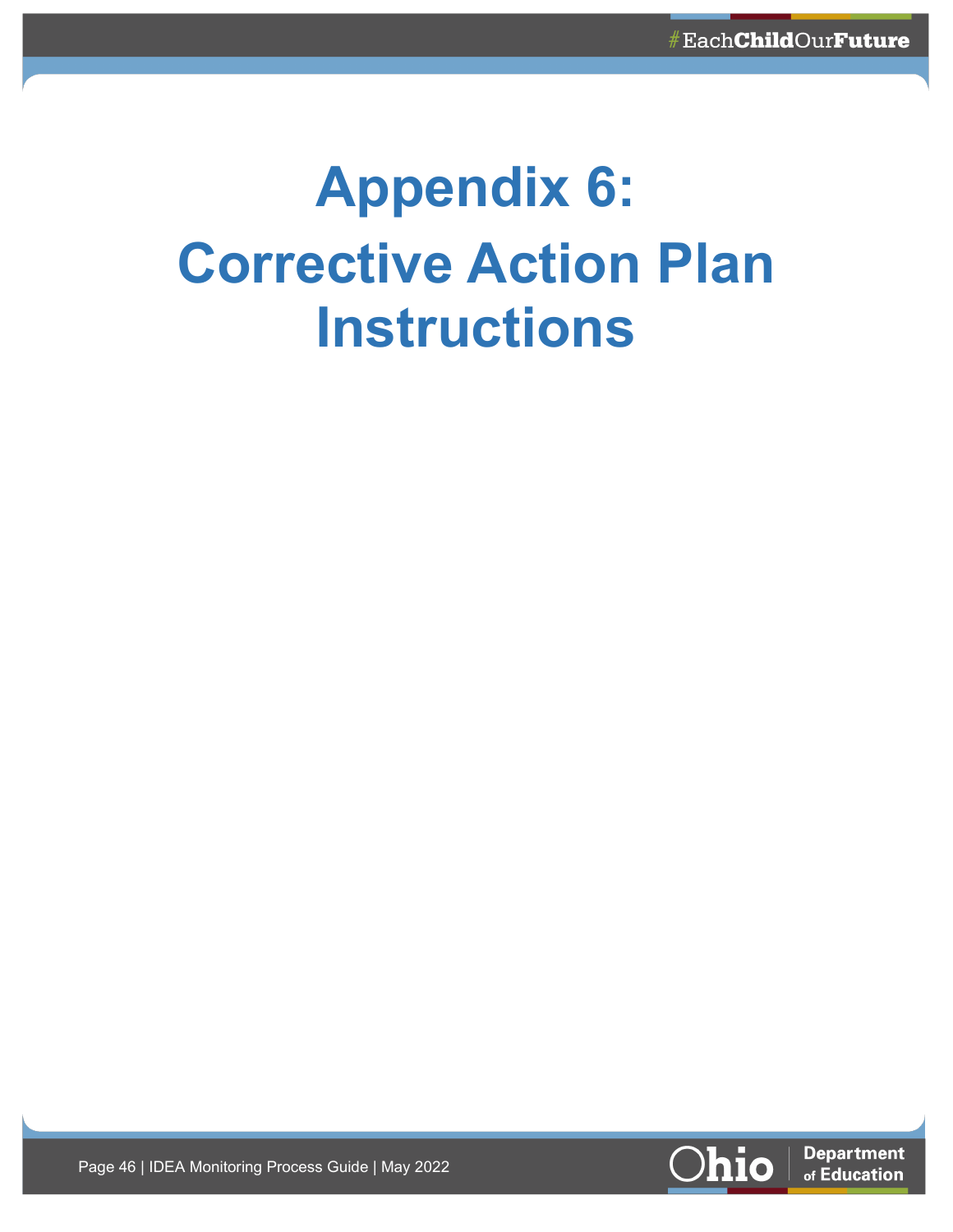# **Corrective Action Plan (CAP) Development Instructions**

<span id="page-46-0"></span>The CAP template is available through the Department contact or on the [Department](https://education.ohio.gov/Topics/Special-Education/Special-Education-Monitoring-System/IDEA-Onsite-Reviews) website.

The Department contact will identify all areas for systemic correction that must be addressed in the CAP, including all systemic areas from the record review and, if applicable, any additional areas cited for required corrections that are addressed in the Summary Report.

#### **Area of Improvement or Correction:**

The CAP will address the systemic areas for correction indicated in the IDEA Monitoring Summary Report across the following categories:

- a. Writing, revising or reviewing policies, practices and procedures
- b. Correction of all noncompliant records
- c. Development of an internal monitoring process and review procedures
- d. Training, professional development and technical assistance (LMS and SST trainings) for staff members or other stakeholders

When requested or directed, the plan can include any other areas that are addressed with a corrective action step that would be in addition to the areas described above, including efforts to include students, parents and families.

#### **Summary (Baseline Data):**

Enter the baseline data showing the current status of the educational agency with the area of needed correction.

For a CAP, this can be found in the IDEA Monitoring Summary Report. Do not list every record review noncompliant item. Any non-compliance found in Child Find, Delivery of Services and/or Least Restrictive Environment can be summarized. For example, 45% of records reviewed for Child Find were found noncompliant, 52% of records reviewed for Delivery of Services were found noncompliant, and 30% of records reviewed for Least Restrictive Environment were found noncompliant.

#### **Goal:**

Describe the goal to address the specific area of correction in measurable terms that can be achieved within the timelines indicated in the Summary Report. For example, "All IEPs and ETRs will be 100% compliant by (date)." Each goal should be numbered consecutively.

#### **Activity and Implementation Steps:**

Describe the activity that will be completed to achieve the goal/outcome. Describe how the activity will be implemented throughout the educational agency.

Indicate only one activity per box. If there is more than one activity for the goal, a new row, and number each activity consecutively in relation to the goal. For example, the first activity for goal 1 would be 1.1, the second activity would be 1.2 and so on. For goal 2 the numbering would be 2.1, 2.2, 2.3.

#### **Evidence of Activity Completion:**

This is a list of the documentation (for example, agendas, sign-in sheets, procedures manual) that will be submitted to the Department demonstrating that this activity was completed.

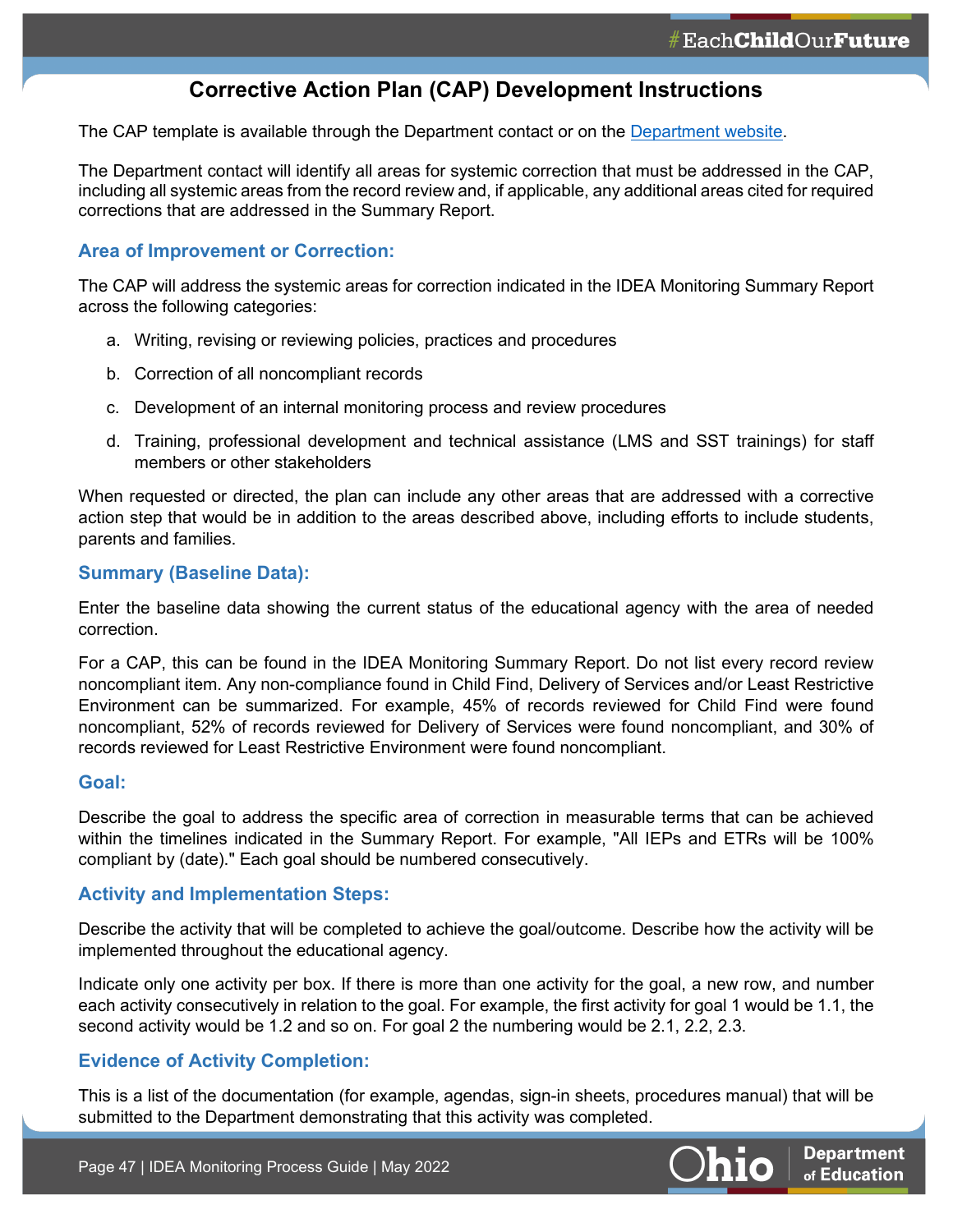#### **Evidence of Improvement (Impact):**

Describe the data or documentation showing the educational agency has made improvement in the targeted area.

#### **Timeline for Completion of Activity:**

This should list all the completion dates for each component of the activity and set a projected completion date for the activity. Be sure to number them with the corresponding activity number.

#### **Resources:**

Resources needed can include SST personnel, educational agency administrative personnel, state approved training modules, time for teacher training or team meetings.

#### **Individual Responsible for Ensuring Implementation:**

This should be the position title(s) of the person(s) who will manage the completion of the activity.

#### **Individual Responsible for Supervision of Implementation:**

This should be the position title(s) of the person(s) who will be responsible for ensuring this activity is completed on time.

#### **Plan for Continued Improvement:**

This is a description of how the educational agency plans to ensure continued improvement. Include specific actions and timelines. For example, new staff members will be trained in special education policies and procedures at the start of each school year, or all special education staff will meet quarterly for special education update training and discussion.

#### **Signature Page:**

Enter the educational agency's information. The superintendent, special education contact and SST contact will sign by **typing** their names on the lines provided. The educational agency will then email the document to the Department contact for approval. In order for the Department to use the interactive form to sign and also document completion of activities, please do **NOT** send a scanned copy of the document.

#### **Verification of Correction Action Plan Completion Page:**

This page will be completed once the educational agency has submitted all documentation verifying completion of all CAP activities. The superintendent, special education contact and SST contact will sign by typing their names on the lines provided. The educational agency will then email the document to the Department contact to sign verifying the evidence submitted shows completion of all activities.

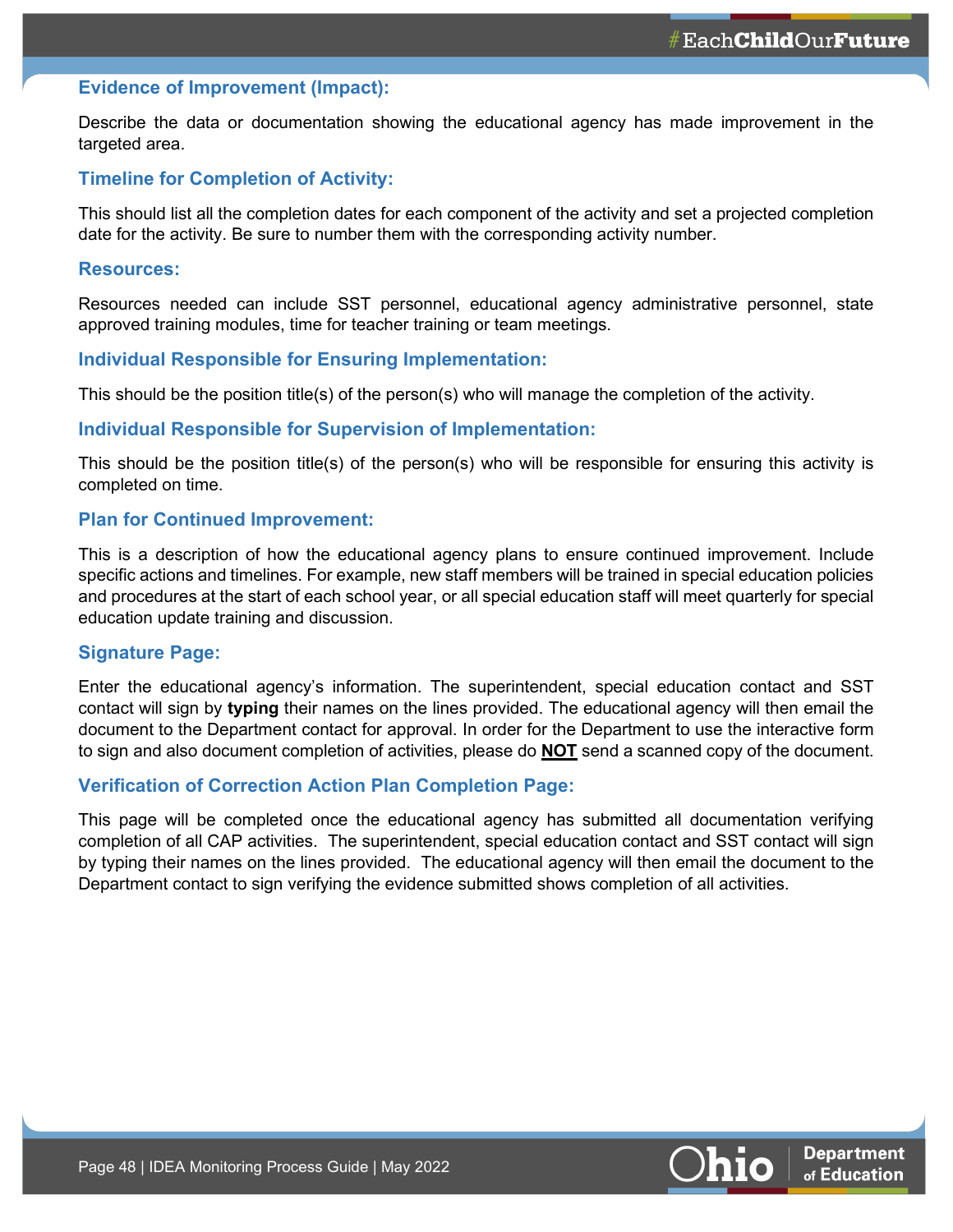# **Appendix 7: Self-Review Summary Report**



**Department** of Education

Page 49 | IDEA Monitoring Process Guide | May 2022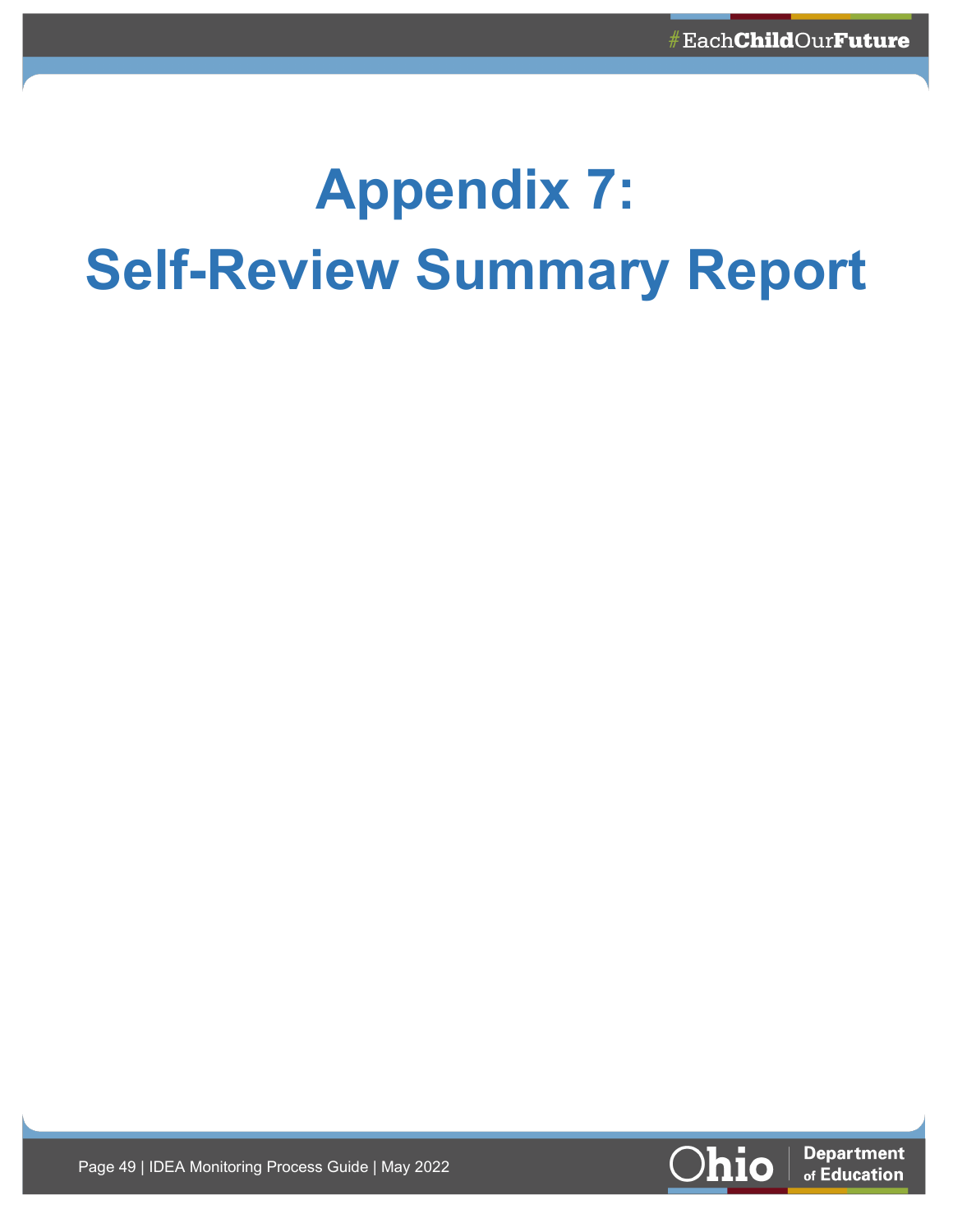# **Instructions for Completing the Self-Review Summary Report**

<span id="page-49-0"></span>The educational agency's cross-functional team, with SST assistance, will:

- 1. Review and analyze current data for each area below using the [Data Analysis Guiding Questions](#page-52-0) to determine specific areas of concern and need for improvement.
	- A. Graduation and Dropout analysis
	- B. Student performance in reading, including gap analysis
	- C. Student performance in math, including gap analysis
	- D. Discipline analysis of manifestation determination timelines, including functional behavior assessments and behavior intervention plans
	- E. Analysis of Alternate Assessment data
	- F. Issues raised in the Special Education Profile and Special Education Ratings
	- G. Analysis of Dispute Resolution findings
	- H. Perception Survey results (administrators, staff, parents, students)
	- I. Internal Monitoring process
	- J. Access to and use of technology
	- K. Inclusive leadership
	- L. Disproportionality in discipline, identification and/or placement
	- M. Restraint and Seclusion
	- N. Analysis of additional data, as appropriate:
		- 1. School climate
		- 2. Parent and stakeholder satisfaction
		- 3. Adult learning and professional development
		- 4. Issues raised in the Ohio School Report Card
		- 5. Current CCIP priorities and action steps
		- 6. Other key performance indicators for staff and students
- 2. Develop a hypothesis for the root cause for each area of concern.
- 3. Examine all the areas of concern identified as needing improvement and priority rank the areas to determine what will be addressed in the educational agency's One Plan.
- 4. Develop and identify goals, strategies and action steps for each area of concern and incorporate them into the educational agency's One Plan. The goals, strategies and action steps should be developed in connection with the educational agency's existing One Plan and One Needs Assessment process.

The template for the Self-Review Summary Report can be found on the [Department's website.](https://education.ohio.gov/Topics/Special-Education/Special-Education-Monitoring-System/IDEA-Onsite-Reviews)

#### **Note: Internal Monitoring must be included as one of the priority areas.**

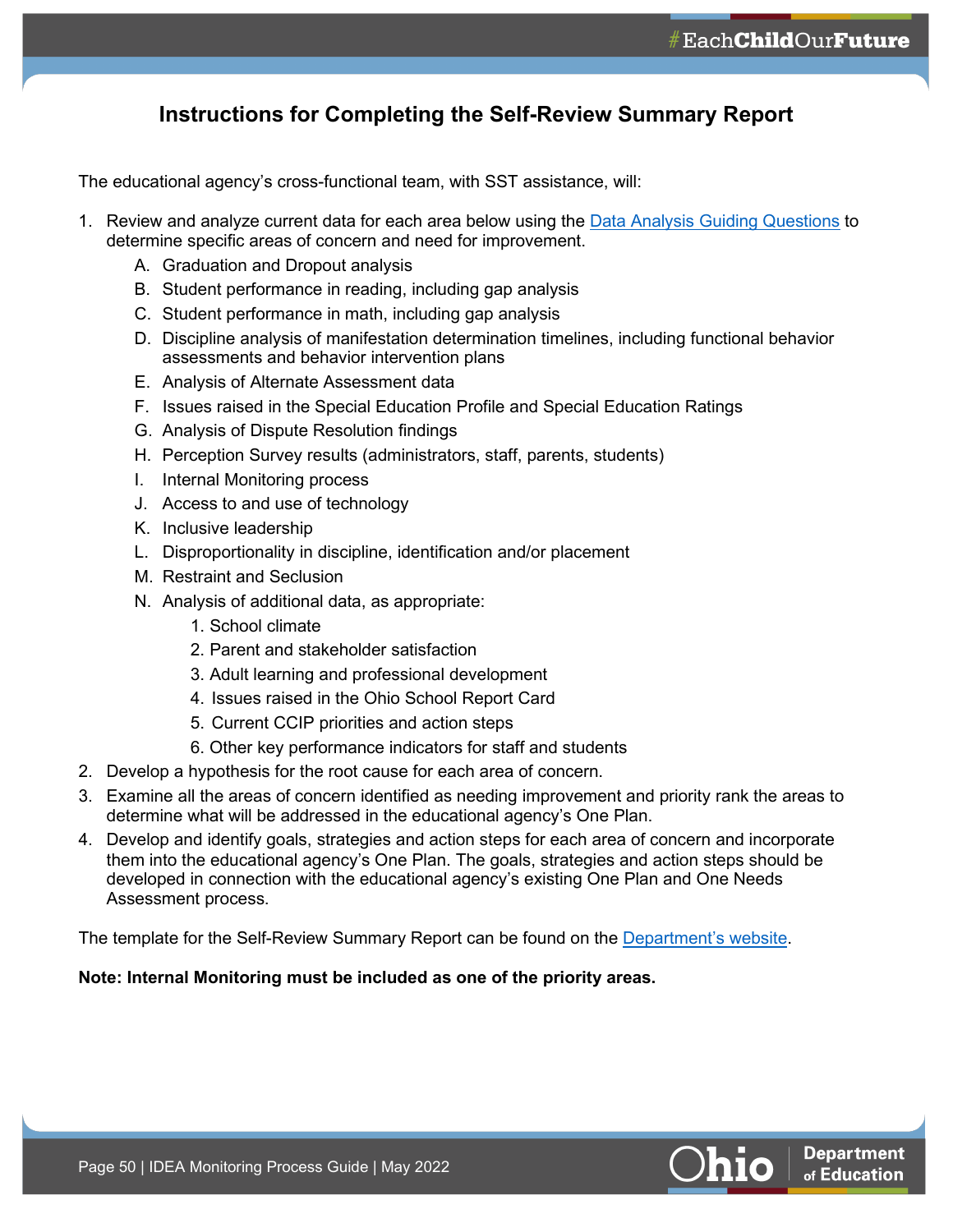## **Self-Review Summary Report**

Educational Agency: The Contractional Agency: The Contractional Agency: The Department: Date Submitted to the Department:

The educational agency's cross-functional team will review and discuss the Data Analysis Guiding Questions, and determine specific areas of concern. For each area of concern, the team will determine the root cause and identify goals and action steps for the One Plan. Note: Internal Monitoring must be included as one of the priority areas. The priority areas identified will be included in the educational agency's One Plan.

#### **Overarching Questions**

- 1. What are the current data?
- 2. What do the data reveal about the trends and patterns over time? What is the impact of these trends and patterns?
- 3. Is this an area identified as a concern? If yes, what is the potential influence? What is the priority for this area of concern overall?
- 4. What current initiatives are in place to address identified concerns?
- 5. In what additional area(s) should we collect data?

# **Priority Area: Current Data Summary of Analysis Potential Influence (Root Cause): Identified Area of Concern Goal Action Steps Timeline Click to add priority areas**

| <b>Priority Area:</b> |  |                            |  |                                                                        |  |  |  |
|-----------------------|--|----------------------------|--|------------------------------------------------------------------------|--|--|--|
| <b>Current Data</b>   |  | <b>Summary of Analysis</b> |  | <b>Potential Influence (Root Cause): Identified Area</b><br>of Concern |  |  |  |
|                       |  |                            |  |                                                                        |  |  |  |
|                       |  |                            |  |                                                                        |  |  |  |
| Goal                  |  | <b>Action Steps</b>        |  | <b>Timeline</b>                                                        |  |  |  |
|                       |  |                            |  |                                                                        |  |  |  |
|                       |  |                            |  |                                                                        |  |  |  |



Page 51 | IDEA Monitoring Process Guide | May 2022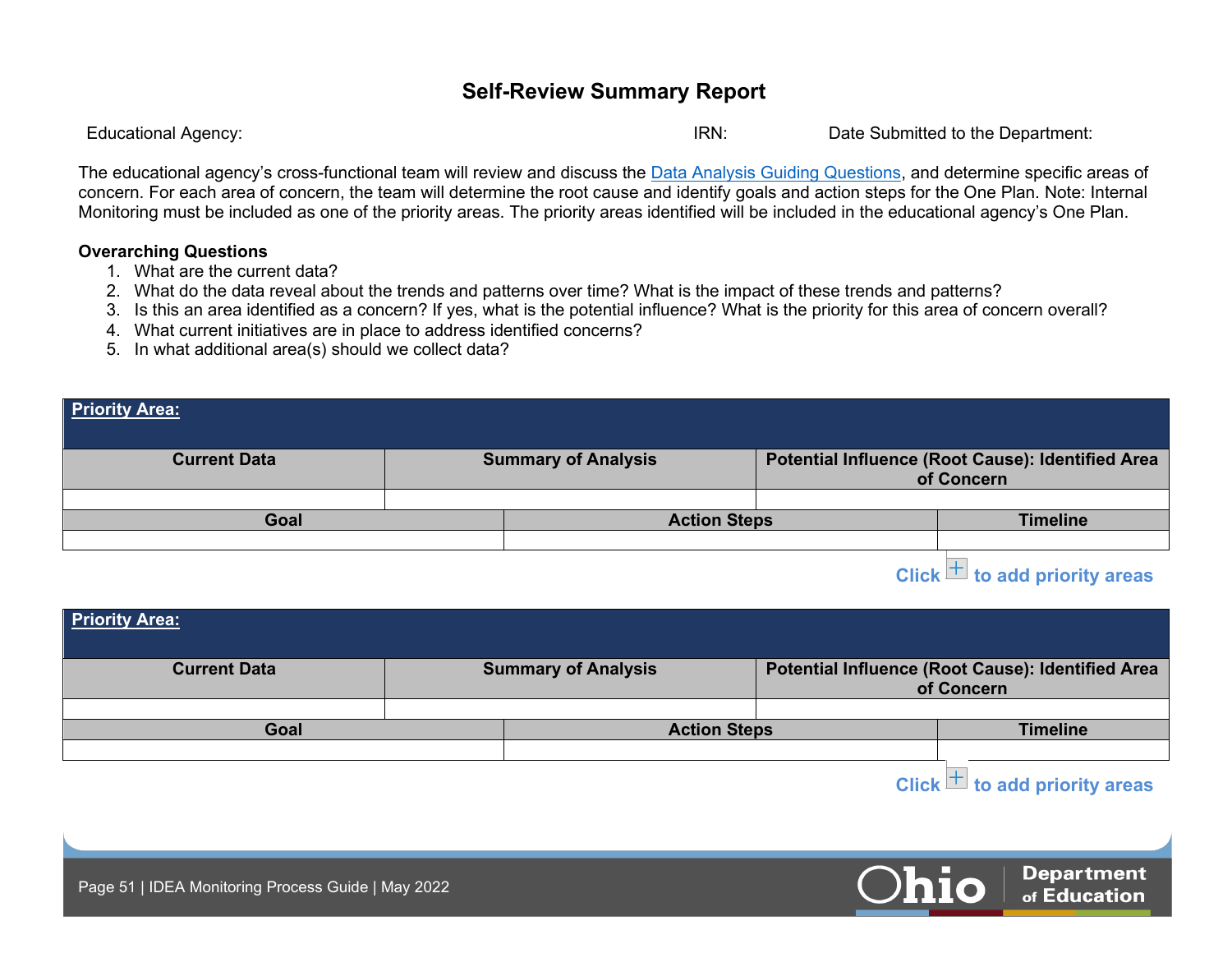# **Appendix 8: Data Analysis Guiding Questions**



**Department** of Education

Page 52 | IDEA Monitoring Process Guide | May 2022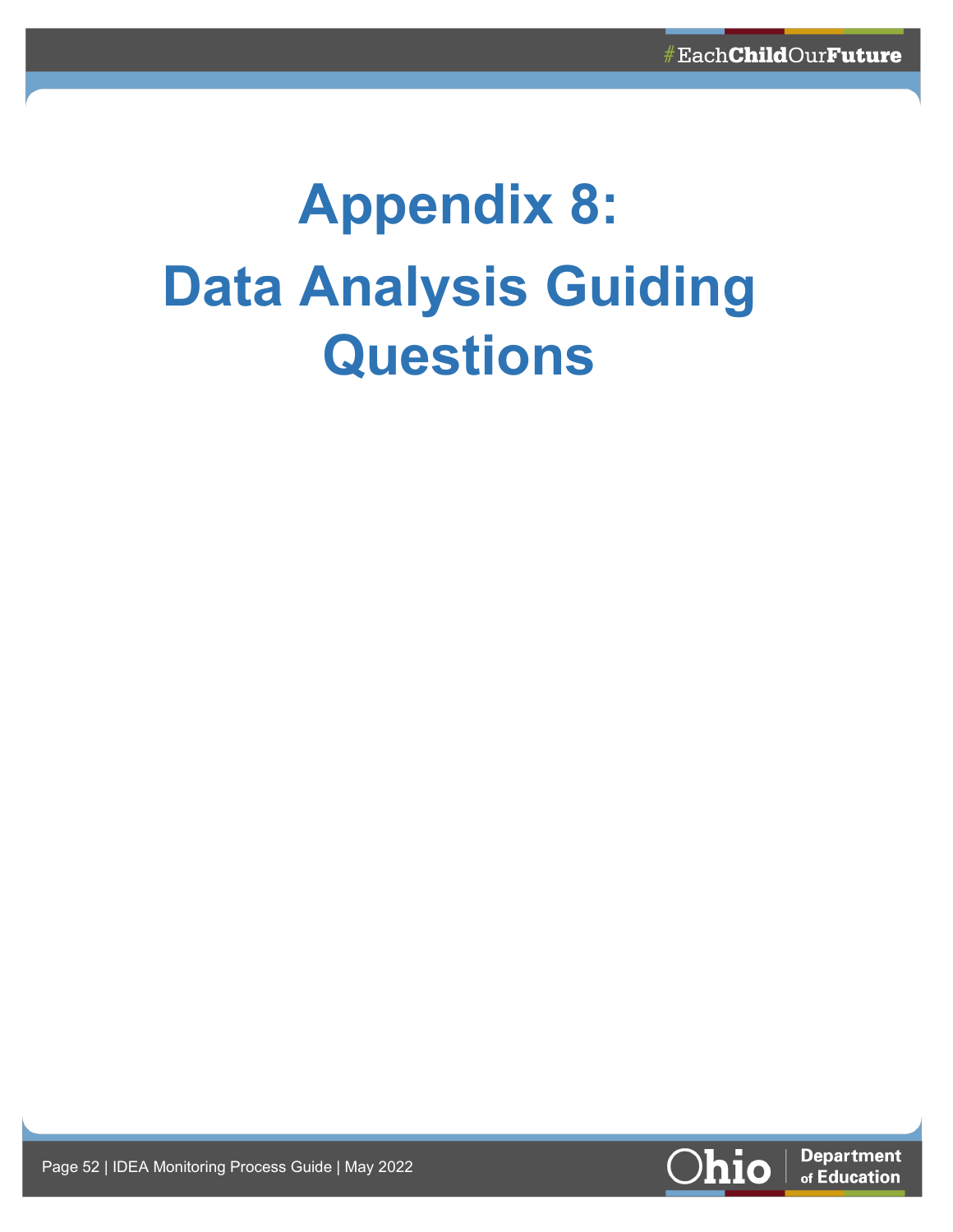# **Data Analysis Guiding Questions**

#### <span id="page-52-0"></span>**Graduation/Dropout**

- 1. What is the dropout rate? By disability? By race/ethnicity?
- 2. What is the graduation rate? By disability? By race/ethnicity?
- 3. Which category(ies) of students are not graduating? Why?
- 4. Which students are graduating? Why?
- 5. Evaluate characteristics of those students, for example, demographics, attendance, discipline, academic performance.
- 6. Analyze factors impacting students' dropout decisions.
- 7. What programs and services are available for students at risk of dropping out? How are students targeted to participate?
- 8. Analyze trends/issues contributing to low graduation rates.
- 9. What does the educational agency's special education profile report show in relation to this area?

#### **Reading Performance**

- 1. What percentage of students falls into the "Does Not Meet" category?
- 2. Do any subgroups of students perform significantly below (10 points or more) compared to other subgroups of students?
- 3. Do the current results show significant improvement or gain from the previous year's results?
- 4. Do the current results show significant improvement or gain over a period of years?
- 5. How are similar schools performing?
- 6. How is progress tracked for students? What do current progress data demonstrate?
- 7. How are student-specific services and interventions determined, implemented, monitored, adjusted and evaluated?
- 8. How many students are not on track for the Third Grade Reading Guarantee? For those not on track, what subgroups are involved?
- 9. What does the educational agency's special education profile report show in relation to this area?

#### **Math Performance**

- 1. What percentage of students falls into the "Does Not Meet" category?
- 2. Do any subgroups of students perform significantly below (10 points or more) compared to other subgroups of students?
- 3. Do the current results show significant improvement or gain from the previous year's results?
- 4. Do the current results show significant improvement or gain over a period of years?
- 5. How are similar schools performing?
- 6. How is progress tracked for students? What do current progress data demonstrate?
- 7. How are student-specific services and interventions determined, implemented, monitored, adjusted and evaluated?
- 8. What does the educational agency's special education profile report show in relation to this area?

#### **Discipline**

- 1. How many student discipline referrals were made? Why were they made? What was the frequency per reason? What was the frequency per location?
- 2. Were a significant number of discipline referrals made by the same teacher(s)?
- 3. How many students were placed in in-school suspension? What were the reasons?
- 4. How many students received out-of-school suspension? What were the reasons?
- 5. How many students were expelled from school? What were the reasons?
- 6. Which disability subgroups received more discipline actions compared to other disability subgroups?
- 7. What was the relationship between discipline and student performance?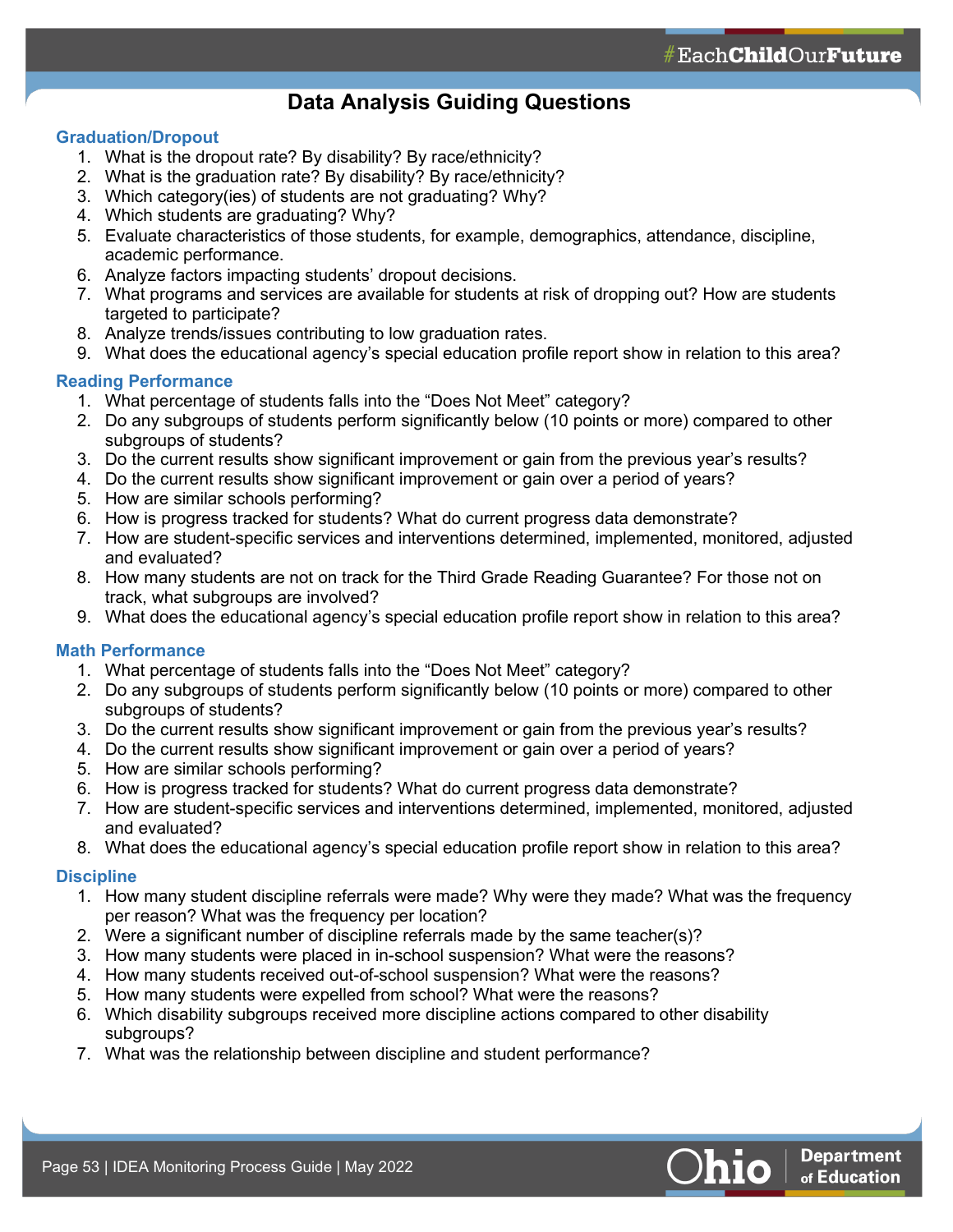- 8. What does the educational agency-wide review of discipline policies, practices and procedures reveal with regard to:
	- a. Staff training for all school personnel: teachers, administrators, aides, bus drivers, cafeteria workers?
	- b. The implementation and effectiveness of positive behavioral supports and interventions?
	- c. Development of behavior goals and supports for students with disabilities, based on individual needs?
	- d. The application and use of Functional Behavioral Assessments and Behavior Improvement Plans?
	- e. The educational agency's Manifestation Determination Review process?
- 9. How often are Functional Behavioral Assessments and Behavior Improvement Plans revisited or adiusted?
- 10. Of the number of students with disabilities who have been disciplined, how many students had behavior goals in their IEP prior to the discipline? How many students had IEPs amended to include behavior goals?
- 11. What does the educational agency's special education profile report show in relation to this area?

#### **Alternate Assessment for Students with Significant Cognitive Disabilities (AASCD)**

- 1. What are the educational agency's current policies, procedures and practices surrounding the Alternate Assessment? How are applicable staff trained/informed on these policies, procedures and practices? How are newly hired staff trained?
- 2. Is there a formal written procedure for determination of eligibility to participate in the Alternate Assessment?
- 3. What factors are considered when determining eligibility for participation in the Alternate Assessment?
- 4. Does the educational agency use the Department's AASCD Decision-Making Tool when determining eligibility for the Alternate Assessment?
- 5. What members of the IEP team are present when determining eligibility for the Alternate Assessment?
- 6. How are parents involved in decision making and made aware of the implications of their student participating in the Alternate Assessment?
- 7. If determination is not appropriate for a student who has been previously identified as participating in the Alternate Assessment, how would this issue be approached?
- 8. If a student is determined eligible to participate in the Alternate Assessment, how is this reflected in supports and services provided on the student's IEP?
- 9. What kind of professional development or formal training does the district provide to staff members regarding the Alternate Assessment and determination for eligibility?
- 10. Are participation rates different for certain subgroups (for example, Black, Hispanic, Asian, White, English learners, economically disadvantaged) as compared to other subgroups?
- 11. What does the educational agency's special education profile report show in relation to this area?

#### **Special Education Profile**

- 1. What specific indicator is an area of concern?
- 2. What do the data reveal about the trends and patterns over time? What is the impact of these trends and patterns?
- 3. What current initiatives are in place to address identified concerns?
- 4. Has the educational agency already completed a Self-Review Summary Report and Improvement Plan through an indicator review?

#### **Dispute Resolution**

- 1. What procedures, policies and practices does the district have in place for disputes?
- 2. What is the average number of parent complaints and what is the nature of the complaints?
- 3. Are there any patterns in parent complaints (for example, lack of related services, lack of assistive technology)?

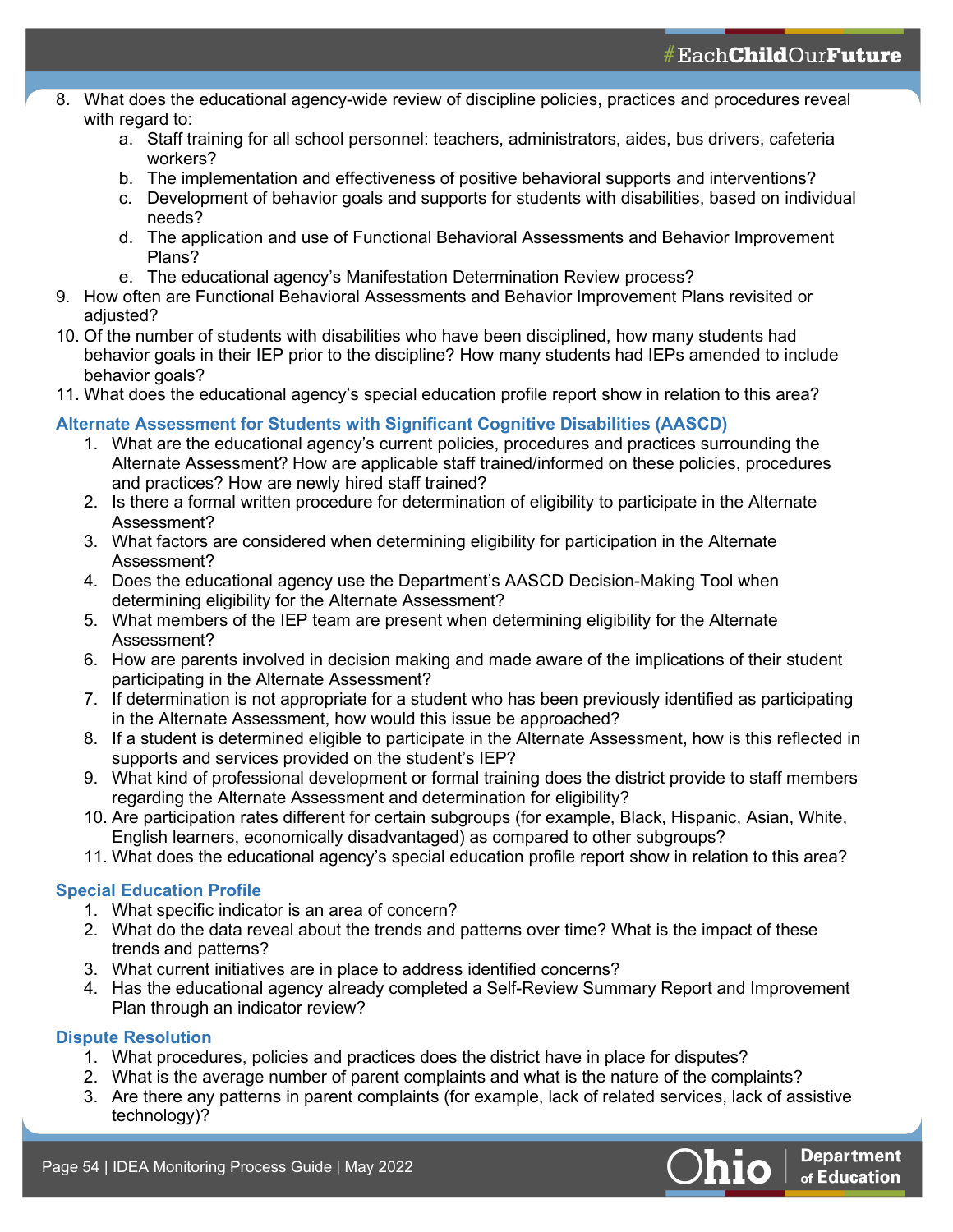- 4. What methods are used to seek parent input and participation?
- 5. What types of support services are available to intervene and establish accountability for the educational agency, students and parents?

#### **Perception Surveys**

- 1. Does the educational agency have an ongoing formal process for communicating and receiving feedback from all stakeholders?
- 2. What were the results of the perception surveys (parents, staff, administrators)?
- 3. What do the data reveal/what other areas identified do they align with?
- 4. What current initiatives are in place to address identified concerns?

#### **Internal Monitoring Process**

- 1. What are some areas of concern found in the Department's summary report for record reviews?
- 2. What are the results of the Internal Monitoring Team's record reviews (Child Find, Delivery of Services, Least Restrictive Environment, Discipline)?
- 3. What do IEP verifications reveal about specially designed instruction, accommodations and modifications?
- 4. How are professional development strategies from record review results implemented and monitored?
- 5. How does the educational agency plan to train additional staff in the internal monitoring process?

#### **Use and Access to Technology**

- 1. Do all students have access to the technology and internet needed to meet all learning standards and IEP goals/accommodations?
- 2. Are all instructional staff trained in using the technology?
- 3. How does the educational agency address cyberbullying and internet safety?
- 4. How does the educational agency address any concerns with student and/or teacher access to technology?
- 5. How does the educational agency ensure parental access and training with technology if in a remote/blended learning environment?

#### **Inclusive Leadership**

- 1. Has the educational agency established a Leadership Team that reviews data, monitors and determines next steps in the improvement process? The team should include individuals with key positions at various levels of the organization (system wide learning/ decision making) and community stakeholders. For example, members may include:
	- Superintendent
	- Special Education
	- Director/Coordinator
	- EMIS Coordinator
	- Treasurer/Fiscal Agent
- General education leadership
- Curriculum
- Parent
- Community/agencies
- Union leadership
- Legal
- 2. Are building and department leaders knowledgeable about evidence-based instructional strategies that are successful for students with disabilities and how to use data to inform instruction?
- 3. Do leaders engage staff in rigorous procedures for monitoring and evaluating instructional practices?
- 4. How does educational agency leadership build capacity through support and accountability?
- 5. How does educational agency leadership sustain an open and collaborative culture? Does leadership collaborate with internal and external stakeholders (including staff, parents, other outside entities, the Department, SST staff, other educational agencies)?

#### **Disproportionality**

#### Placement

1. How does the team ensure that materials and procedures used to assess English Learners are evaluating the extent to which the student has a disability rather than evaluating English language skills?

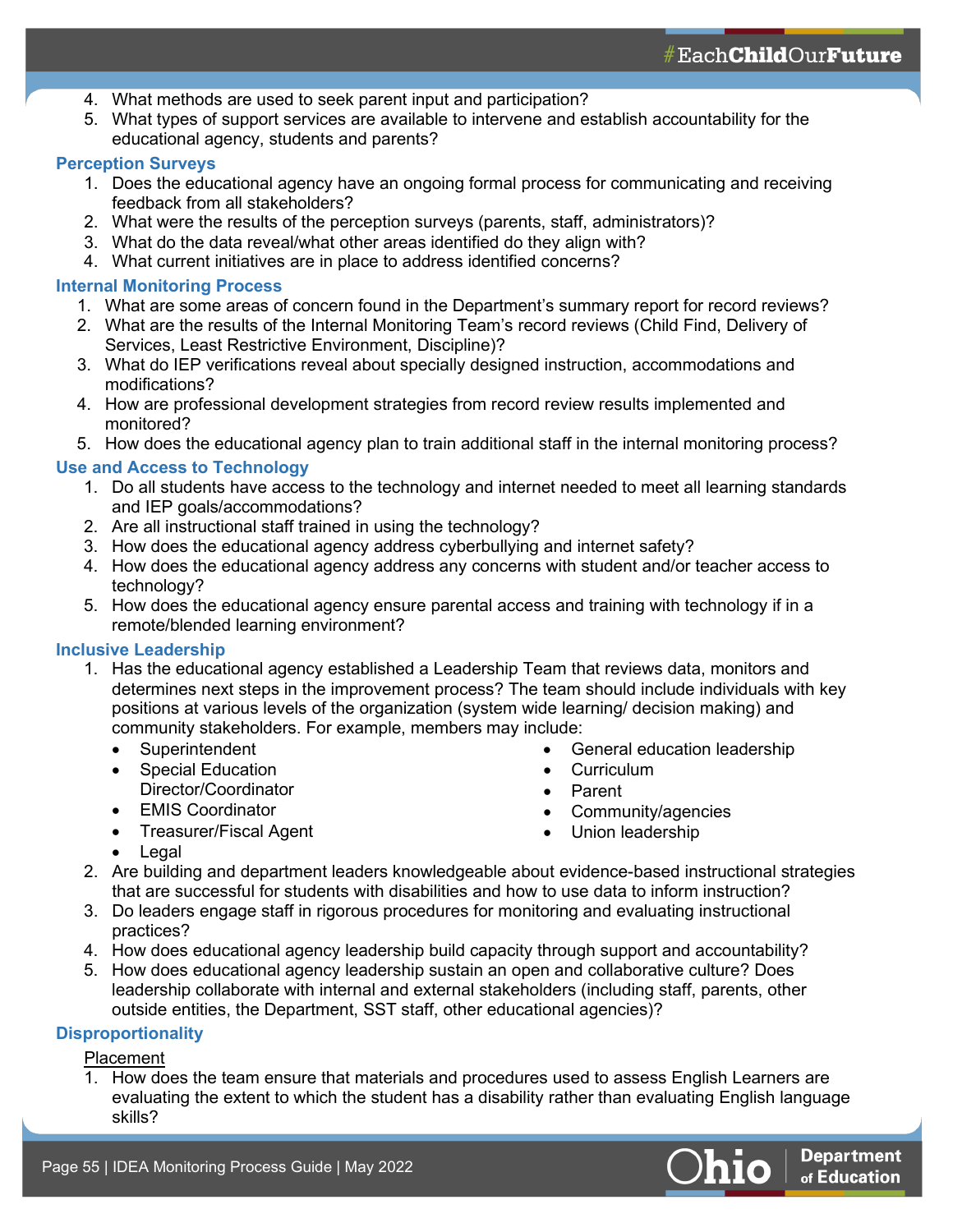- 2. How does the team ensure students are assessed in all areas of the suspected disability including, when appropriate, health, vision, hearing, social and emotional skills, general intelligence, academic performance, vocational skills, communication abilities, adaptive skills and motor abilities?
- 3. Does the educational agency review its continuum of alternative placement options? How?
- 4. How does the IEP team decide what supports and services are necessary for the student to access the general education curriculum?
- 5. How does the team align supports and services to the least restrictive environment?
- 6. What is the protocol when supports and services cannot be aligned with district placement options?
- 7. How often is the least restrictive environment decision revisited?
- 8. What specific steps does the district take to ensure diversity among district staff reflects that of the student population?

#### **Identification**

- 1. Identify the most common sources of referrals to the intervention process for those students who reflect the race/ethnicity and disability category identified as significantly disproportionate in the district's Special Education Profile (for example, parents, school-based staff, outside professionals)?
- 2. What are the most common referral concerns for those students who reflect the race/ethnicity and disability category identified as significantly disproportionate in the district's Special Education Profile?
- 3. What is the district's formal, written process for intervention prior to evaluation for special education services?
- 4. What training have evaluation team members had in selecting assessments and materials that avoid racial/cultural bias?
- 5. How does the team ensure that assessments are administered in a student's native language when applicable and/or student's mode of communication?
- 6. How does the team ensure that assessments are used for the purpose intended and that the measurement is valid and reliable?
- 7. How does the team ensure the student is assessed in all areas of the suspected disability including, where appropriate, health, vision, hearing, social and emotional status, general intelligence, academic performance, vocational skills, communicative status and motor abilities?
- 8. How does the team ensure that materials and procedures used to assess English Learners are evaluating the extent to which the student has a disability rather than evaluating the student's English language skills?

#### **Restraint and Seclusion**

- 1. How is staff trained in the educational agency's Restraint and Seclusion policy? How is it documented? How often? What arrangements are made (including timeframes) for training newly hired staff? How does the educational agency ensure that someone in each building has received training?
- 2. What are the procedures for documenting restraints and/or seclusions? Who tracks (either district wide and/or building level) the occurrences?

#### **District-Wide Interventions and Student Supports (such as Multi-Tiered System of Support, Response to Intervention)**

- 1. What is the educational agency's process to address the needs of all students across all learning environments?
- 2. Within this process, is there a system that identifies students in need of additional interventions?
- 3. What is the process for collecting intervention data?
- 4. What is the process for analyzing and reporting the intervention data for feedback?

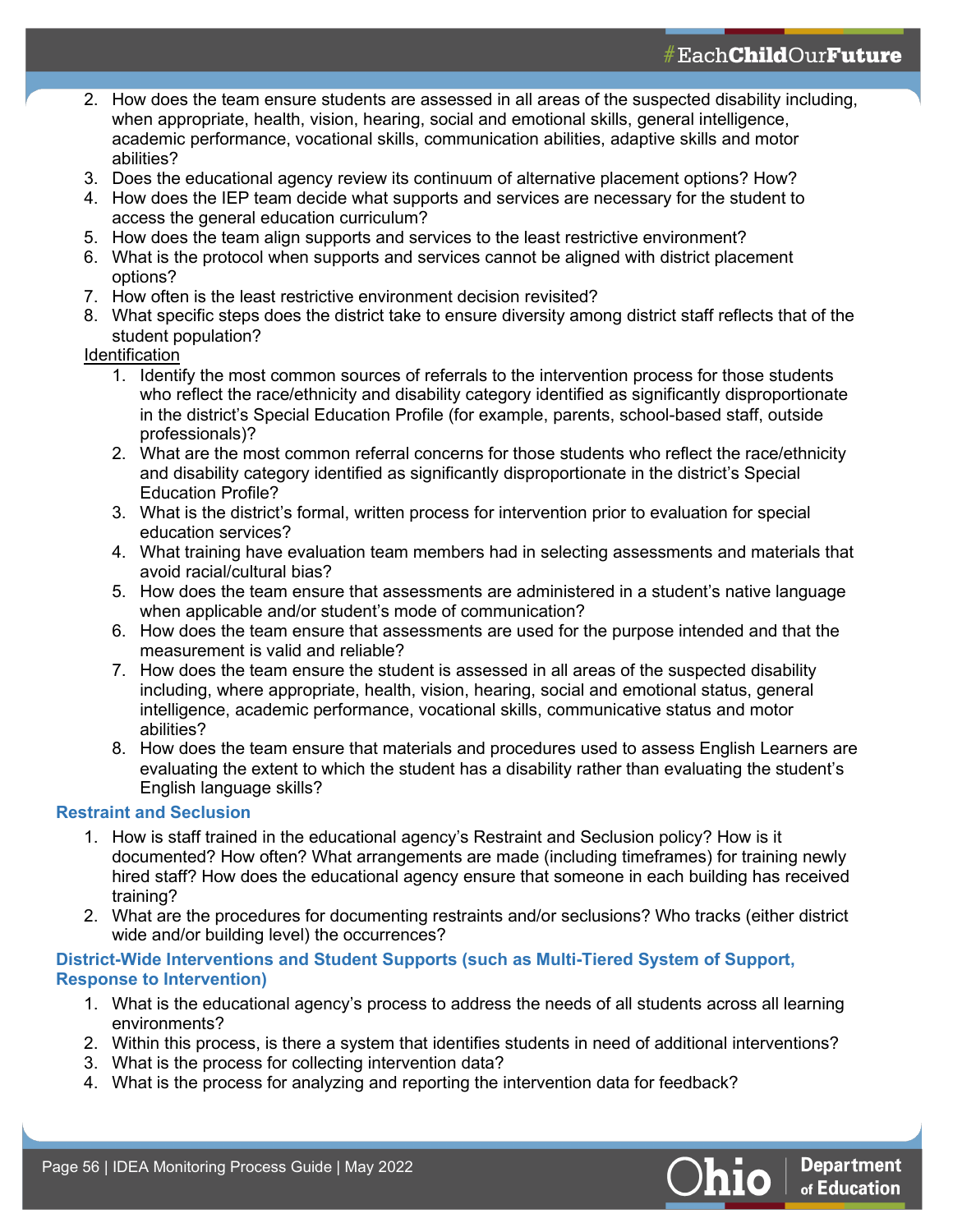## **Additional Data Analysis Guiding Questions for Educational Service Centers (ESCs)**

#### **Least Restrictive Environment**

- 1. Define the service focus of the classrooms, programs and remote locations offered by the ESC.
- 2. What is the continuum of alternative placements, and how are placement decisions made for students entering ESC programs and services?
- 3. What is the written application process for entering students, and what are the written acceptance criteria? How are these documents shared with associate districts?
- 4. How does the ESC ensure that the least restrictive environment is provided when a child comes from a less restrictive environment in the previous placement?
- 5. How are special education records reviewed for compliance and services required before the student enters?
- 6. How does the internal monitoring team review student records for compliance?
- 7. How are pre-entrance and annual IEP meetings conducted with parents and home district personnel?
- 8. How does the ESC ensure that the IEP is implemented as written, including the provision of all special education instruction, supports and services?
- 9. Where are students being provided services?
- 10. How are related services provided to students in ESC programs?
- 11. How is transition planning for post-secondary life accomplished?
- 12. What is the process for students to return to a less restrictive environment (home district)?
- 13. How does the ESC partner with community and county resources and agencies to provide improved opportunities and outcomes for students with disabilities?

#### **Behavior**

- 1. Does the ESC collect behavior data for students with disabilities? If so, how are these data shared with associate districts, and how are they used for analyses and improvement?
- 2. What is the Restraint and Seclusion policy and Positive Behavioral Intervention and Supports (PBIS) process?
- 3. How are data collected and reported for restraint and seclusion?
- 4. How are ESC and home district personnel involved in manifestation determinations?
- 5. How many children have had a Functional Behavior Assessment (FBA) completed?
- 6. How many children have a Behavior Intervention Plan (BIP), and how is the BIP implemented and monitored?

#### **Administration**

- 1. How often do administrators from the ESC meet with associate district administrators?
- 2. How often do ESC special education leaders meet with special education supervisors from associate districts? What topics or issues are addressed at these meetings?
- 3. Is there a written, approved and shared communications plan that describes joint responsibilities for the ESC and associate districts?
- 4. What is the collaborative process for reviewing and revising the communications plan between the ESC and associate districts?
- 5. What is the process for reviewing and revising application procedures, entrance criteria and selection/acceptance processes?
- 6. What is the process for reviewing and revising the ESC special education policies and procedures in collaboration with associate districts?

#### **Staffing**

- 1. How are special education staffing levels tracked and maintained?
- 2. How does the ESC ensure compliance with special education staff workload and caseload requirements?
- 3. How are special education staffing levels adjusted to meet changing special education enrollment levels?

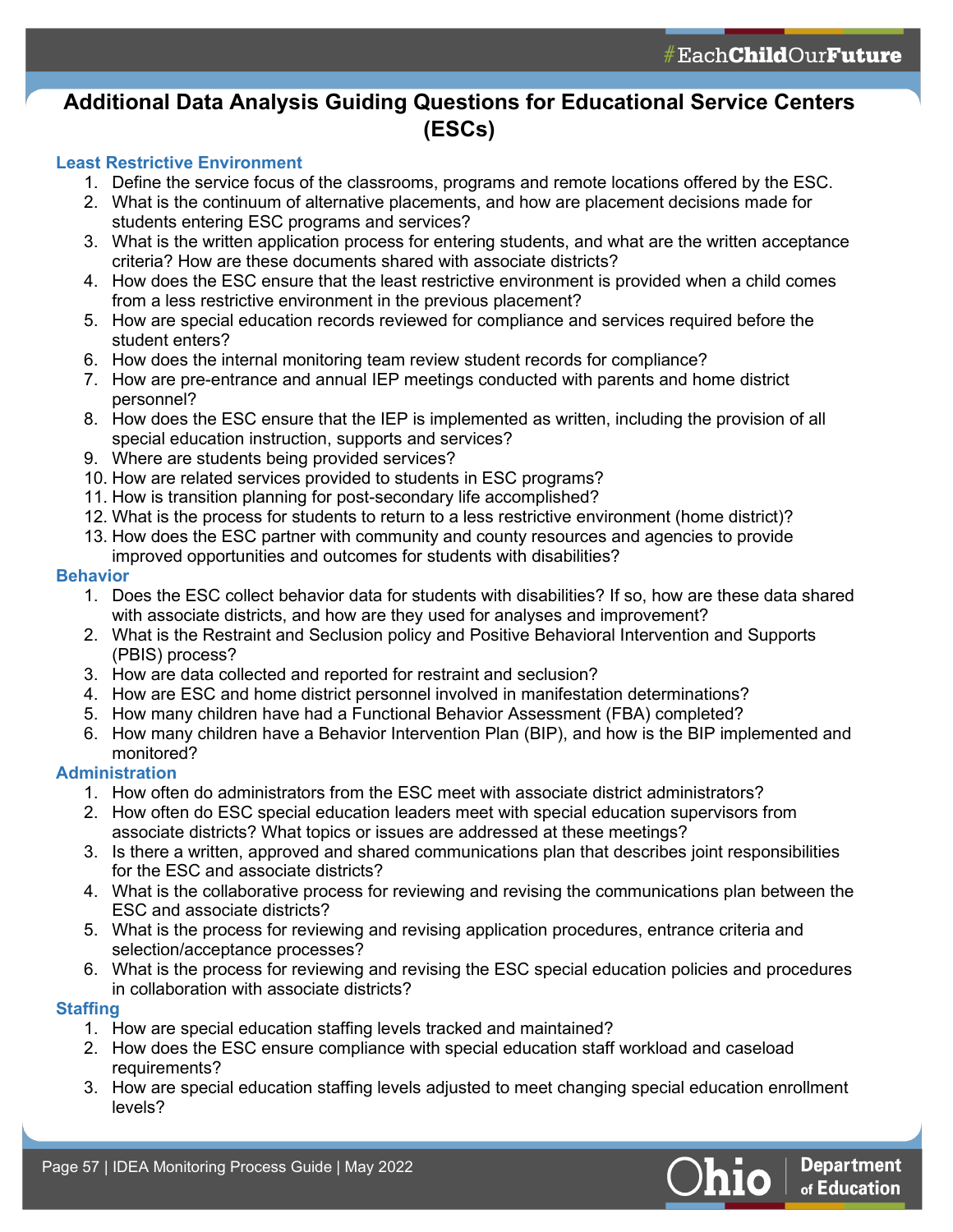## **Additional Data Analysis Guiding Questions for Career-Technical Centers (CTCs)**

#### **Least Restrictive Environment**

- 1. What is the continuum of alternative placements, and how are placement decisions made for students entering CTC programs and courses?
- 2. Where are students being provided services?
- 3. How are related services provided to full-time students in CTC programs?
- 4. How does the CTC ensure that the least restrictive environment is provided when a child is newly identified as a child with a disability?
- 5. How does the CTC ensure that the IEP is implemented as written, including the provision of all special education instruction, supports and services?
- 6. How does the CTC partner with community and county resources and agencies to provide improved opportunities and outcomes for students with disabilities?
- 7. How does the current Perkins Plan address the needs of students with disabilities in the careertech setting?

#### **Behavior**

- 1. Does the CTC collect behavior data for students with disabilities? If so, how are these data shared with associate districts, and how are they used for analyses and improvement?
- 2. How are CTC personnel involved in Manifestation Determinations?
- 3. How many children have had a Functional Behavior Assessment (FBA) completed?
- 4. How many children have a Behavior Intervention Plan (BIP), and how is the BIP implemented and monitored?

#### **Administration**

- 1. How often do administrators from the CTC meet with associate district administrators?
- 2. How often do CTC special education leaders meet with special education supervisors from associate districts? What topics or issues are addressed at these meetings?
- 3. What is the collaborative process for reviewing and revising the communications plan between the CTC and associate districts?
- 4. What is the process for reviewing and revising application procedures, entrance criteria and selection/acceptance processes?
- 5. What is the process for reviewing and revising the CTC special education policies and procedures in collaboration with associate districts?

#### **Staffing**

- 1. How are special education staffing levels tracked and maintained?
- 2. How does the CTC ensure compliance with special education staff workload and caseload requirements?
- 3. How are special education staffing levels adjusted to meet changing special education enrollment levels?

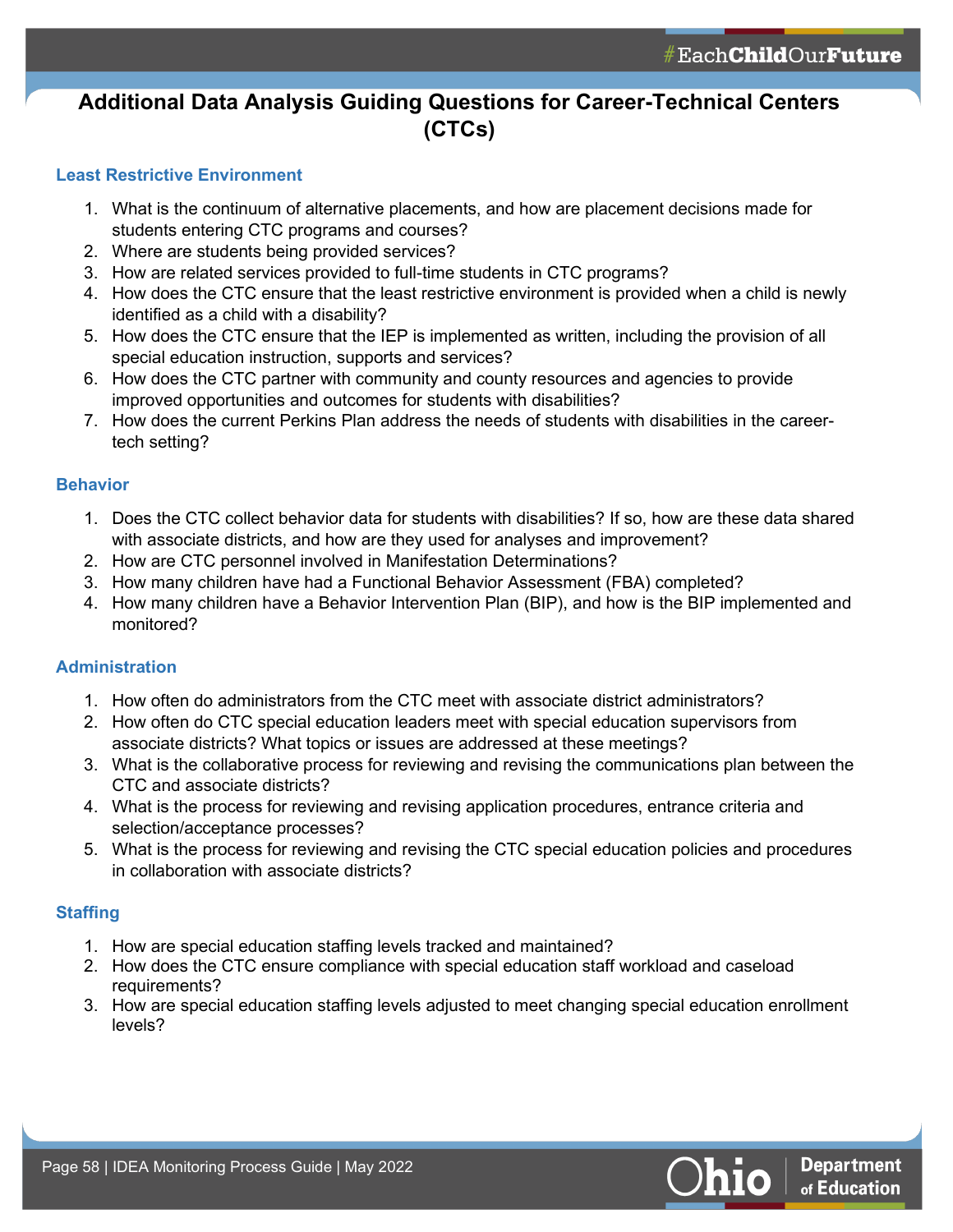# **Appendix 9: Perception Surveys**

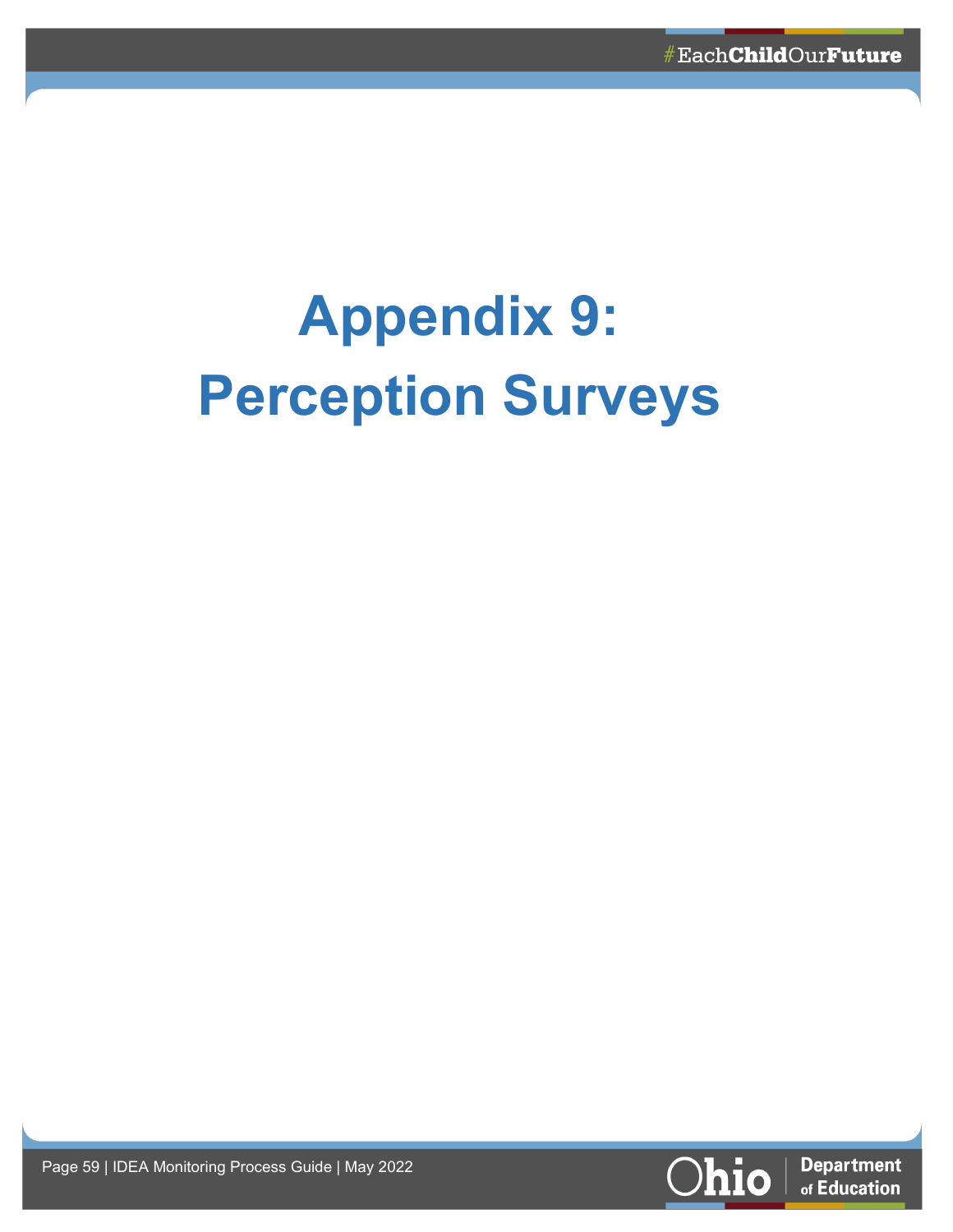#### <span id="page-59-0"></span>**Administrator Survey**

The Ohio Department of Education is conducting a review of your educational agency's special education program. The review process requires selected educational agencies to analyze their special education program and services. As part of the process, the Department examines compliance with federal and state laws and regulations applicable to the education of children with disabilities.

Your participation in this survey is part of the Department's review process and your responses will help guide efforts to improve services and results for children and families.

For each statement below, please select one of the following response choices: Agree, Disagree, Don't Know, or Not Applicable.

|                |                                                                                                                                                                                                      | Agree         | <b>Disagree</b>             | Don't<br>Know | <b>NA</b>                         |
|----------------|------------------------------------------------------------------------------------------------------------------------------------------------------------------------------------------------------|---------------|-----------------------------|---------------|-----------------------------------|
| $\mathbf{1}$   | When a child has behavior concerns, we look for ways for the student<br>to be successful in his or her classroom and avoid removing him or her<br>from the regular instructional setting.            | $\Box$        | $\Box$                      | H             | $\mathsf{L}$                      |
| $\overline{2}$ | All school personnel have been trained in positive behavior intervention<br>and supports (if no, please explain in the comments).                                                                    | $\Box$        |                             |               |                                   |
| $\mathfrak{S}$ | Cultural differences and biases are considered when making<br>identification, placement and discipline decisions.                                                                                    | $\Box$        | $\mathcal{L}_{\mathcal{A}}$ | $\Box$        | $\Box$                            |
| 4              | The district utilizes a multi-tiered system of support including data<br>analysis and progress monitoring to assist struggling or at-risk students.                                                  | $\Box$        |                             |               |                                   |
| 5              | The district monitors the implementation and effectiveness of staff<br>professional development in terms of outcomes for students with<br>disabilities.                                              | П             | $\mathcal{L}_{\mathcal{A}}$ | $\Box$        |                                   |
| 6              | All students with disabilities have access to the general education<br>curriculum and receive appropriate instruction in the general education<br>classroom (if no, please explain in the comments). | $\Box$        | $\overline{\phantom{0}}$    |               |                                   |
| $\overline{7}$ | During IEP team meetings, a district representative who has the<br>authority to approve the resources necessary to implement the IEP is<br>always present.                                           | $\Box$        | $\Box$                      | $\Box$        |                                   |
| 8              | Staff members always keep parents updated regarding their child's<br>progress on annual goals and needs throughout the implementation of<br>the IEP.                                                 | $\Box$        |                             |               |                                   |
| $9\,$          | The components required for postsecondary transition goals, age-<br>appropriate transition assessments and secondary transition services<br>(middle school and high school) are clear to me.         | $\Box$        | $\Box$                      | $\Box$        |                                   |
| 10             | All staff members involved in implementing a child's IEP have access to<br>and understand the requirements in the IEP.                                                                               | $\Box$        | $\overline{\phantom{0}}$    | $\mathsf{L}$  |                                   |
| 11             | The district identifies students at risk of dropping out of school and<br>provides prevention and intervention services to keep students in<br>school and promote graduation (all grade levels).     | $\Box$        | $\mathcal{L}_{\mathcal{A}}$ | $\Box$        |                                   |
| 12             | When any student requires physical restraint and/or seclusion, it is<br>clearly documented and reported to administration immediately and the<br>Department annually.                                |               |                             |               |                                   |
| 13             | District/building improvement plans and IDEA funding are aligned with<br>and focused on meeting the needs of students with disabilities.                                                             | П             | $\Box$                      |               |                                   |
| 14             | When decisions for all students are made by leadership, there is<br>representation and consideration given from staff who are<br>knowledgeable of IDEA.<br><b>Additional Comments:</b>               | $\mathcal{L}$ |                             |               |                                   |
|                |                                                                                                                                                                                                      |               |                             |               |                                   |
|                | Page 60   IDEA Monitoring Process Guide   May 2022                                                                                                                                                   |               | <b>Ohio</b>                 |               | <b>Department</b><br>of Education |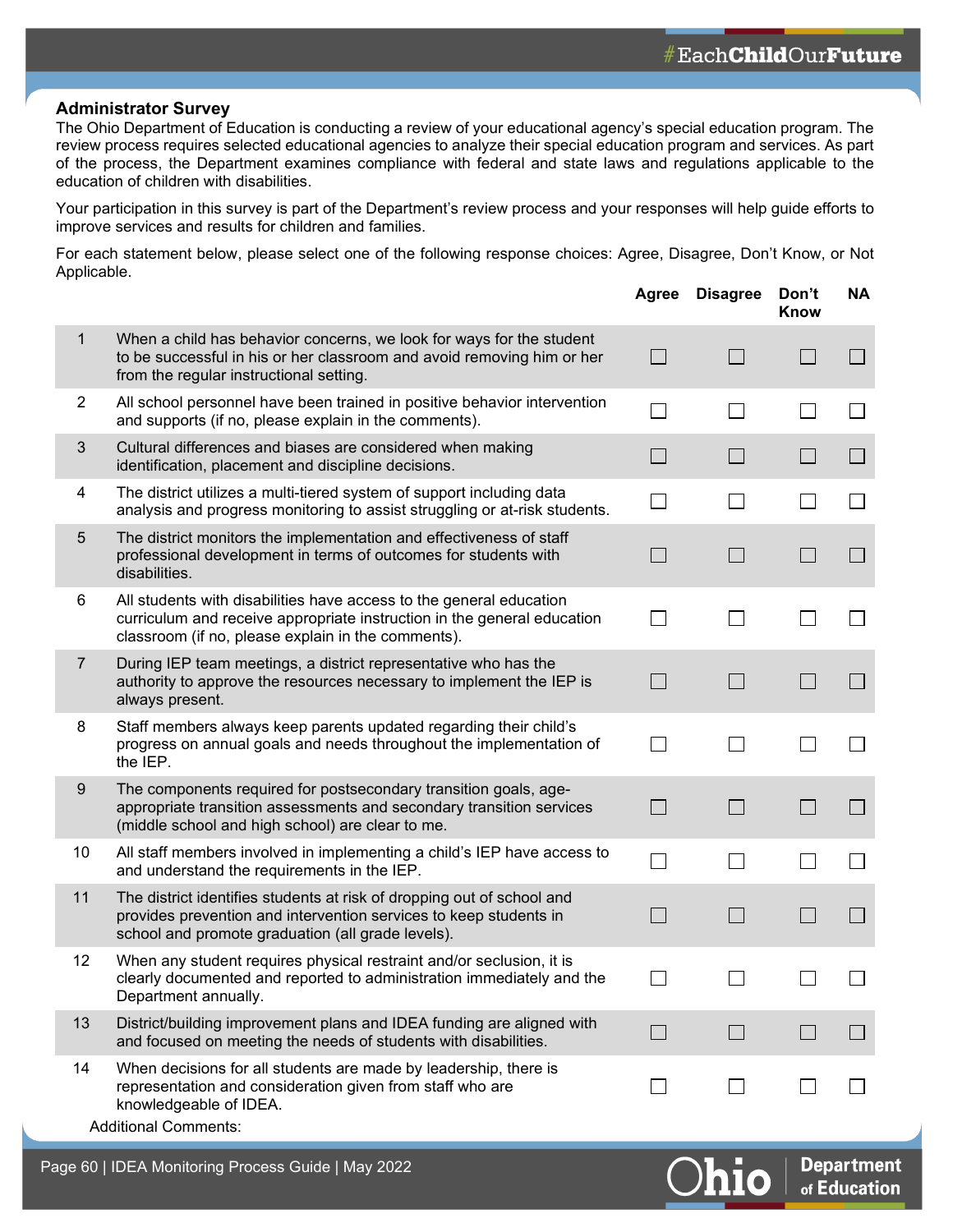#### **Parent Survey**

The Ohio Department of Education is conducting a review of your child's school's special education program. This survey is for parents of children with disabilities receiving special education services. By filling out this survey, you will help guide efforts to improve your child's school services and results for children with disabilities and their families.

For each statement below, please select one of the following response choices: Agree, Disagree, Don't Know, or Not Applicable.

|                | <b>Grade Level</b><br>Child's Age                                                                                                                                                                                                                          |                | Agree Disagree    | Don't<br>Know               | <b>NA</b>                   |
|----------------|------------------------------------------------------------------------------------------------------------------------------------------------------------------------------------------------------------------------------------------------------------|----------------|-------------------|-----------------------------|-----------------------------|
| $\mathbf{1}$   | When my child has learning and/or behavior problems, the school quickly involves<br>me in making a plan to help and follows through with the plan.                                                                                                         |                | П                 |                             | $\Box$                      |
| $\overline{2}$ | I am involved in the planning of my child's evaluation and I am included in a<br>discussion of tests to be given to assess my child's needs for special education<br>services.                                                                             | $\sim$         | $\Box$            |                             | $\mathcal{L}_{\mathcal{A}}$ |
| $\mathfrak{B}$ | During the IEP meeting, we review my child's needs, state test results and current<br>classroom progress to determine what my child needs next to succeed.                                                                                                 |                | $\Box$            | $\Box$                      | $\Box$                      |
| 4              | Reading my child's IEP, I understand what special education services my child is<br>receiving.                                                                                                                                                             |                | $\vert \ \ \vert$ | $\mathcal{L}$               | $\Box$                      |
| 5              | The school works with me to help my child make a smooth transition from one<br>grade to the next.                                                                                                                                                          | ×.             | $\Box$            | $\mathcal{L}_{\mathcal{A}}$ | $\Box$                      |
| 6              | The school keeps me informed about my child's progress on IEP goals.                                                                                                                                                                                       |                | $\blacksquare$    | $\blacksquare$              | $\vert \ \ \vert$           |
| $\overline{7}$ | When my child has behavioral issues, the school looks for positive ways for my<br>child to be successful in his or her classroom. (Respond N/A if your child is not<br>having behavior issues at school).                                                  | $\blacksquare$ | $\Box$            | $\mathcal{L}_{\mathcal{A}}$ | $\Box$                      |
| 8              | Before my child's third birthday, a meeting was held to discuss various service<br>and program options for my child. (Respond N/A if your child did not receive<br>special education services before age three.)                                           |                | $\mathsf{L}$      | $\blacksquare$              | $\vert \ \ \vert$           |
| 9              | When my child moved from the Early Intervention program (such as Help Me<br>Grow) at age three, other special education services were available right away.<br>(Respond N/A if your child did not receive special education services before age<br>three.) |                | $\Box$            |                             | $\mathcal{L}_{\mathcal{A}}$ |
| 10             | The IEP team developed an effective plan for my child's future after high school<br>and I and/or my child had input on strengths, needs and preferences.<br>(Respond N/A if your child is younger than 14 years old).                                      |                | $\vert \ \ \vert$ |                             |                             |
| 11             | I am invited to my child's IEP and evaluation or reevaluation meetings in a timely<br>manner so I can participate.                                                                                                                                         |                |                   |                             |                             |
| 12             | My child has received all services as described in the IEP, or when services were<br>not provided, I was included in a plan to address the issue.                                                                                                          |                | l 1               |                             |                             |
| 13             | Overall, the special education services meet my child's needs.                                                                                                                                                                                             |                | $\Box$            |                             |                             |

Additional Comments:

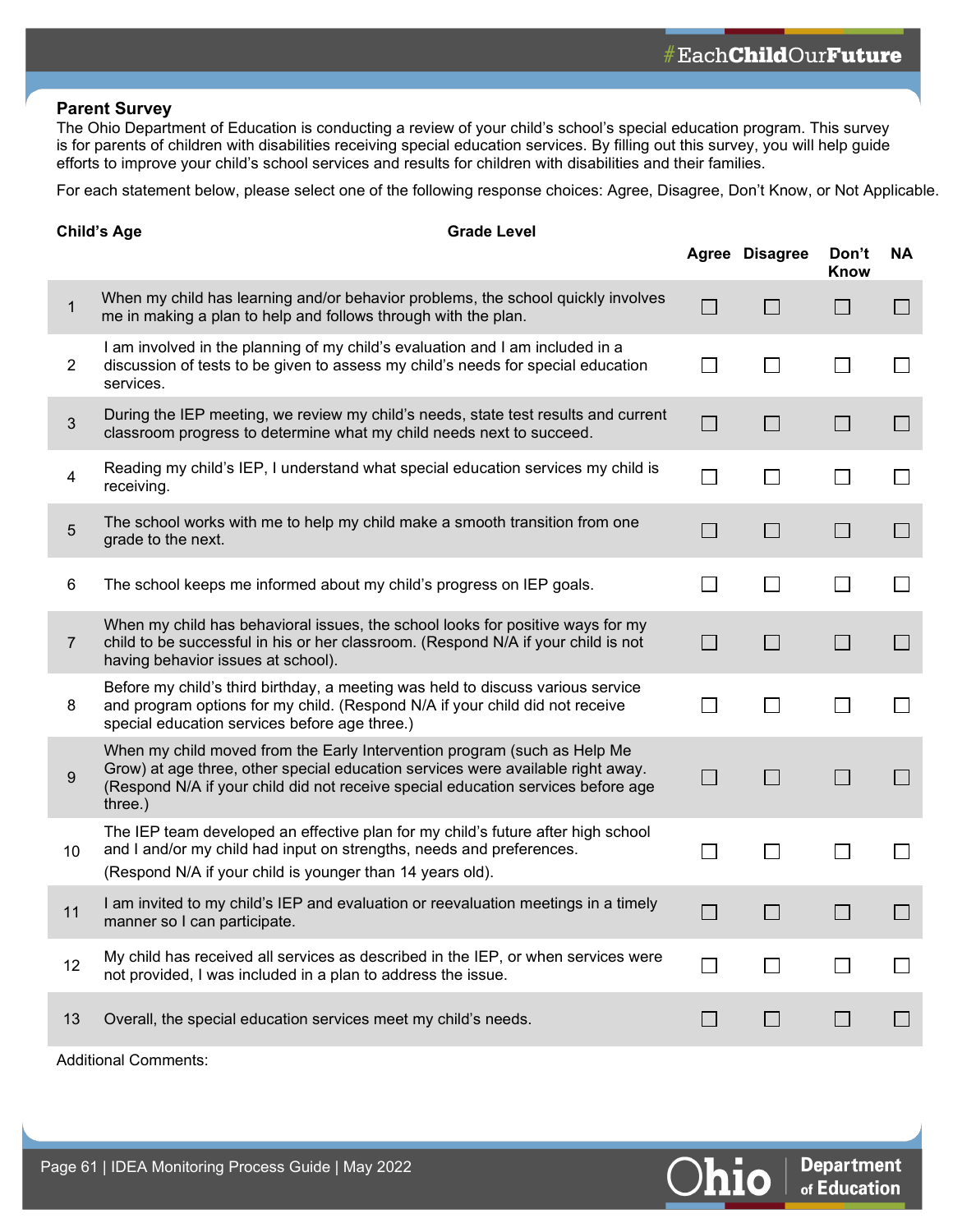#### **Teacher Survey**

The Ohio Department of Education is conducting a review of your district's special education program. The review process requires selected districts to analyze their special education program and services. As part of the process, the Department examines compliance with federal and state laws and regulations applicable to the education of children with disabilities.

Your participation in the survey is part of the Department's review process and your responses will help guide efforts to improve services and results for children and families.

For each statement below, please select one of the following response choices: *Agree, Disagree, Don't Know or Not Applicable*. You may skip any item that you feel does not apply to your district program.

|                |                                                                                                                                                                                                                                       | Agree | <b>Disagree</b> | Don't<br>Know | ΝA |
|----------------|---------------------------------------------------------------------------------------------------------------------------------------------------------------------------------------------------------------------------------------|-------|-----------------|---------------|----|
| $\mathbf{1}$   | Adequate materials, resources and guidance to implement specially<br>designed instruction and/or accommodations described in IEPs are<br>provided to me.                                                                              |       |                 |               |    |
| 2              | Professional development and training addressing the diverse needs of<br>all students, including students with disabilities, are available to me.                                                                                     |       |                 |               |    |
| 3              | A multi-tiered system of support that utilizes data analysis and progress<br>monitoring to assist struggling or at-risk students is utilized in my building.                                                                          |       |                 |               |    |
| 4              | I serve as a member on an ETR team and/or IEP team.                                                                                                                                                                                   |       |                 |               |    |
| 5              | During ETR meetings, the district uses current data (classroom,<br>intervention, record review, parental input) in the evaluation process.                                                                                            |       |                 |               |    |
| 6              | During IEP team meetings, a district representative with the authority to<br>approve the resources necessary to implement the IEP is always present.                                                                                  |       |                 |               |    |
| $\overline{7}$ | The specially designed instruction provided to a student with a disability in<br>my classroom is based upon that student's individual needs and is<br>different from what other students receive in the general education<br>setting. |       |                 |               |    |
| 8              | When determining the least restrictive environment for students with<br>disabilities, we consider all settings, including placement in the general<br>education classroom, regardless of the student's disability category.           |       |                 |               |    |
| 9              | Positive behavioral interventions and supports (PBIS) are in place in my<br>school building and I have been trained in the PBIS process.                                                                                              |       |                 |               |    |
| 10             | The components required for post-secondary goals, age-appropriate<br>transition assessments and secondary transition services are clear to me.<br>(Respond N/A if the building's student population is younger than 14<br>years old). |       |                 |               |    |
| 11             | I keep parents updated regarding their child's progress on annual goals<br>and needs throughout the implementation of the IEP.                                                                                                        |       |                 |               |    |
| 12             | I have sufficient opportunities to engage and collaborate with other<br>instructional staff (e.g., other teachers, related service professionals,<br>aides) in order to provide the services as listed in the IEP.                    |       |                 |               |    |
| 13             | Building practices for identification, placement and discipline of students<br>with disabilities are free of cultural and/or racial bias.                                                                                             |       |                 |               |    |
| 14             | When students are removed from instructional time, I provide them with<br>information and instruction on what is missed (out for services, discipline,<br>or medical needs)                                                           |       |                 |               |    |

**Additional Comments:**



**Department**<br>of Education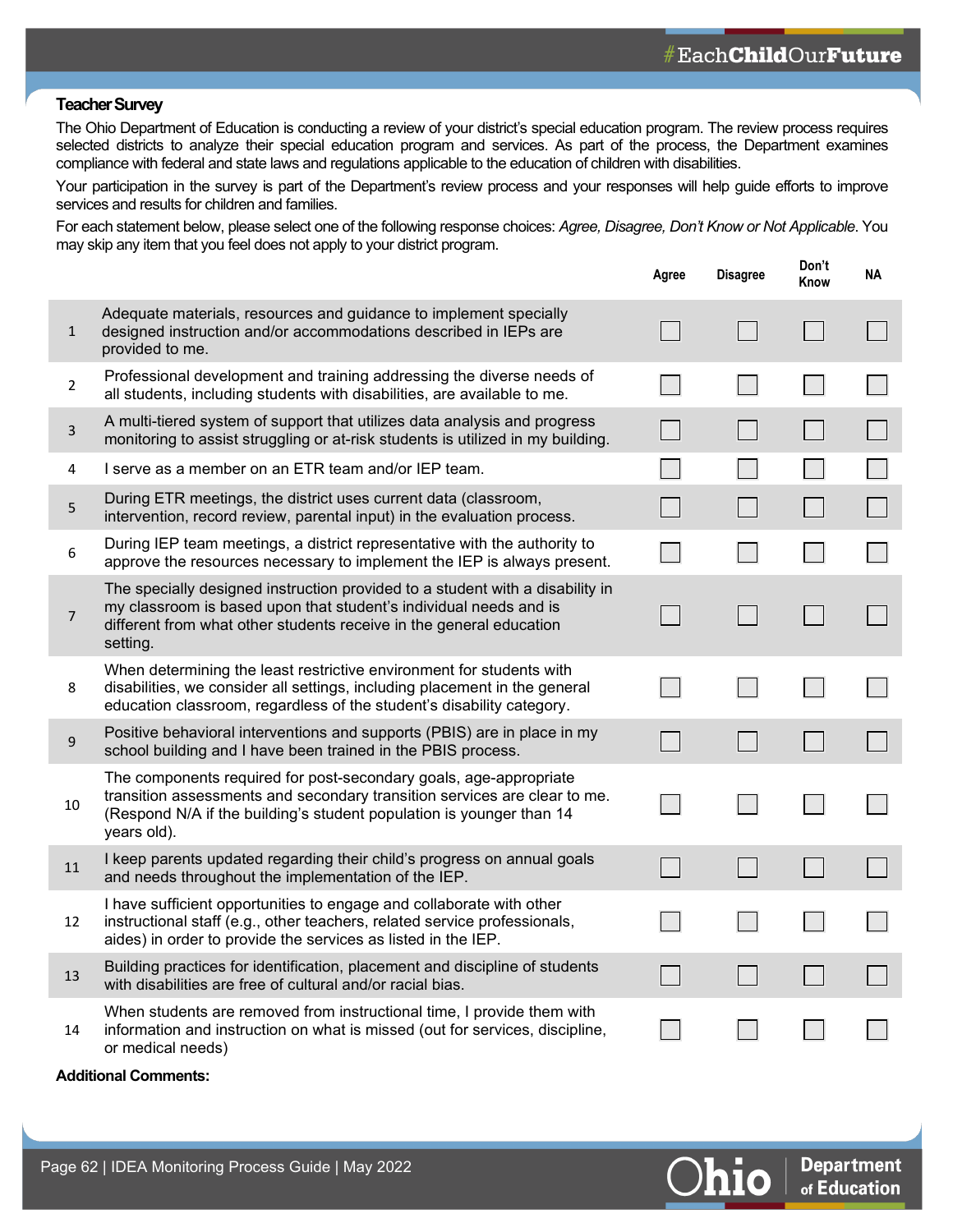#### **Student Survey (Optional)**

The Ohio Department of Education is conducting a review of your school. This is a survey for students with disabilities receiving special education services. By filling out this survey, you will help guide efforts to improve your school's services and results for children with disabilities and their families.

For each statement below, please select one of the following response choices: Agree, Disagree, Don't Know, or Not Applicable.

|                |                                                                                                                                                         | Agree | <b>Disagree</b> | Don't<br><b>Know</b> | <b>NA</b> |
|----------------|---------------------------------------------------------------------------------------------------------------------------------------------------------|-------|-----------------|----------------------|-----------|
| 1              | My teachers make it easier to learn.                                                                                                                    |       |                 |                      |           |
| $\overline{2}$ | My teacher spends extra time with me to make sure I understand<br>the lessons.                                                                          |       |                 |                      |           |
| 3              | My school helps me learn about different jobs I could have in the<br>future.                                                                            |       |                 |                      |           |
| 4              | My school prepares me for life after graduation (such as extra help<br>in applying for jobs, college, trade, military and preparing for<br>interviews). |       |                 |                      |           |
| 5              | I am invited to my IEP meetings.                                                                                                                        |       |                 |                      |           |
| 6              | I am asked to give my input on what goes into my IEP.                                                                                                   |       |                 |                      |           |
| $\overline{7}$ | I feel comfortable approaching my teacher(s) for help or discussing<br>my learning goals.                                                               |       |                 |                      |           |
| 8              | I am provided the opportunity to participate in any clubs, theatre<br>activities, music activities, sports and other after-school activities.           |       |                 |                      |           |
| 9              | My teacher makes sure I can participate in class discussions.                                                                                           |       |                 |                      |           |
| 10             | My teacher understands my learning needs.                                                                                                               |       |                 |                      |           |

#### **Additional Comments:**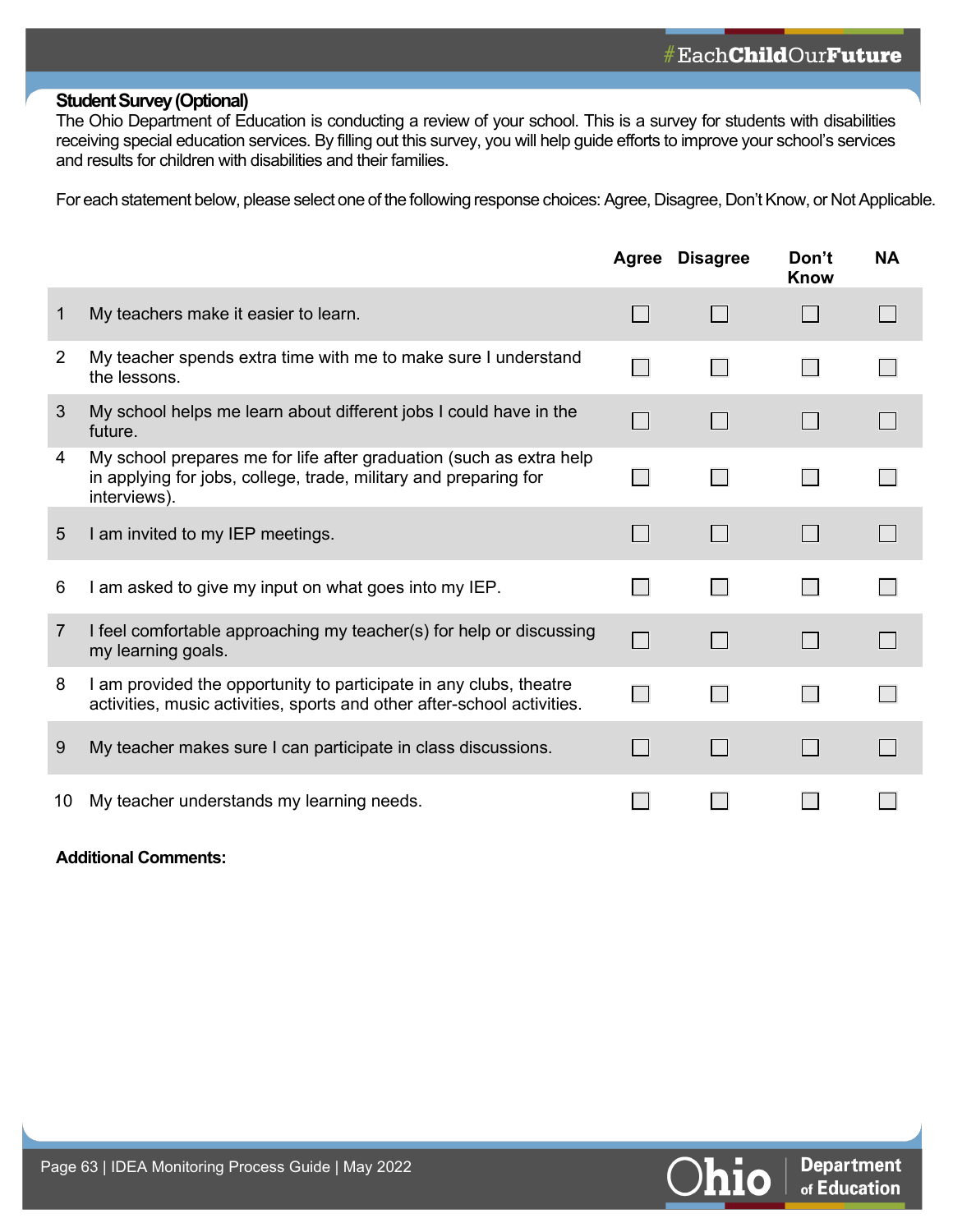# **Appendix 10: Sample Project Map**

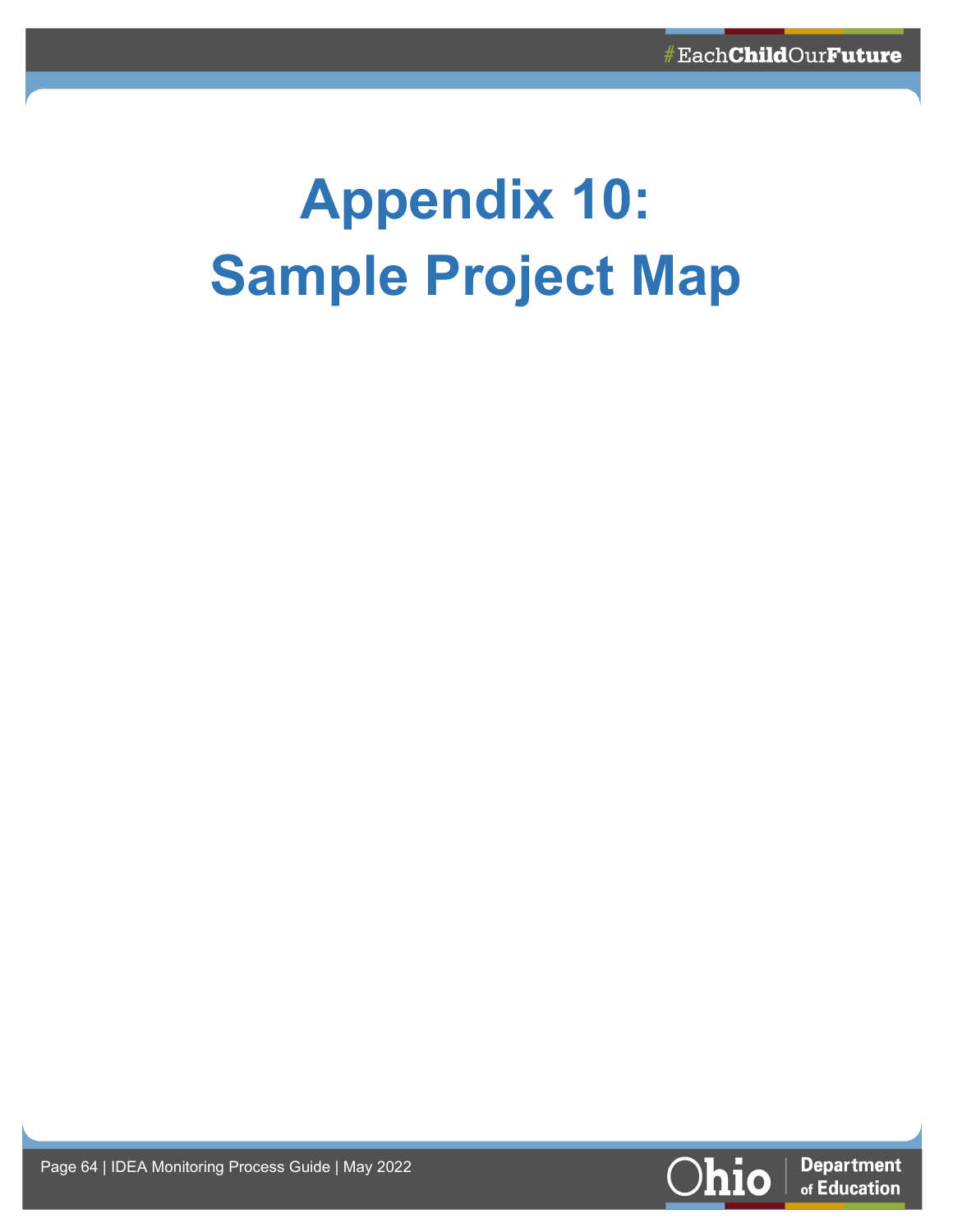# <span id="page-64-0"></span>**SAMPLE**

# **Department/SST Protocols: Creating a Project Map of the Plan by Month**

#### **Add additional activities as needed.**

| <b>Activity</b>      | <b>Aug/Sept</b><br>2022 | <b>October</b> | <b>November</b> | <b>December</b> | <b>January</b> | <b>February</b> | <b>March</b> | <b>April</b> | <b>May/June</b><br>2023 |
|----------------------|-------------------------|----------------|-----------------|-----------------|----------------|-----------------|--------------|--------------|-------------------------|
| <b>Priority 1</b>    |                         |                |                 |                 |                |                 |              |              |                         |
| <b>Meetings</b>      |                         |                |                 |                 |                |                 |              |              |                         |
| <b>Scheduled</b>     |                         |                |                 |                 |                |                 |              |              |                         |
| (Dates, Times)       |                         |                |                 |                 |                |                 |              |              |                         |
| <b>SST Technical</b> |                         |                |                 |                 |                |                 |              |              |                         |
| <b>Assistance/PD</b> |                         |                |                 |                 |                |                 |              |              |                         |
| <b>Scheduled</b>     |                         |                |                 |                 |                |                 |              |              |                         |
| <b>Priority 2</b>    |                         |                |                 |                 |                |                 |              |              |                         |
| <b>Meetings</b>      |                         |                |                 |                 |                |                 |              |              |                         |
| <b>Scheduled</b>     |                         |                |                 |                 |                |                 |              |              |                         |
| (Dates, Times)       |                         |                |                 |                 |                |                 |              |              |                         |
| <b>SST Technical</b> |                         |                |                 |                 |                |                 |              |              |                         |
| <b>Assistance/PD</b> |                         |                |                 |                 |                |                 |              |              |                         |
| <b>Scheduled</b>     |                         |                |                 |                 |                |                 |              |              |                         |
| <b>Priority 3</b>    |                         |                |                 |                 |                |                 |              |              |                         |
| <b>Meetings</b>      |                         |                |                 |                 |                |                 |              |              |                         |
| <b>Scheduled</b>     |                         |                |                 |                 |                |                 |              |              |                         |
| (Dates, Times)       |                         |                |                 |                 |                |                 |              |              |                         |
| <b>SST Technical</b> |                         |                |                 |                 |                |                 |              |              |                         |
| <b>Assistance/PD</b> |                         |                |                 |                 |                |                 |              |              |                         |
| <b>Scheduled</b>     |                         |                |                 |                 |                |                 |              |              |                         |
|                      |                         |                |                 |                 |                |                 |              |              |                         |
|                      |                         |                |                 |                 |                |                 |              |              |                         |
|                      |                         |                |                 |                 |                |                 |              |              |                         |

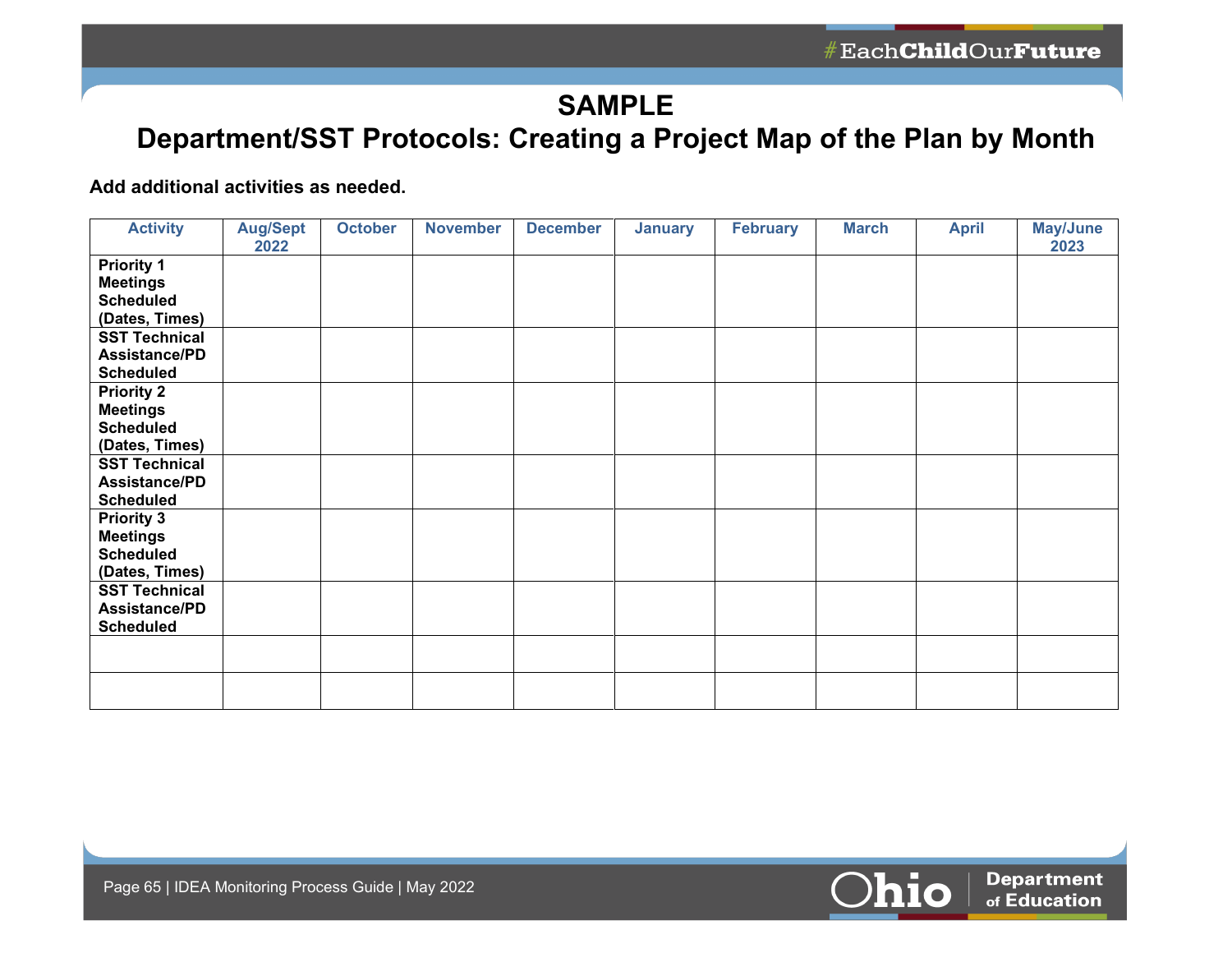# **Appendix 11: Progress Review Report**



**Department** of Education

Page 66 | IDEA Monitoring Process Guide | May 2022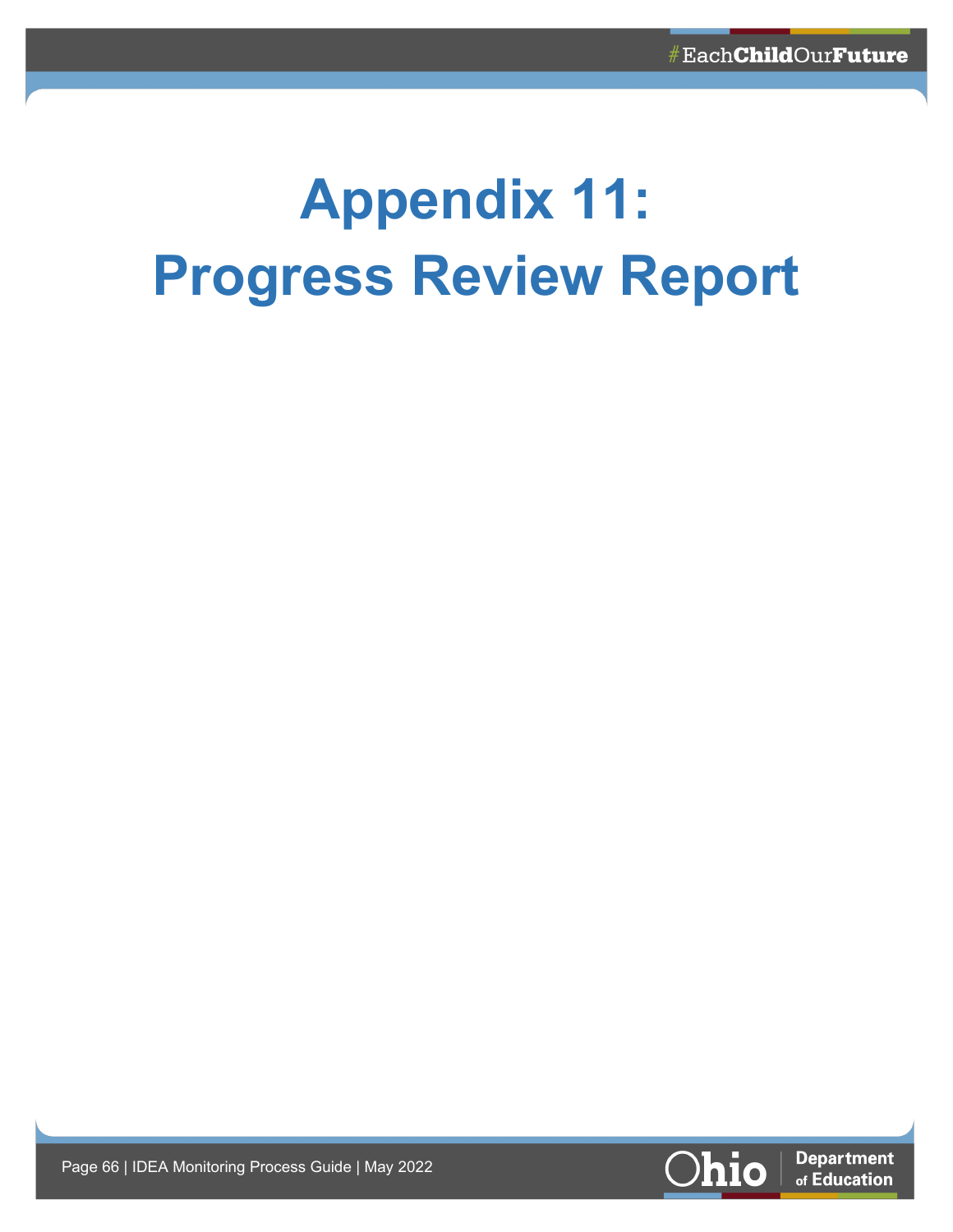# **Progress Review Report**

This report should be developed in collaboration with the educational agency cross-functional team, the SST and the Department. It should include any and all relevant information and documentation related to the status of the educational agency's One Plan special education priorities.

Please submit by email any documentation of evidence for implementation and monitoring of One Plan Goals and Action Steps.

| District: | IRN. | Date of Report: |
|-----------|------|-----------------|
|-----------|------|-----------------|

The following is a summary of the progress made towards each of the Department approved special education goals and action steps for the educational agency's One Plan. Copy and paste as many action steps and activities under each goal as needed and submit documentation to the Department by email.

#### <span id="page-66-0"></span>**Goal (including #):**

| <b>Evidence</b>      | Indicate Who Assisted<br>(SST, Cross-Functional<br>Team) | <b>Completion</b><br><b>Date</b> | <b>Status</b><br>(Not Started,<br>In Progress,<br><b>Completed)</b> | <b>Date</b><br><b>Submitted</b><br>to the<br><b>Department</b> |
|----------------------|----------------------------------------------------------|----------------------------------|---------------------------------------------------------------------|----------------------------------------------------------------|
| <b>Activity:</b>     |                                                          |                                  |                                                                     |                                                                |
| <b>Current Data:</b> |                                                          |                                  |                                                                     |                                                                |

#### **Goal (including #):**

| <b>Evidence</b>      | Indicate Who Assisted<br>(SST, Cross-Functional<br>Team) | <b>Completion</b><br><b>Date</b> | <b>Status</b><br>(Not Started,<br>In Progress,<br>Completed) | <b>Date</b><br><b>Submitted</b><br>to the<br><b>Department</b> |
|----------------------|----------------------------------------------------------|----------------------------------|--------------------------------------------------------------|----------------------------------------------------------------|
| <b>Activity:</b>     |                                                          |                                  |                                                              |                                                                |
| <b>Current Data:</b> |                                                          |                                  |                                                              |                                                                |

Click **+** to add additional goals

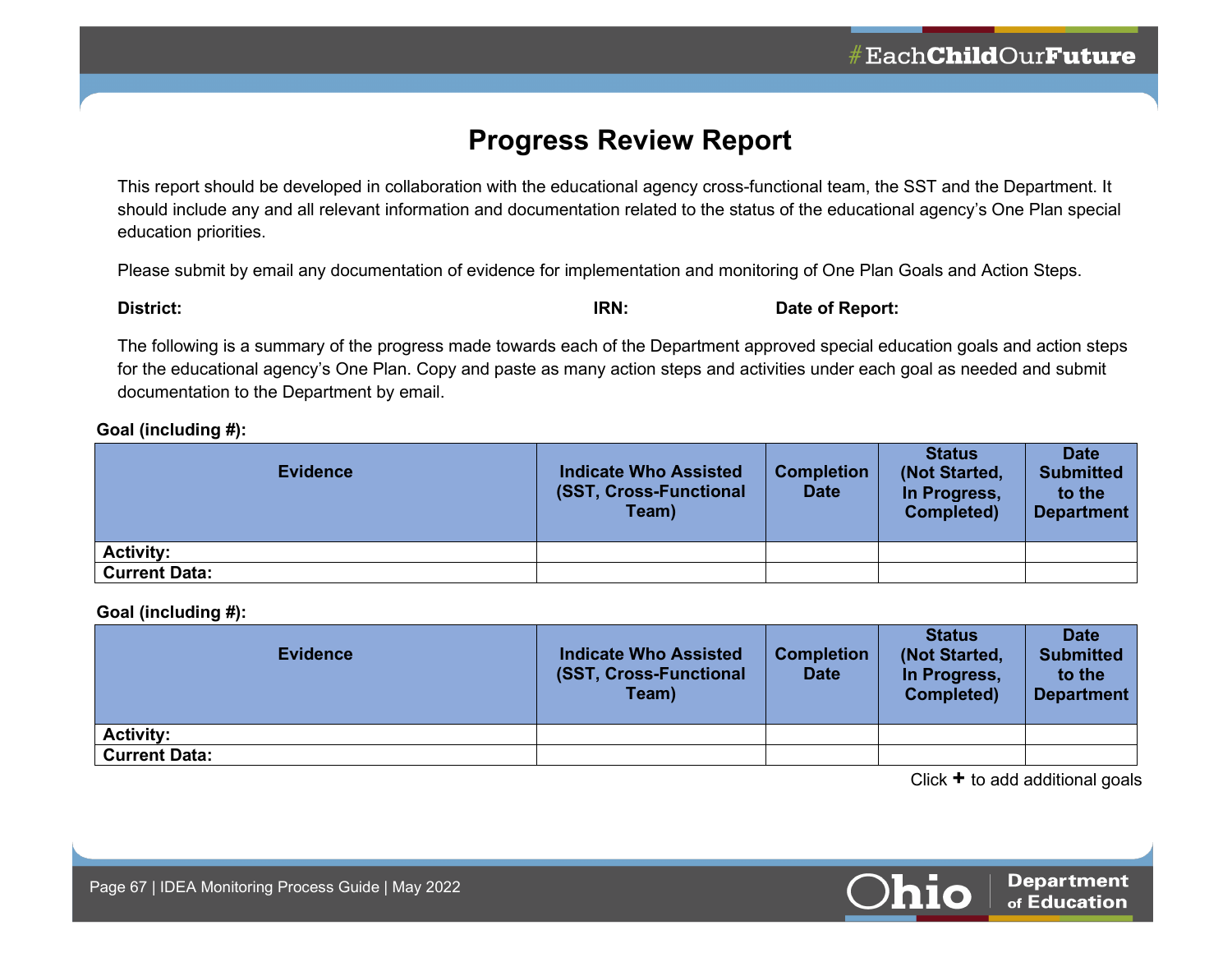# **Appendix 12: Definitions**





Page 68 | IDEA Monitoring Process Guide | May 2022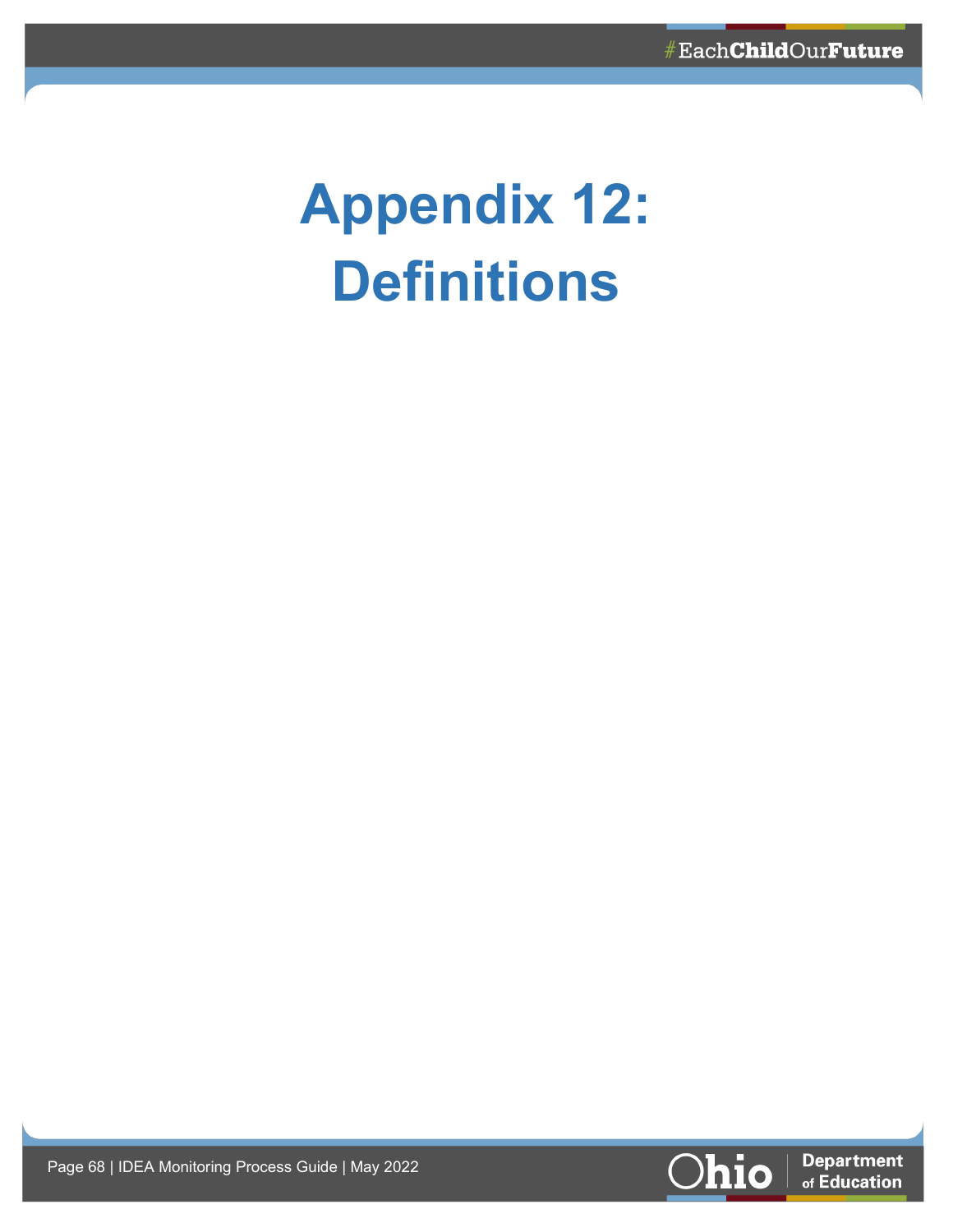# **Definitions**

<span id="page-68-0"></span>The following are definitions of terms encountered during review activities:

**Accountability/Ohio School Report Card Spreadsheets** – This series of report cards and spreadsheets summarizes the accountability data that educational agencies submit to the Department's Education Management Information System (EMIS). The spreadsheets are designed to help educational agencies and buildings understand how the data they submit will be used in calculations of achievement rates, attendance rates, graduation rates and other factors.

**Benchmarks** – These are expected levels of performance. Some benchmarks are indicated on the educational agency and building Local Report Cards and include the Adequate Yearly Progress (AYP) goals associated with the *No Child Left Behind* Act.

Example: Federal AYP requirements identify a series of standards that each school and educational agency must reach.

**CCIP** – The Comprehensive Continuous Improvement Plan (CCIP) is a unified grants application and verification system that consists of two parts: the Planning Tool and the Funding Application. The Planning Tool contains the goals, strategies, action steps and educational agency goal amounts for all grants in the CCIP. The Funding Application contains the budget, budget details, nonpublic services and other related pages. There are six Funding Applications in the CCIP: Consolidated, Competitive, Student Intervention, Career-Technical and Adult Education, Adult Basic and Literacy Education and Community School.

**Data Analysis -** Data analysis is conducted by the educational agency with SST assistance to identify strengths and weaknesses through quantitative and qualitative indicators. The results may indicate necessary professional development or other areas that emphasize the improvement of educational results and functional outcomes for students with disabilities.

**Disaggregated Data –** Disaggregated data points are those that have been separated into components. For example, educational agency data can be disaggregated to show individual building data, and student data can be separated into various demographic subgroups (for example, educational agency's current Special Education Profile data).

**Disproportionality** – Disproportionality is an equity measure and occurs when students from a racial or ethnic group are identified for special education, placed in more restrictive settings or disciplined at markedly higher rates than their peers. Disproportionality becomes significant when the overrepresentation exceeds a threshold defined by each state.

**Educational Agency –** Article II of ORC 3301 defines a "local education agency" as "a public authority legally constituted by the state as an administrative agency to provide control of and direction for kindergarten through twelfth grade public educational institutions." School districts, school districts of service, open enrollment school districts, community schools, the Ohio Department of Youth Services, joint vocational school districts, juvenile justice facilities, educational service centers, county boards of developmental disabilities and any department; division; bureau; office; institution; board; commission; committee; authority; or other state or local agency, other than a school district or an agency administered by the Department of Developmental Disabilities, that provides or seeks to provide special education or related services to children with disabilities, unless Chapter 3323 of the Revised Code, or a rule adopted by the state board of education specifies that another school district, other educational agency, or other agency, department, or entity is responsible for ensuring compliance with Part B of the IDEA are considered educational agencies.

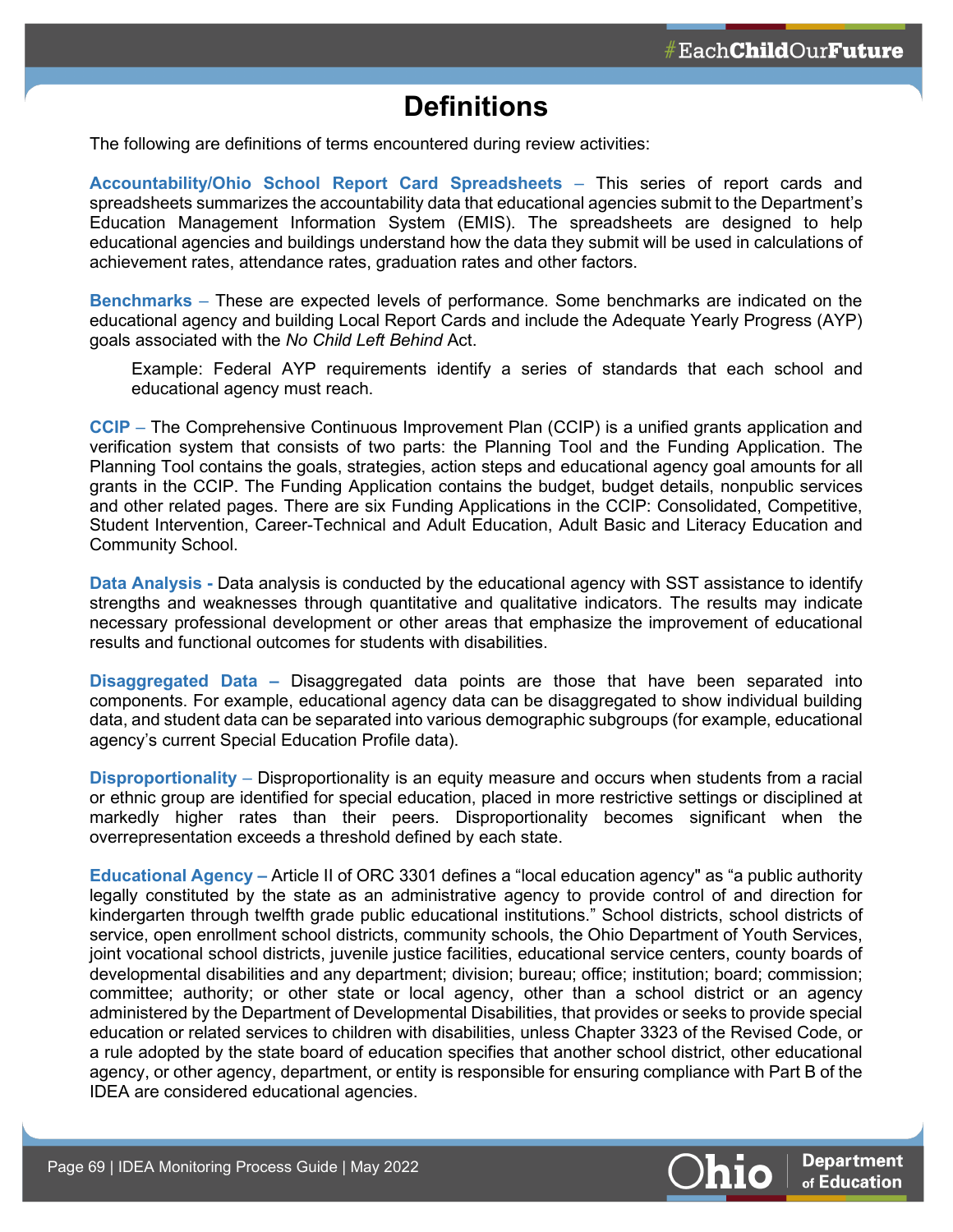**EMIS** – The Education Management Information System (EMIS) is the statewide data collection system for Ohio's primary and secondary education programs. The EMIS provision in law [\(Ohio Law\)](http://codes.ohio.gov/orc/3301.0714) requires that certain student, staff, and financial data elements be collected and maintained by school districts and subsequently submitted to the Department.

EMIS provides the architecture and standards for reporting data to the Department. School districts, data processing centers operated by Information Technology Centers (ITCs), and other EMIS reporting entities are linked for the purposes of transferring data to the Department. One of the primary functions of EMIS is to streamline state and federal reporting requirements for school districts. EMIS also provides a streamlined system for districts to report information required to receive state funding and to determine eligibility for federal funding. For more information, please [consult this page.](http://education.ohio.gov/getattachment/Topics/Data/EMIS/EMIS-Documentation/Current-EMIS-Manual/1-1-EMIS-Overviewv-6-0.pdf.aspx?lang=en-US)

**FAPE** — Section 1401(9) of IDEA defines FAPE as "special education and related services that—(A) have been provided at public expense, under public supervision and direction, and without charge;(B) meet the standards of the State educational agency;(C) include an appropriate preschool, elementary school, or secondary school education in the State involved; and (D) are provided in conformity with the individualized education program required under section 1414(d)" of Chapter 33 of IDEA. FAPE is the entitlement of a child with a disability, as IDEA defines that term, with the IEP serving as a means by which this entitlement is mapped out. While each child's education must be free and while a public agency provides and pays for that education, what is "appropriate" for one child will not necessarily be appropriate for another. Determining what is appropriate for a specific child requires an individualized evaluation in which the child's strengths and weaknesses are identified in detail.

**Finding of Noncompliance –** A finding is defined as a written notification from the state to an educational agency that contains the state's conclusion that the educational agency is in noncompliance, and that includes the citation of the regulation and a description of the quantitative and/or qualitative data supporting the state's conclusion of noncompliance with the regulation.

**Formative Assessment –** When incorporated into classroom practice, formative assessments provide information that teachers can use to assess student understanding of grade-level content standards while instruction is occurring. This type of assessment provides information that allows the teacher to adjust instruction at a time when adjustments can enhance student learning. It also informs the student about his or her progress in mastering grade-level content standards. A formative assessment does not replace a summative assessment, since the two types of assessment differ in purpose. The primary purpose of a formative assessment is to measure student understanding during instruction, while a summative assessment measures student mastery after instruction has occurred.

**IDEA – The** Individuals with Disabilities Education Act of 2004 (IDEA) is a law that makes available a free appropriate public education to eligible children with disabilities throughout the nation and ensures special education and related services to those children. The IDEA governs how states and public agencies provide early intervention, special education, and related services to more than 7.5 million (as of school year 2018-19) eligible infants, toddlers, children, and youth with disabilities.

Infants and toddlers, birth through age 2, with disabilities and their families receive early intervention services under IDEA Part C. Children and youth ages 3 through 21 receive special education and related services under IDEA Part B.

**Indicator –** An indicator is a data point that measures how well an educational agency, or the state is performing within a priority area. The State Performance Plan (SPP) includes 20 indicators designed to measure state and educational agency efforts to implement the requirements and purposes of IDEA.

Example: The performance of students with disabilities on statewide reading achievement tests is an indicator.